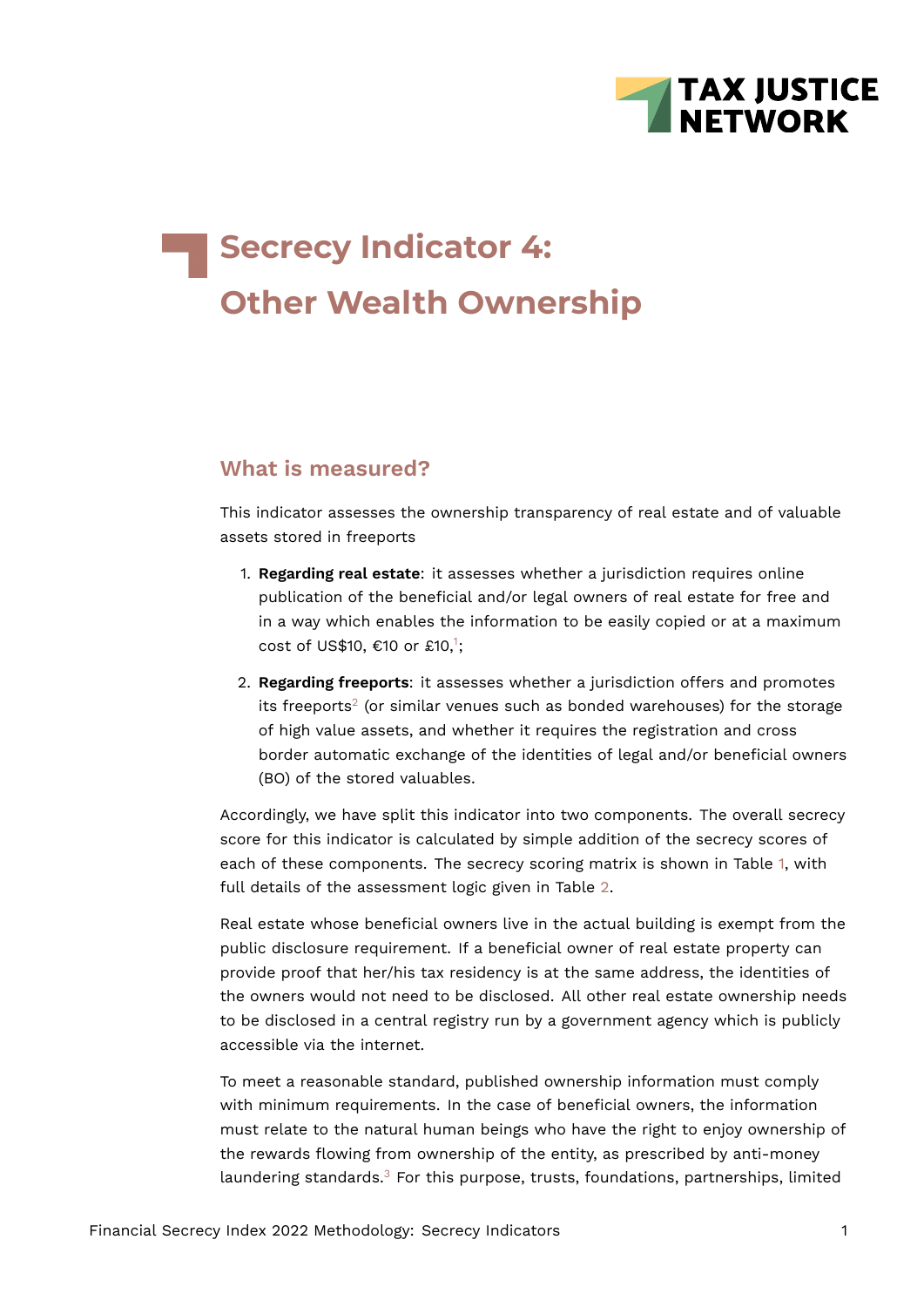liability corporations and other legal persons or structures do not qualify as beneficial owners. Different percentage thresholds of control or ownership applied in the definition of the beneficial owner are disregarded in this indicator as long as the definition and threshold of a beneficial owner is the same or stronger than the requirements of the Financial Action Task Force (FATF) and the European Union (see SI  $3^4$  $3^4$ ).<sup>[5](#page-17-4)</sup>

<span id="page-1-3"></span><span id="page-1-2"></span><span id="page-1-1"></span><span id="page-1-0"></span>A prerequisite for ownership information to be considered publicly available is that the information must be kept by a public registry maintained by a governmental authority. A governmental authority is used interchangeably here with "government agency" or "public institution". In contrast, if the registry or access to registry data is managed by a private entity we consider that it is not publicly available.<sup>[6](#page-17-5)</sup> Furthermore, a publicly available register should include a search function that allows searching by street address of the real estate.<sup>[7](#page-17-6)</sup> While the registry should be centralised for a jurisdiction, it does not yet need to cover its entire territory. It is sufficient if the registry is set up so as to aim at including the whole jurisdiction and it is clearly explained which areas are covered, and if no administrative subdivision holds a separate register or authority to object to data collection and provision.

For published ownership information to be considered updated, the relevant data should be required to be updated at least annually or upon any change. For ownership information to be considered complete, it needs to comprise specific minimal elements. It should include in the case of beneficial owners:

- <span id="page-1-4"></span>1. The full names of all beneficial owners of the real estate, where a beneficial owner is identified in line with or stricter than the requirements of the Financial Action Task Force (FATF) and the European Union; $<sup>8</sup>$  $<sup>8</sup>$  $<sup>8</sup>$  and for each</sup> beneficial owner:
- 2. Full address, or passport ID-number, or year and month of birth, or a Taxpayer Identification Number (TIN).

In the case of legal owners, the minimum details required to be published online include:

- 1. The full names, and for each:
- 2. The full address or company registration number (for legal persons), or passport ID-number, or year and month of birth, or a Taxpayer Identification Number (TIN).

The requirements for published ownership information to be considered complete are identical to the indicators on company and partnership transparency.

If this data is available online but there is a cost to access it of up to  $US$10, €10$ or £10, the secrecy score will be reduced but not to zero.

To obtain a zero secrecy score, this data needs to be accessible online for free and in a format which can be easily copied. To be considered easily copiable, the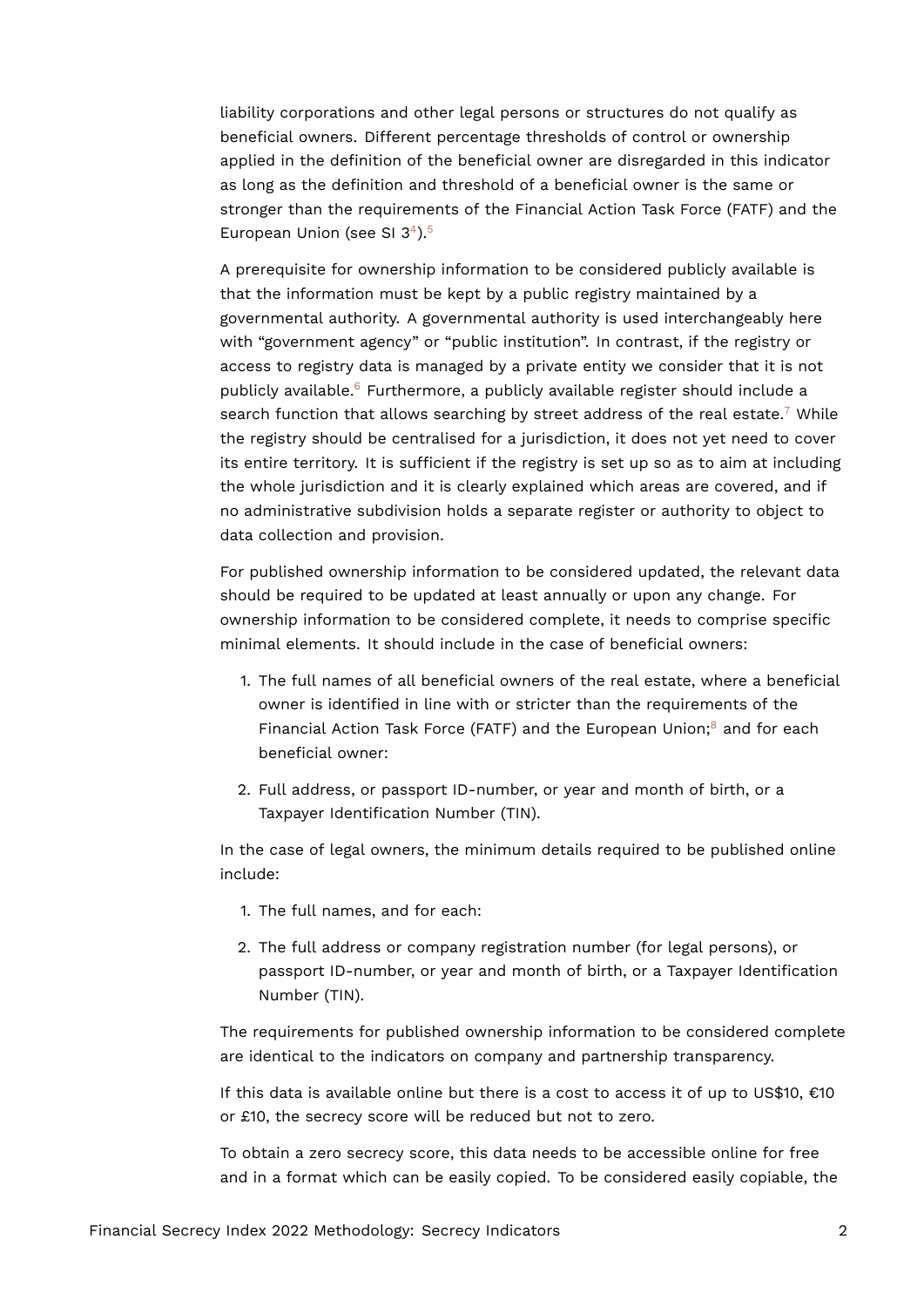data has to be available through a single platform where spatial and ownership information is accessible. Even if the cost per record is low, it can be prohibitively expensive to import this information into an open data environment, which limits the uses of the data. For example, access costs create substantial hurdles for conducting real time network analyses, for constructing cross-references between companies and jurisdictions. Furthermore, complex payment or user-registration arrangements for accessing the data (eg. registration of bank account, requirement of a local identification number or sending of hard-copy documents by post) should not be required.<sup>[9](#page-17-8)</sup>

<span id="page-2-0"></span>We performed a random search on each of the relevant real estate registries to ensure that the information is effectively available and that technical problems do not persistently block access.

<span id="page-2-3"></span><span id="page-2-2"></span><span id="page-2-1"></span>The first component (real estate) of this indicator draws information mainly from four different types of sources. First, we incorporated the results of the TJN-Survey 2021.<sup>[10](#page-17-9)</sup> Second, we took into consideration existing studies and research for example by the World Bank (Land Governance Assessment Framework<sup>[11](#page-18-0)</sup>) or by the European Union (European Land Information Service<sup>[12](#page-18-1)</sup>). Third, we performed an internet search for the relevant real estate registries in each of the reviewed jurisdictions. If data on real estate owners was accessible, we then analysed a sample for the quality of data. If doubts existed about the quality or nature of the data, we then proceeded to analyse the local legislation, on a case by case basis.

<span id="page-2-4"></span>For the second component (freeports), information has been collected through the following means: first, a literature and media article review was conducted to identify high profile freeports. Second, an internet search was carried out by combining a jurisdiction's name with the following words: "freeport", "bonded warehouse", "free trade zone", "foreign trade zone", "storage", "valuable storage", "art storage" and "gold storage". Third, the resulting information about the existence of specific storage facilities was checked for consistency with data collected through the TJN-Survey 2021.<sup>[13](#page-18-2)</sup> Fourth, for those jurisdictions with such facilities, we reviewed FATF reports. Finally, if any source indicated that within the freeport facilities, ownership information about those using the facilities and owning the stored assets needed to be registered, corresponding government websites, legislation and/or regulation were analysed to assess whether there are adequate mechanisms in place to enable the countries in which the free ports are located to automatically send the information to countries of residence of the owners. Where no evidence was found to confirm the existence or promotion of freeports, the jurisdiction received zero secrecy score.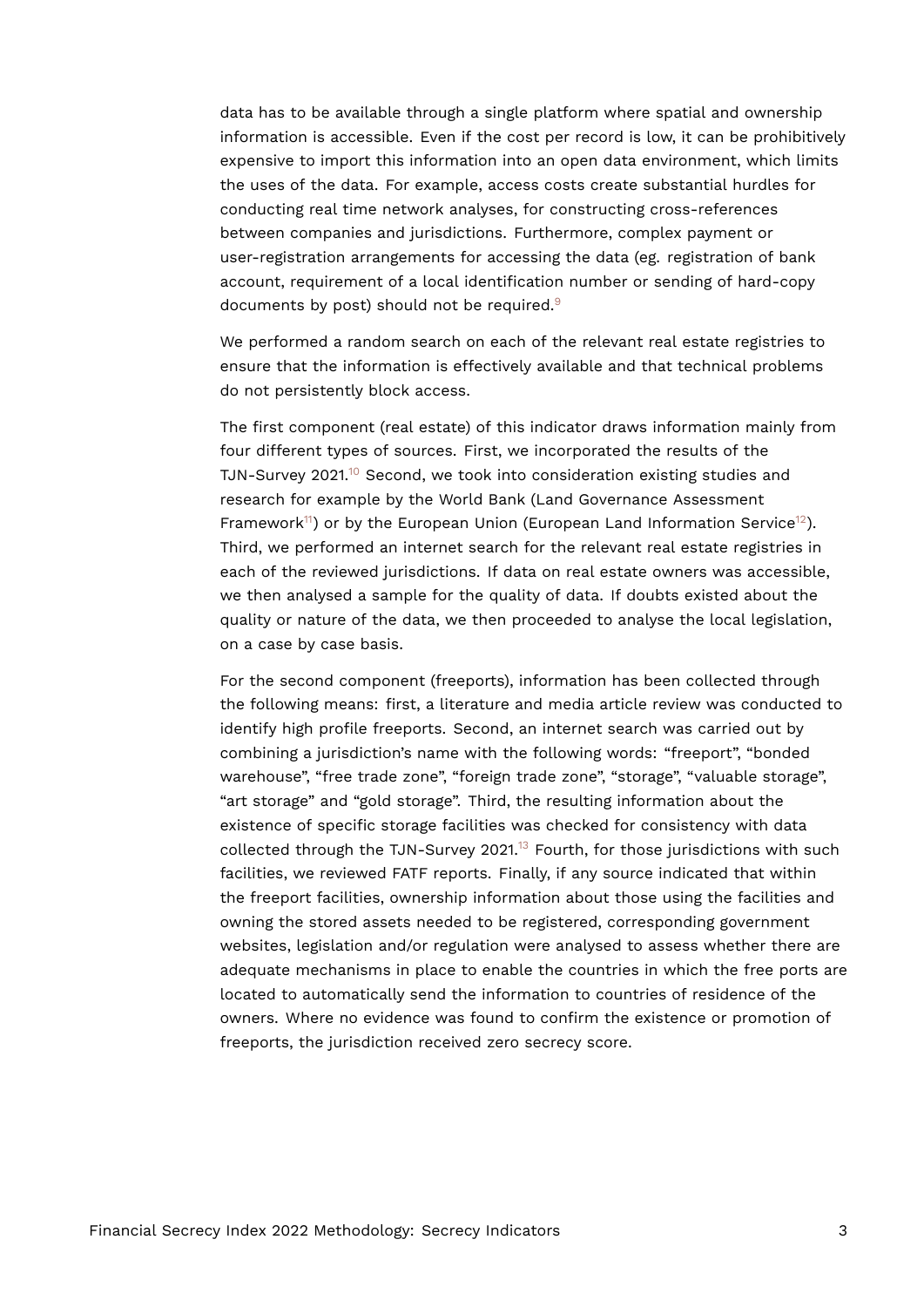<span id="page-3-0"></span>

|  |  | Table 1. Secrecy Scoring Matrix: Secrecy Indicator 4 |
|--|--|------------------------------------------------------|
|--|--|------------------------------------------------------|

| <b>Regulation</b><br>[Secrecy Score: 100 points = full secrecy; 0 points= full<br>transparencyl                                                                                                                                       | <b>Online for</b><br>free and in<br>format which<br>can be easily<br>copied<br>Secrecy score<br>if for free and<br>in a format<br>which can be<br>easily copied | <b>Online for</b><br>free, but can<br>not be easily<br>copied<br>Secrecy score<br>if for free,<br>but not in a<br>format which<br>can be easily<br>copied | Online at<br>small cost<br>Secrecy score<br>if provided<br>for a cost of<br>up to US\$10,<br>€10 or £10 |
|---------------------------------------------------------------------------------------------------------------------------------------------------------------------------------------------------------------------------------------|-----------------------------------------------------------------------------------------------------------------------------------------------------------------|-----------------------------------------------------------------------------------------------------------------------------------------------------------|---------------------------------------------------------------------------------------------------------|
| <b>Component 1: Real Estate Ownership (50 points)</b>                                                                                                                                                                                 |                                                                                                                                                                 |                                                                                                                                                           |                                                                                                         |
| Incomplete Ownership or high cost<br>Updated and complete real estate ownership is not<br>available to the general public or not consistently<br>available online for a cost of up to US\$10, €10 or £10.                             |                                                                                                                                                                 | 50                                                                                                                                                        |                                                                                                         |
| <b>Complete Legal Ownership</b><br>Complete and updated details on legal owners of real<br>estate are consistently available to the general public<br>online (but no, incomplete or not updated beneficial<br>ownership information). | 35                                                                                                                                                              | 40                                                                                                                                                        | 45                                                                                                      |
| <b>Complete Beneficial Ownership</b><br>Complete and updated details on beneficial owners of<br>real estate are published online (but no, incomplete or<br>not updated legal ownership information).                                  | 20                                                                                                                                                              | 25                                                                                                                                                        | 30                                                                                                      |
| <b>Complete Beneficial and Legal Ownership</b><br>Complete and updated details on all beneficial owners<br>and on all legal owners are published online.                                                                              | $\Omega$                                                                                                                                                        | 5                                                                                                                                                         | 10                                                                                                      |

|                                                                                                                                       | Component 2: Freeports (50 points)                                                                                                                                                                                                                                               |          |
|---------------------------------------------------------------------------------------------------------------------------------------|----------------------------------------------------------------------------------------------------------------------------------------------------------------------------------------------------------------------------------------------------------------------------------|----------|
| Freeports are available<br>and promoted for storage<br>of high value assets                                                           | Incomplete or No Ownership Registration<br>No information on legal or beneficial ownership of assets<br>held in freeports is consistently registered by local public<br>authorities.                                                                                             | 50       |
|                                                                                                                                       | Legal but not Beneficial Ownership Registration - No automatic<br>notice<br>Updated and complete legal ownership information of stored<br>assets is always registered, but not always sent automatically<br>to countries of residence of the beneficial owners.                  | 37.5     |
|                                                                                                                                       | Legal and Beneficial Ownership Registration - No automatic<br>notice<br>Updated and complete legal and beneficial ownership<br>information of stored assets is always registered, but not<br>always sent automatically to countries of residence of the<br>beneficial owners.    | 25       |
|                                                                                                                                       | Complete registration and automatic notice to the owner's<br>residence jurisdiction<br>Updated and complete legal and beneficial ownership<br>information of stored assets is always registered and sent<br>automatically to countries of residence of the beneficial<br>owners. | $\Omega$ |
| Freeports are NOT<br>available or are available<br>but are NOT promoted<br>to store high value<br>assets (or promotion<br>is unknown) | Freeports do not exist or are not promoted for high-value asset<br>storage, or unknown.                                                                                                                                                                                          | 0        |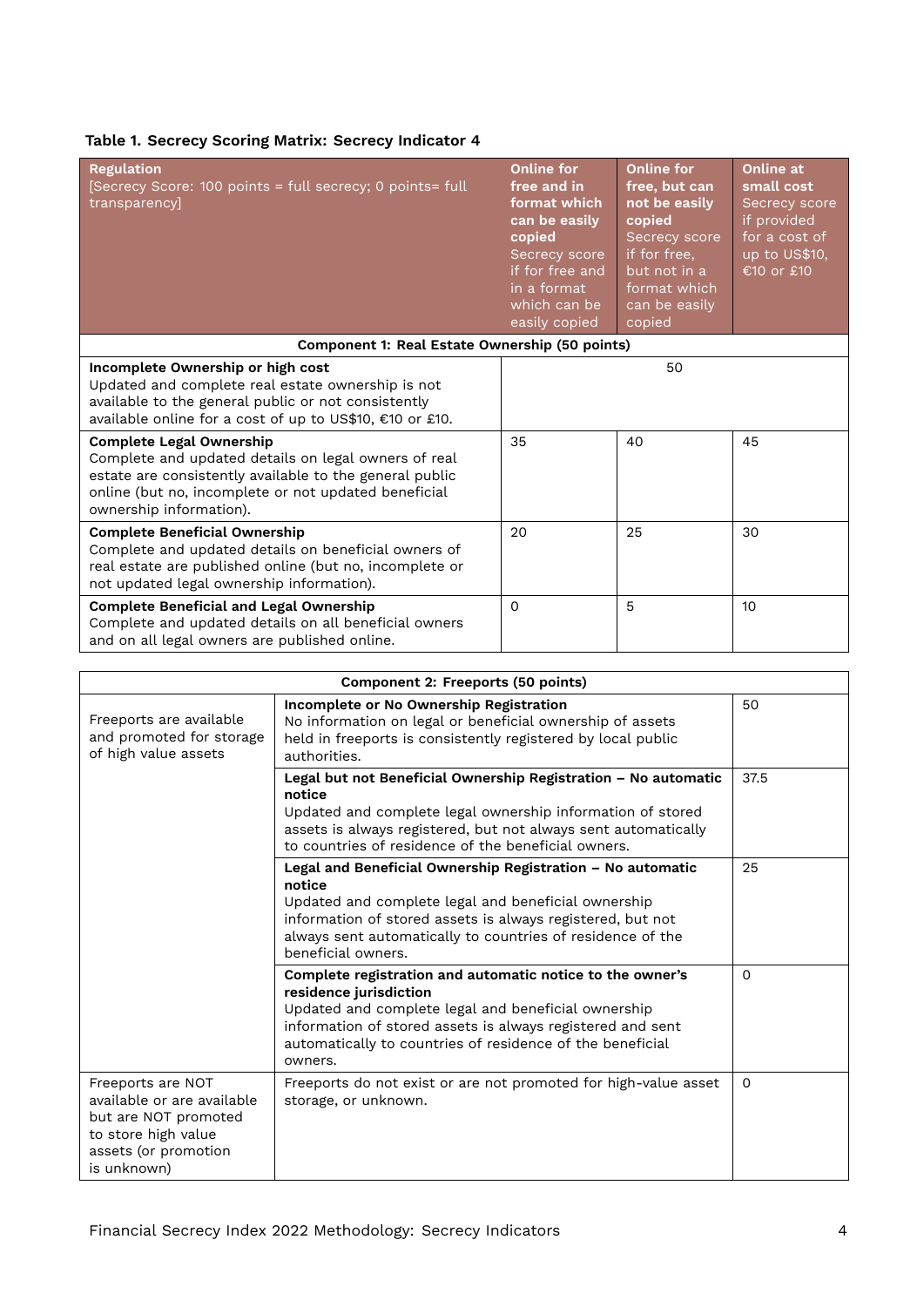# **Recent but insufficient transparency advancements in the EU**

<span id="page-4-1"></span><span id="page-4-0"></span>**a) Real estate** The 2018 amendment to the 4th EU Anti-Money Laundering Directive (referred to as AMLD  $5^{14}$  $5^{14}$  $5^{14}$ ) introduced provisions on owners of real estate. New Article 32b of AMLD 5 states the following: "Member States shall provide FIUs and competent authorities with access to information which allows the identification in a timely manner of any natural or legal persons owning real estate, including through registers or electronic data retrieval systems where such registers or systems are available. By 31 December 2020, the Commission shall submit a report to the European Parliament and to the Council assessing the necessity and proportionality of harmonising the information included in the registers and assessing the need for the interconnection of those registers. Where appropriate, that report shall be accompanied by a legislative proposal."<sup>[15](#page-18-4)</sup> These AMLD provisions only provide for legal ownership to be timely available to authorities. Moreover, beneficial ownership information may be exceptionally available in cases where trusts with a trustee resident outside the EU purchases real estate in an EU Member State, pursuant to Article  $31.3(a)$ .<sup>[16](#page-18-5)</sup> Furthermore, the new AML regulation proposed by the European Commission<sup>[17](#page-18-6)</sup> only provides for beneficial ownership registration of legal entities and arrangements that purchase real estate in the EU, creating a loophole with regards to legal entities and arrangements already owning such real estate.[18](#page-18-7) The incapacity of legislative bodies to provide a simple obligation to systematically register and publish the legal and beneficial owners of real estates is a clear source of secrecy risks worldwide.

<span id="page-4-4"></span><span id="page-4-3"></span><span id="page-4-2"></span>**b) Freeports** While the EU Directives regulate on freeports and beneficial ownership, they are not comprehensive enough to ensure access to beneficial ownership information of stored goods in freeports.

<span id="page-4-5"></span>In their paper "Money laundering and tax evasion risks in free ports" the European Parliament described that the AMLD 5, "will broaden the scope of the directive and explicitly includes freeports, freeport operators and actors in the art market: 'Persons trading or acting as intermediaries in the trade of works of art, including when this is carried out by art galleries and auction houses as well as persons storing, trading or acting as intermediaries in the trade of works of art when this is carried out by free ports where the value of the transaction exceeds EUR 10 000', were added to the list of 'obliged entities' under the recently adopted AMLD5. These entities will then be subject to the same customer due diligence requirements as current nonfinancial obliged entities, such as real estate agents or notaries, and they will also have to report suspicious transactions to the financial intelligence units (FIUs)."[19](#page-18-8) However, collecting information without automatically reporting this information to authorities will be of little use - the same as if a company collected information on its beneficial owners without registering with authorities.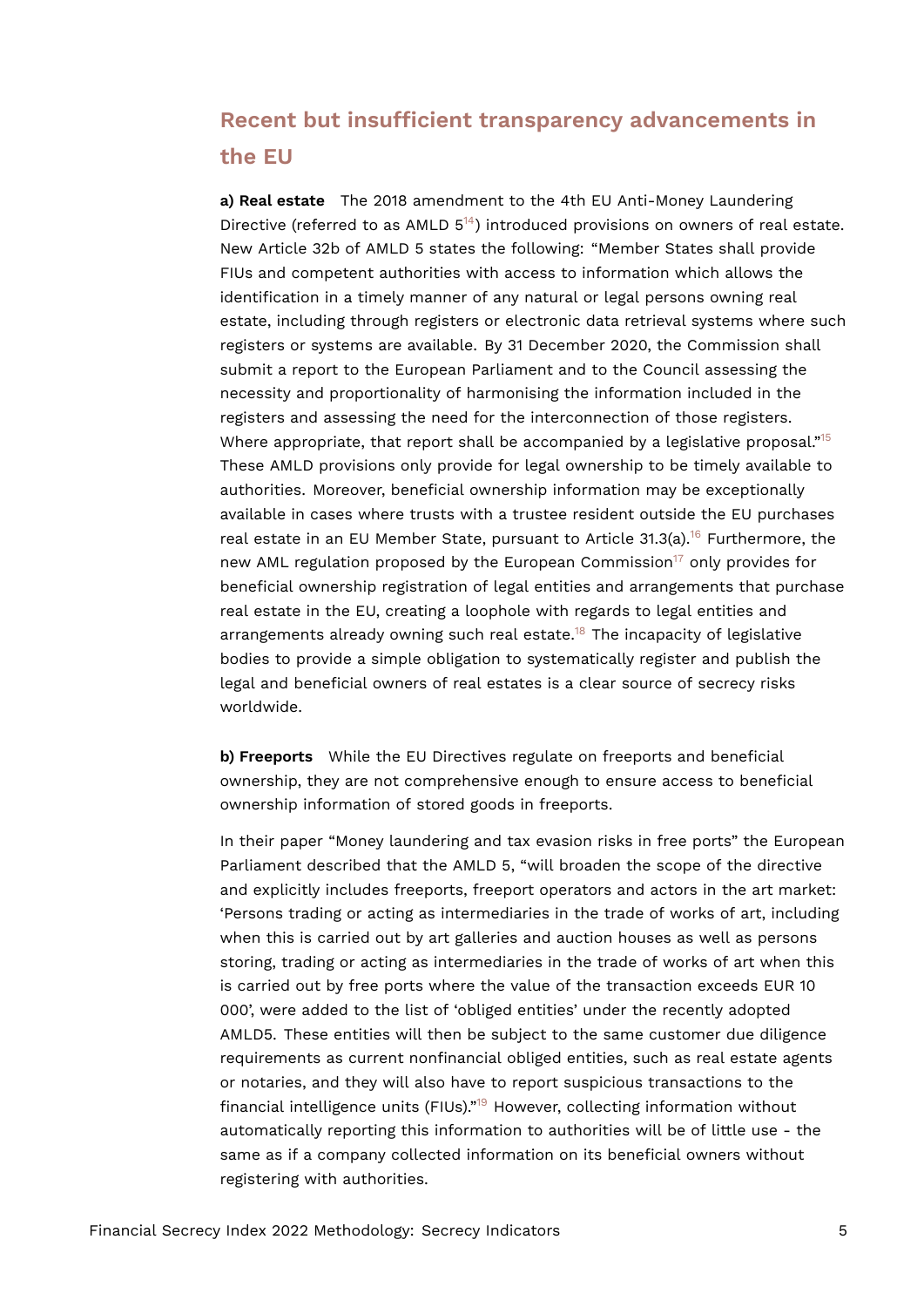<span id="page-5-0"></span>In the EU, under the [20](#page-18-9)16 Directive on Administrative Cooperation (DAC 5),  $20$  tax authorities have "access upon request" to beneficial ownership information collected through customer due diligence. While intermediaries operating in freeports (exclusively in relation to works of art) will have to obtain beneficial ownership information as part of their customer due diligence, tax authorities will not be able to access this information without evidence and suspicions to support a request for information. That is why it was concluded that "it is difficult to predict how this measure would actually have systemic benefits. Unless direct tax authorities have prior information, for example a specific request received from one of their counterpart authorities abroad or information from their national FIU, the information held by the obliged entities are 'unknown-unknowns' to direct tax authorities. In this context, the chances of a foreign UBO who stores his/her assets in a freeport becoming known to his/her own tax authorities as a result of exchange of information agreements between tax authorities seems almost negligible."[21](#page-18-10)

<span id="page-5-2"></span><span id="page-5-1"></span>As for EU Customs regulations, these aren't comprehensive either in terms of beneficial ownership information. Information that Member states must require in different customs processes is dictated by European Union regulation  $2015/2446$ ,<sup>[22](#page-18-11)</sup> and it provides no obligation to include the particulars of a party with ownership rights (the buyer or owner) for all assets entered in Free Zone areas or other preferential regimes.<sup>[23](#page-18-12)</sup>

<span id="page-5-3"></span>Legal research suggests that EU Member States might not be able to implement stronger controls on asset ownership, given that the systematic requirement of such information is not foreseen in EU regulations, and additional measures by Member States may constitute a barrier to Single Market economic freedoms. As a result, ownership registration in free zones and other preferential regimes in EU Member States may not be comprehensive.<sup>[24](#page-19-0)</sup>

# <span id="page-5-4"></span>**Why is this important?**

# **Component 1: Real Estate Registries**

<span id="page-5-5"></span>Secrecy around the ownership of real estate exacerbates the attractiveness of the real estate sector for money laundering, investing the proceeds of crime and the use of aggressive tax avoidance structures. There are a number of reasons why real estate transactions are particularly attractive for criminals seeking to conceal and/or launder their illicit wealth. First, money laundering through real estate does not require a lot of planning or expertise and therefore is relatively uncomplicated and risk free compared to other methods of money laundering.<sup>[25](#page-19-1)</sup> Second, cash is still used often in many countries and does not leave an electronic paper trail for investigators. Third, the high unit prices involved in real estate transactions implies that large sums of illicit funds can be laundered without creating suspicion, since these are more difficult to detect in a deep and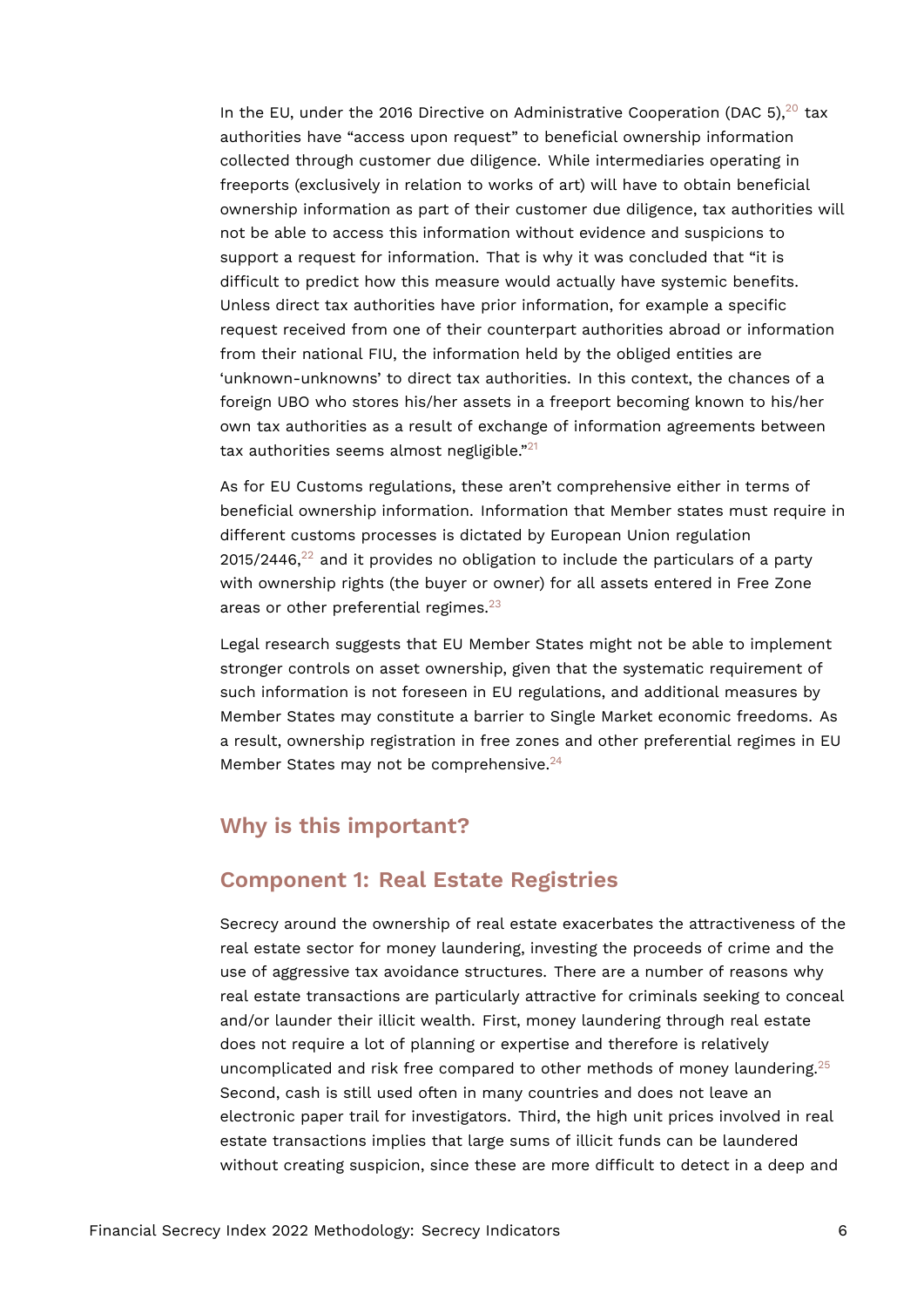<span id="page-6-0"></span>large pool of regular high value real estate transactions.<sup>[26](#page-19-2)</sup> In addition to these factors, several recent case studies have shown that without public pressure the willingness and motivation of governments to control and limit the influx of dirty money from abroad is very low.

Public registers with complete legal ownership as well as ultimate beneficial owners would increase the pressure for proper oversight and mitigate the high risks of illicit activity. Yet to date there is no public register of those ultimately owning and controlling real estate anywhere in the world. The absence of easily accessible information, even on legal owners of real estate, causes investigations to slow down or even fail. This is especially the case when journalists, civil society, police or public prosecutors have access to no, or only complex, uncertain, costly or time consuming information on real estate ownership.

In countries with public beneficial ownership for domestic companies, a public register on beneficial owners of real estate would also eliminate undue advantages for foreign companies and help to avoid incentives for arbitrage. Without a public beneficial ownership registry for real estate, there is an incentive for companies investing in real estate to use shell companies incorporated in secrecy jurisdictions for buying real estate as a means for disguising ultimate ownership and investors.

The mechanisms used for money laundering in the real estate sector are well known and there are many examples of real estate being abused for money laundering. The FATF described in 2007 how one of the often used structures to launder money consists in manipulating the valuation of real estate through a complex chain of transactions. First, the launderers set up shell companies to buy property. Soon after the purchase, these companies are voluntarily wound up and the criminals who set them up then repurchase the real estate at a higher price than it was originally bought. The (criminal) origin of the capital for this second purchase of the same real estate remains concealed and the money is laundered in the hand of the seller in the second real estate transaction.<sup>[27](#page-19-3)</sup> In their 2017 report on money laundering risks in four major real estate markets, Transparency International shows that existing oversight and anti-money laundering rules don't work effectively.<sup>[28](#page-19-4)</sup>

<span id="page-6-3"></span><span id="page-6-2"></span><span id="page-6-1"></span>For example, in the corruption scandal around the Malaysian Sovereign Wealth Fund 1MDB, a US civil lawsuit alleges that over US\$3.5 billion of taxpayer funds were diverted to buy, among others, luxury real estate in the US and the UK.<sup>[29](#page-19-5)</sup> A complex and multi-layered web of accounts and companies helped disguise the source of funds and the real owners controlling the real estate. Pooled accounts by major US law firms were allegedly playing a central role to get the laundered money into the US. If a central and public register of ownership of real estate had existed in the US, the law firms involved in handling the dubious transactions and clients might have thought twice about the reputational risks of engaging with these actors. In order to address money laundering in the real estate sector, Transparency International recommended, among others: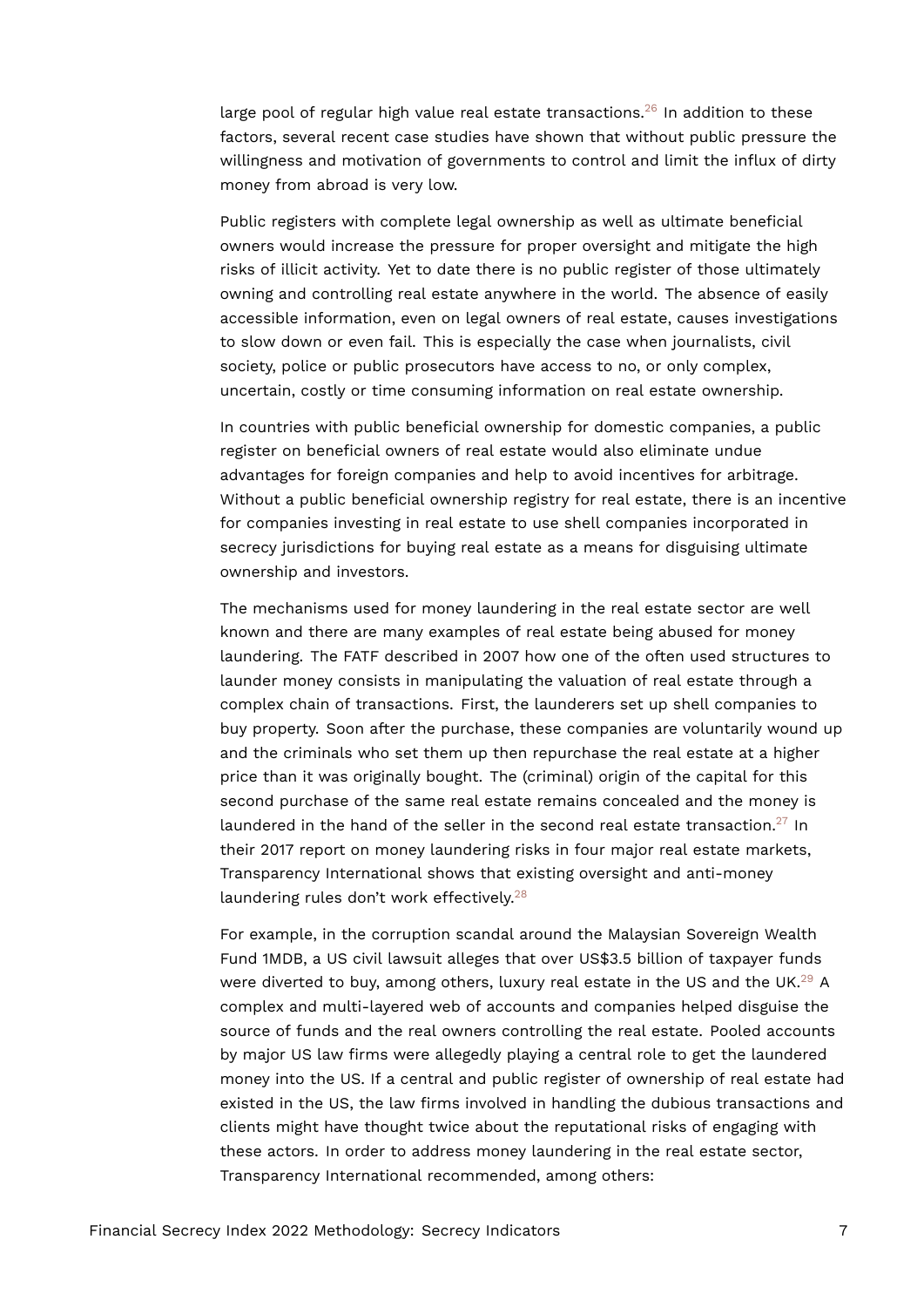"Governments should require foreign companies that wish to purchase property to provide beneficial ownership information. Preferably, this information should be kept in a beneficial ownership registry and made available to competent authorities and the public in open data format".[30](#page-19-6)

<span id="page-7-1"></span><span id="page-7-0"></span>Stories about wealthy individuals from Russia, Kazakhstan and other former Soviet Union countries buying real estate in Switzerland at highly inflated prices have been viral at least since 2010. An official overseeing construction in a Swiss canton said that money did not matter for the buyers – even if a zero is added to the market price, they would still buy it. $31$  Even organised crime groups, such as the Russian and Italian mafias, have been reported to use real estate for money laundering especially around the Lake Zurich, Lake Geneva and Ticino regions.<sup>[32](#page-19-8)</sup> Concerns about money laundering in Swiss real estate persisted in 2017.<sup>[33](#page-19-9)</sup>

<span id="page-7-5"></span><span id="page-7-4"></span><span id="page-7-3"></span><span id="page-7-2"></span>The UK property market is no less an investment destination of choice for dubious characters. Global Witness revealed in 2015 how a real estate empire worth £147 million in well-known London locations appeared to be "owned by someone with ties to Rakhat Aliyev, a notorious figure from Kazakhstan, accused in the EU of money laundering and murder".<sup>[34](#page-19-10)</sup> An investigative documentary entitled "From Russia with Cash"<sup>[35](#page-20-0)</sup> illustrated how the London property market is awash with billions of pounds of corruptly gained money which has been laundered by criminals and foreign officials. The documentary emphasised the need for creating in the UK a central public land registry of foreign companies, setting out which land they own.<sup>[36](#page-20-1)</sup>

<span id="page-7-7"></span><span id="page-7-6"></span>Similarly, various case studies in Germany illustrate how the real estate sector of Baden-Baden, a health and casino resort town in the south of Germany, is owned by dubious Russian and former Soviet Union officials.<sup>[37](#page-20-2)</sup> A study commissioned by the German federal crime fighting agency BKA (Bundeskriminalamt) of 2013 identified high risks of money laundering in the German real estate sector, a finding that was confirmed in 2015 in an academic study. $38$ 

<span id="page-7-9"></span><span id="page-7-8"></span>Real estate in New York has also been reported to be linked to wealth of dubious origin. For example, in 2014, it was discovered through a leak that properties held by offshore companies in New York Central Park West were owned by a Chinese couple (Sun Min and Peter Mok Fung). However, New York Magazine reported<sup>[39](#page-20-4)</sup> that a "[…] Hong Kong tribunal recently convicted Sun Min of trading on inside information related to Coca-Cola's failed acquisition of a Chinese juice company in 2008, the same year she and her husband made their \$15 million purchase".

In countries such as Spain, where the real estate bubble drove economic growth in pre-crisis years, the opacity of real estate registries allowed illicit activities to thrive. In Spain, two examples illustrate the importance of public ownership registries for real estate.

Following a legislative change (Ley Hipotecaria de 1998) under the mandate of Jose María Aznar, the catholic church was awarded preferential treatment in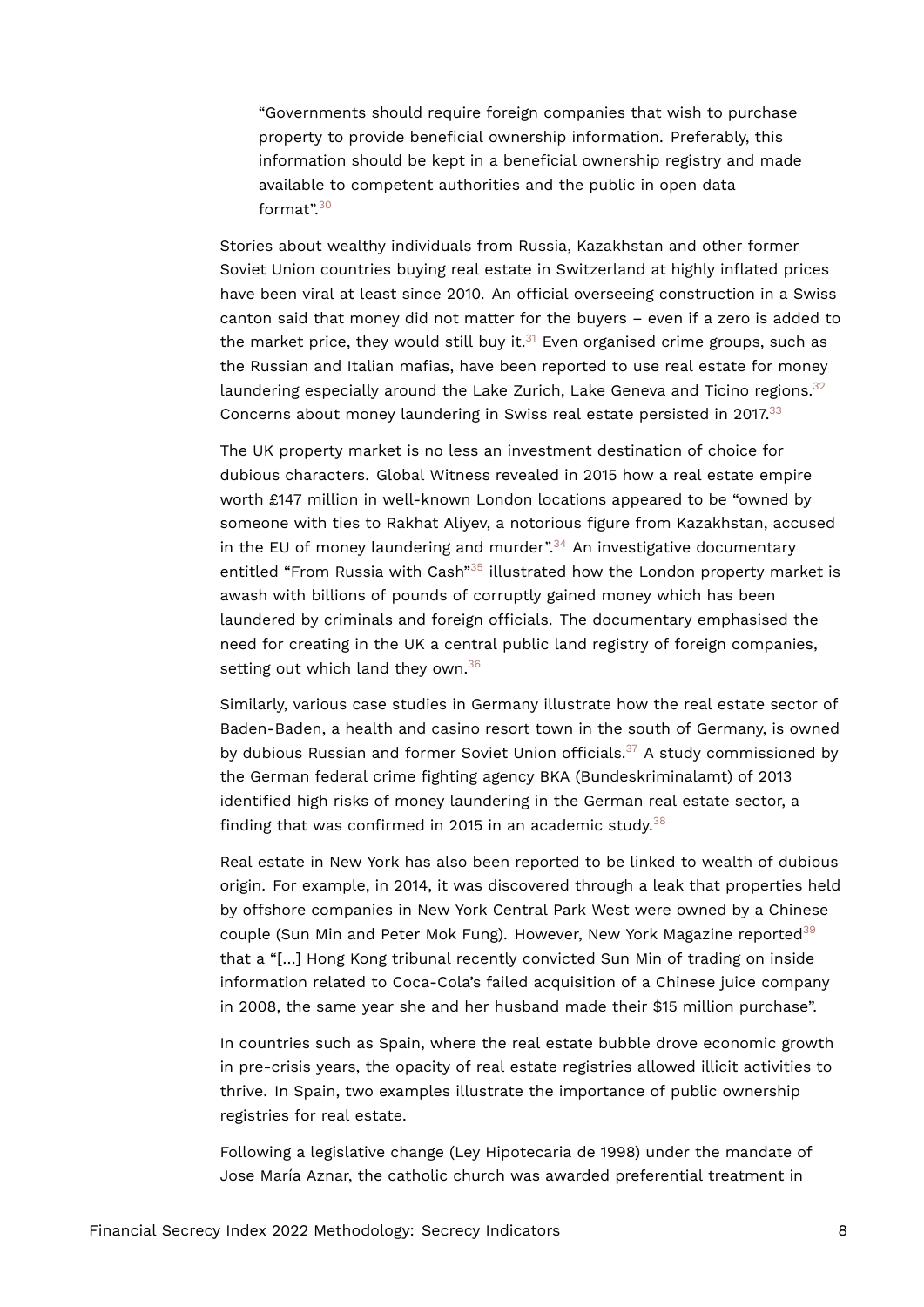registering real estates. Without proof other than a statement by the bishop of the corresponding diocese, and subject to no publicity requirements, the church was allowed to claim ownership over properties that where formerly considered property of municipalities. This ad hoc silent registration process allowed the catholic church to claim over 5000 real estates in the last two decades, setting up in several cases for profit yet tax free endeavours.<sup>[40](#page-20-5)</sup> The investigative documentary by Jordi Evole, "Que Dios te lo Pague" (in English "may god pay you"), covers various cases of secretive real estate speculation carried out by the Archdiocese of Pamplona y Tudela (Navarra).<sup>[41](#page-20-6)</sup>

<span id="page-8-2"></span><span id="page-8-1"></span><span id="page-8-0"></span>In the coastal city of Marbella, a favoured destination for wealthy Russians,  $42$  the public witnessed an unprecedented money laundering scandal when in the years following the burst, police investigations uncovered a dense criminal network with tight control over local authorities. The municipality facilitated the construction of more than 16,000 illegal properties, laundering over 2400 million euros for construction companies and private individuals, while using complex legal structures to conceal effective ownership of the properties. $43$ 

<span id="page-8-4"></span><span id="page-8-3"></span>More recently, the 2021 Pandora Papers leak shows that real estate is often the asset held at the bottom of secretive legal structures.[44](#page-20-9) Notably, various former and current heads of government where shown to have exploited opaque arrangements to hide luxury properties in Europe.<sup>[45](#page-20-10)</sup>

<span id="page-8-5"></span>Apart from aiding money-laundering and investment of laundered money, hidden and complex ownership structures also help facilitate aggressive tax avoidance and obstruct accountability. When professional real estate investors create complex company structures to reduce their taxes and real estate registers only contain the direct legal owner – often a local special purpose company – it becomes impossible to obtain reliable information on who owns local real estate both for the purpose of statistics to inform policy making as well as to enable tenants and local residents to hold their landlords accountable. Two examples of real estate investment funds from Jersey and Luxembourg and the consequences their investments have in Germany have been documented.[46](#page-20-11) As those investment funds are themselves owned by a multitude of different shareholders, often including trusts and other investment funds, beneficial ownership transparency will only be possible with the global application of strict requirements going far beyond the standard 25% threshold for company registers (as suggested in SI 3 on recorded company ownership<sup>[47](#page-21-0)</sup>).

## <span id="page-8-7"></span><span id="page-8-6"></span>**Component 2: Freeports**

<span id="page-8-14"></span><span id="page-8-13"></span><span id="page-8-12"></span><span id="page-8-11"></span><span id="page-8-10"></span><span id="page-8-9"></span><span id="page-8-8"></span>Freeports for storing valuable assets – especially art - are proliferating around the globe, with many new major facilities announced or completed in recent years. The latest additions are facilities in the USA (Delaware, 2015;<sup>[48](#page-21-1)</sup> New York, 2017<sup>[49](#page-21-2)</sup>) and China (Shanghai, 2017 $50$ ), which were preceded by Luxembourg (2014),  $51$ Beijing  $(2014)^{52}$  $(2014)^{52}$  $(2014)^{52}$  and Monaco  $(2013)^{53}$  $(2013)^{53}$  $(2013)^{53}$  and Singapore  $(2010).^{54}$  $(2010).^{54}$  $(2010).^{54}$  The oldest actor still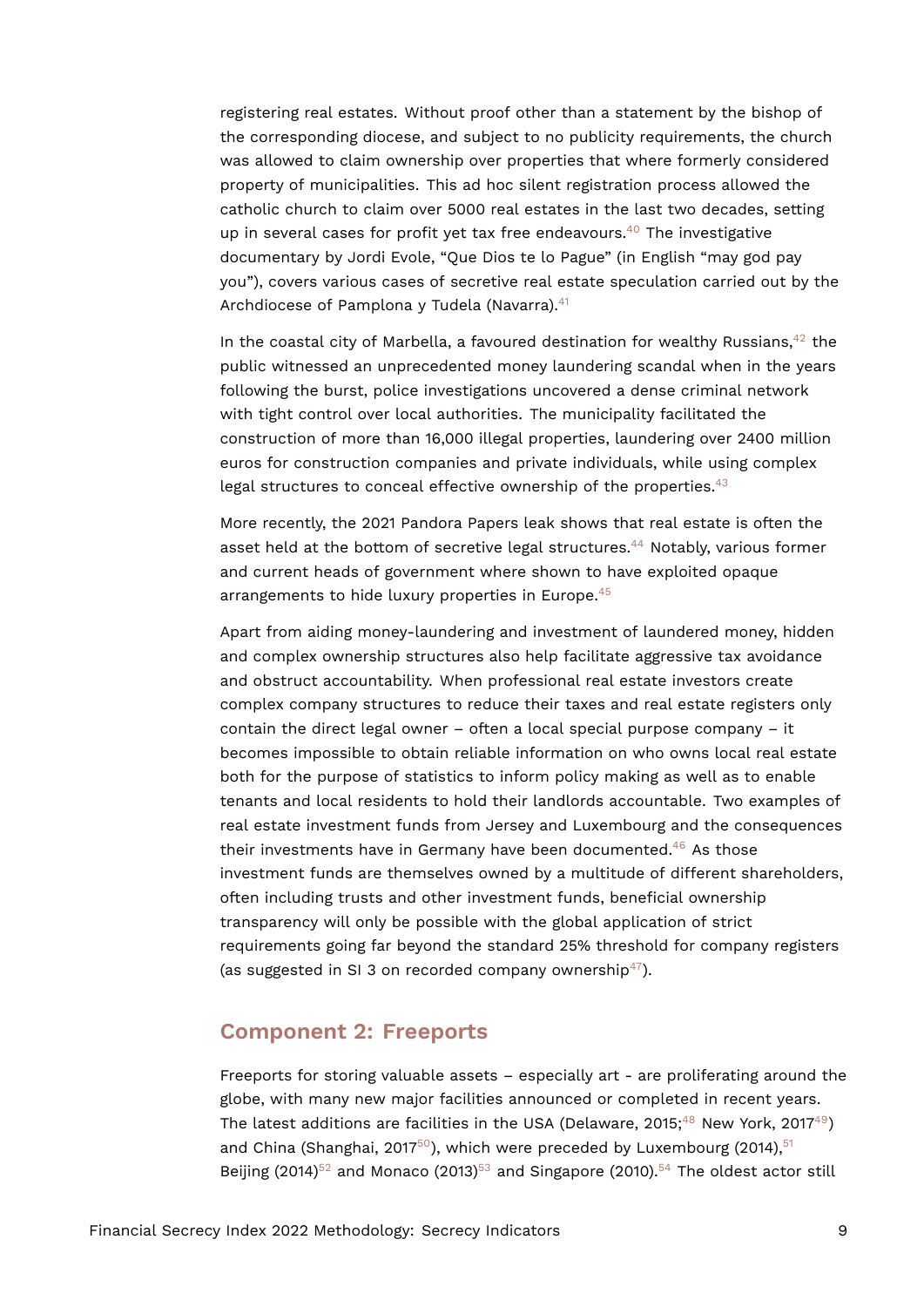<span id="page-9-0"></span>operating is the Ports Francs et Entrepots de Genève, which runs a gigantic Geneva-based freeport,[55](#page-21-8) which has been in operation since 1888 and in 1988 opened a facility at Geneva Airport.<sup>[56](#page-21-9)</sup>

<span id="page-9-2"></span><span id="page-9-1"></span>This boom appears to be partially driven by strong growth at the top end (sales above US\$ 10 million) of the art market, itself reflective of an extreme concentration of wealth in the hands of billionaires.<sup>[57](#page-21-10)</sup> At the same time, another important reasons for the growth in demand for storage of gold bullion in such high security places was the financial crisis as well as the avoidance of new bank account reporting rules crafted from 2013 onwards.<sup>[58](#page-21-11)</sup> Last but not least, billionaire drug lords have been known in the past to launder money through expensive art collections, including Joaquin Guzmán aka El Chapo (Mexico), [59](#page-22-0) Héctor Beltrán Leyva (Mexico) and Pablo Escobar (Colombia).<sup>[60](#page-22-1)</sup>

<span id="page-9-7"></span><span id="page-9-6"></span><span id="page-9-5"></span><span id="page-9-4"></span><span id="page-9-3"></span>The value of assets stored in Freeports around the world is rising,  $61$  albeit unknown, it is believed to be in the hundreds of billions of dollars. $62$  But it is not only art that is stored in Freeports. Besides art, the range of high value assets include precious stones, antiquities, cash, gold bars, wines and even classic cars.[63](#page-22-4)

<span id="page-9-8"></span>Freeports are known as a "fiscal no-man's-land". They were originally created to boost trade by suspending customs duties, sales taxes and value-added tax until the final delivery of the goods outside the freeports. If no delivery is made, such taxes and customs duties will never be paid. Historically, this might not have been an issue, because goods such as grain or other commodities could not be stored indefinitely. However, artworks, gold, precious stones and other luxury goods may never leave the freeport, but can be traded within the freeport without ever leaving it. Freeports are often used to store valuable goods discreetly with a strong emphasis on high security.

This invites all sorts of shady traders and businesses who benefit from no or low tax, and the veil of secrecy resulting from an absence of, or weak, customs and tax checks. UNESCO summarised the regulatory vacuum as follows:

In some cases it is not clear whether the government or the Customs authorities have the jurisdiction to exercise controls. The lack of control by Customs raises problems in the fields of intellectual property, valuation fraud and other non-fiscal offences. Moreover, controls are often carried out by random selection methods rather than based on risk assessment or indicators and there are no clear procedures, authority, or documentation identified to organize and carry out the investigations.<sup>[64](#page-22-5)</sup>

<span id="page-9-10"></span><span id="page-9-9"></span>Before the recent hype of freeports for the storage of high value goods, the Financial Action Task Force (FATF) published a report on "Money Laundering vulnerabilities of Free Trade Zones"(FTZ) in 2010.<sup>[65](#page-22-6)</sup> A number of trade based money laundering cases with involvement of free trade zones were documented in that report. With respect to the checks applicable, the FATF noted: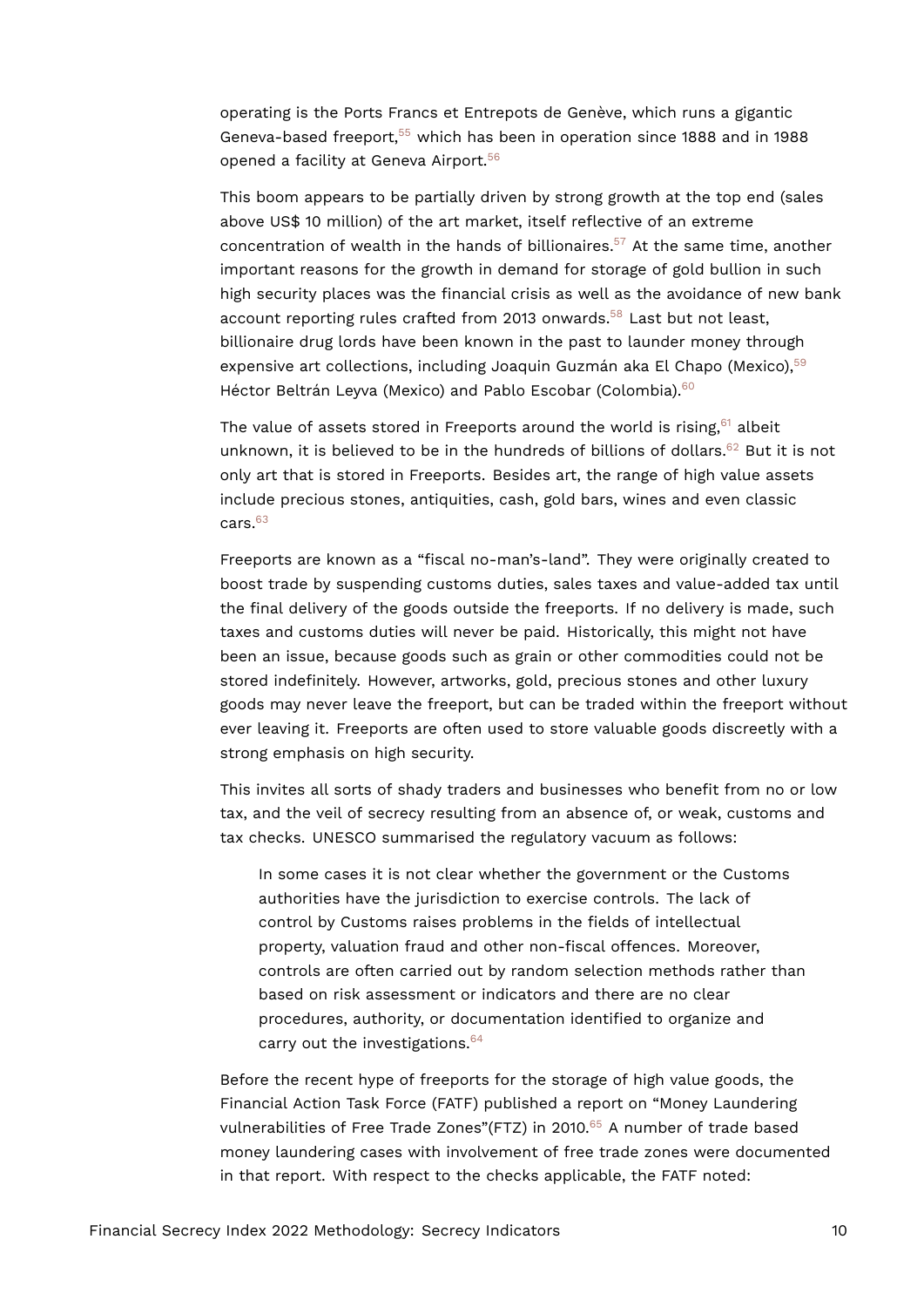<span id="page-10-0"></span>The scope and degree of Customs control over the goods introduced, and the economic operations carried out in FTZs, vary from one jurisdiction to another. Consistent with the purposes of establishing free trade zones, goods introduced in a FTZ are generally not subject to the usual Customs controls. There is therefore a risk of exploiting the FTZ system for commercial fraud.<sup>[66](#page-22-7)</sup>

According to their classification, freeports and bonded warehouses are specific categories of free trade zones. We are using the two latter terms interchangeably here for any such geographical area which has an emphasis on providing storage facilities for high value goods.

Besides customs and tax exemptions, the secrecy provided by freeports is an important reason why they are attractive for kleptocrats and tax dodgers. The real ownership of valuable goods and assets can remain hidden and may not even need to rely on nominees – nobody in the freeports may ask for their identities. The operators of freeports are often not subject to anti-money laundering rules (they are not so-called obliged entities) and thus are under no obligation to identify customers, let alone beneficial owners of people renting the storage facilities.

As a result, freeports are frequently used for tax evasion and money laundering. Due to the absence of registration and information exchange about those owning the assets stored in freeports, they provide secrecy to the users and often an effective shield against investigations unless prosecutors find out about dubious operations through other leads.

For example, an organised crime, tax evasion and money laundering operation revolving around diamond trading was uncovered in 2004. Diamonds entered the freeport of Geneva from Antwerp and were officially designated for transit export to third countries. However, the diamonds in fact returned to Antwerp and were sold there on the black market.<sup>[67](#page-22-8)</sup>

<span id="page-10-1"></span>A related problem concerns the trading in blood diamonds. Switzerland's Geneva Freeport has become a turntable for the global diamond trade. While customs require a clean Kimberley certificate (proof that a diamond is not a blood diamond) for any diamond entering the freeport, checks about the veracity of the certificate are seldom, if ever, carried out. The diamonds then travel on to further customers with a clean certificate stating Swiss origin, and erasing any other origin. In just one year, Switzerland has issued 674 diamond certificates, and exported diamonds valued at  $$2.3$  billion.<sup>[68](#page-22-9)</sup>

<span id="page-10-4"></span><span id="page-10-3"></span><span id="page-10-2"></span>Another case of potential criminal activity revolves around the owner of the Geneva Freeport and a partner facility in Singapore, Yves Bouvier, dubbed the "Freeport King", who was accused by a Russian billionaire over fraudulent pricing.[69](#page-22-10) Courts in Hong Kong and Singapore ordered a freeze of Bouvier's assets in 2015. Bouvier has denied wrongdoing. $70$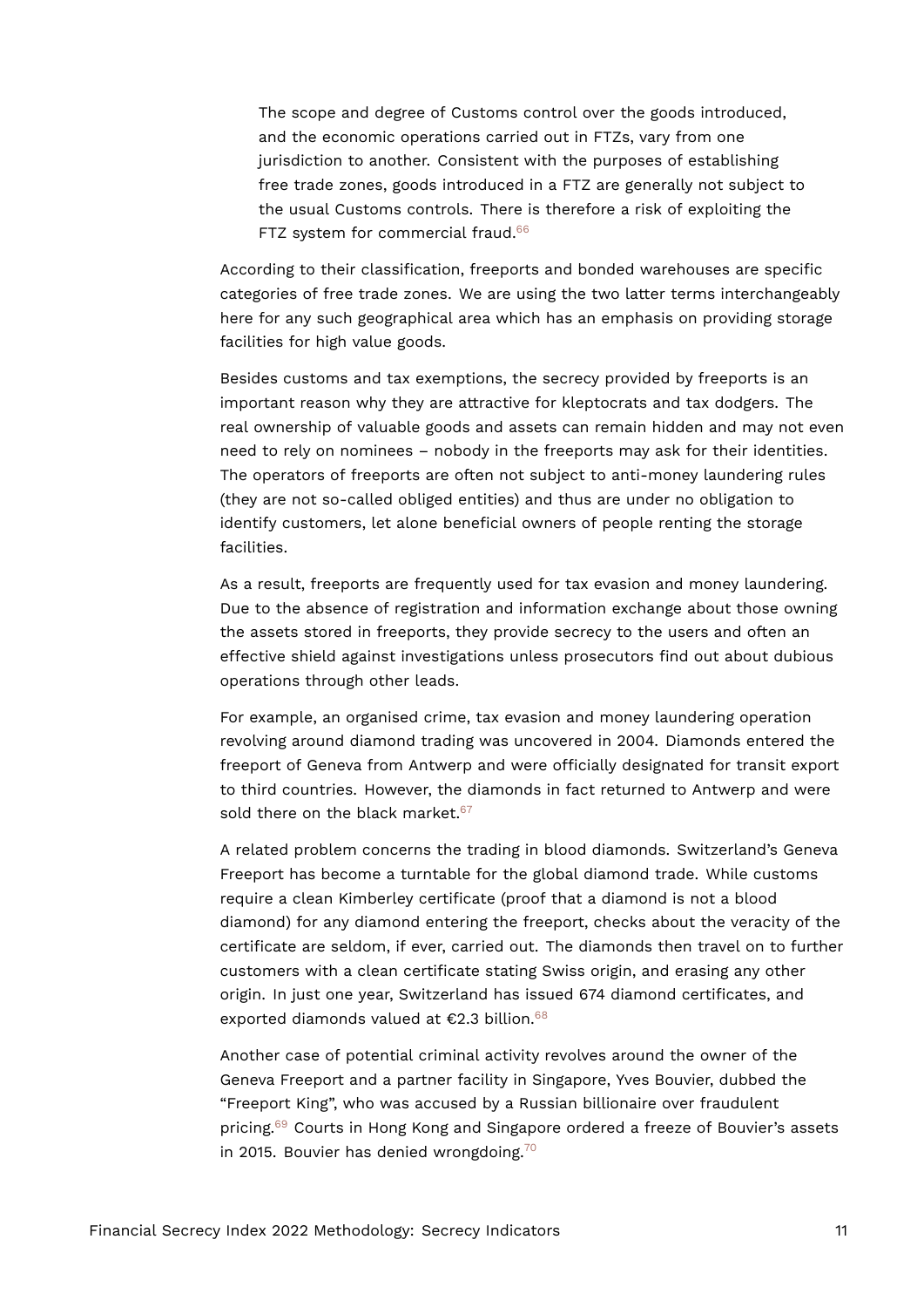<span id="page-11-1"></span>In 2016, UNESCO published a report that identified "a high risk that the freeports are used by art dealers to store works of art from thefts, lootings or illicit excavations for resale in the black market when things have cooled down, even many years later."<sup>[71](#page-22-12)</sup> A list of recent scandals in illegal trafficking of cultural heritage involving freeports include stolen Roman and Etruscan antiquities and ancient Egypt treasures, including mummies, discovered in the freeport of Geneva.

<span id="page-11-2"></span>In December 2016,<sup>[72](#page-22-13)</sup> links between Geneva Freeport and terrorist groups such as the Islamic State were disclosed as Swiss authorities confiscated stolen antiquities. These originated among others from Syria's Palmyra UNESCO world heritage site, which was devastated by the Islamic State in 2015. Further confiscated stolen antique objects came from war torn Libya and Yemen.<sup>[73](#page-23-0)</sup>

<span id="page-11-3"></span>Catering to the needs of the boom of the art and tangible asset market, in 2016 Luxembourg invented a new type of investment fund structure that is unregulated and enables investment into art and other tangible assets.<sup>[74](#page-23-1)</sup>

<span id="page-11-4"></span>Ownership registration of freeport assets and real estate is therefore essential for lifting the deliberate veil of opacity covering these particular storage hubs and the real estate market. The costs and risks for money laundering, and the prospects of successful law enforcement are likely to be greatly enhanced as a result.

<span id="page-11-0"></span>**All underlying data, including the sources we use for each jurisdiction, can be viewed in the [country profiles](https://fsi.taxjustice.net/country-detail) on the Financial Secrecy Index website.**

| ID  | <b>ID description</b>                                                                                      | <b>Answers</b><br>(Codes applicable for all questions:<br>-2: Unknown; -3: Not Applicable)                                                                                                                                                                                                                                                                                                                                                                                                                                                                                                            | <b>Valuation Secrecy Score</b>                                                                                                                                                                                                                                                                                                                                                                                                       |
|-----|------------------------------------------------------------------------------------------------------------|-------------------------------------------------------------------------------------------------------------------------------------------------------------------------------------------------------------------------------------------------------------------------------------------------------------------------------------------------------------------------------------------------------------------------------------------------------------------------------------------------------------------------------------------------------------------------------------------------------|--------------------------------------------------------------------------------------------------------------------------------------------------------------------------------------------------------------------------------------------------------------------------------------------------------------------------------------------------------------------------------------------------------------------------------------|
| 416 | Real Estate Registry: Is there a<br>central registry of domestic real<br>estate publicly available online? | 0: No, there is no central registry<br>of real estate; 1: CENTRAL: While<br>there is a central registry of<br>real estate, it is not - or only<br>exceptionally - available online<br>to the public; 2: ONLINE: Yes,<br>there is a central registry of real<br>estate open to the public and<br>accessible online; 3: FREE: Yes,<br>there is a central registry of real<br>estate available online for free<br>but can not be easily copied; 4:<br>FREE & EASILY COPIED: Yes, there<br>is a central registry of real estate<br>available online for free & in a<br>format which can be easily copied. | Integrated assessment of<br>BO and LO as per Table 1.<br>If all beneficial and legal<br>owners are always<br>registered and updated<br>with all details, and made<br>available online in a<br>format which can be<br>easily copied, then zero<br>secrecy score. If not even<br>legal owners are always<br>registered, or incomplete,<br>or not updated, 50<br>secrecy score. Eight<br>intermediate scores for<br>partial compliance. |

**Table 2. Assessment Logic: Secrecy Indicator 4 - Other Wealth Ownership**

…continues on next page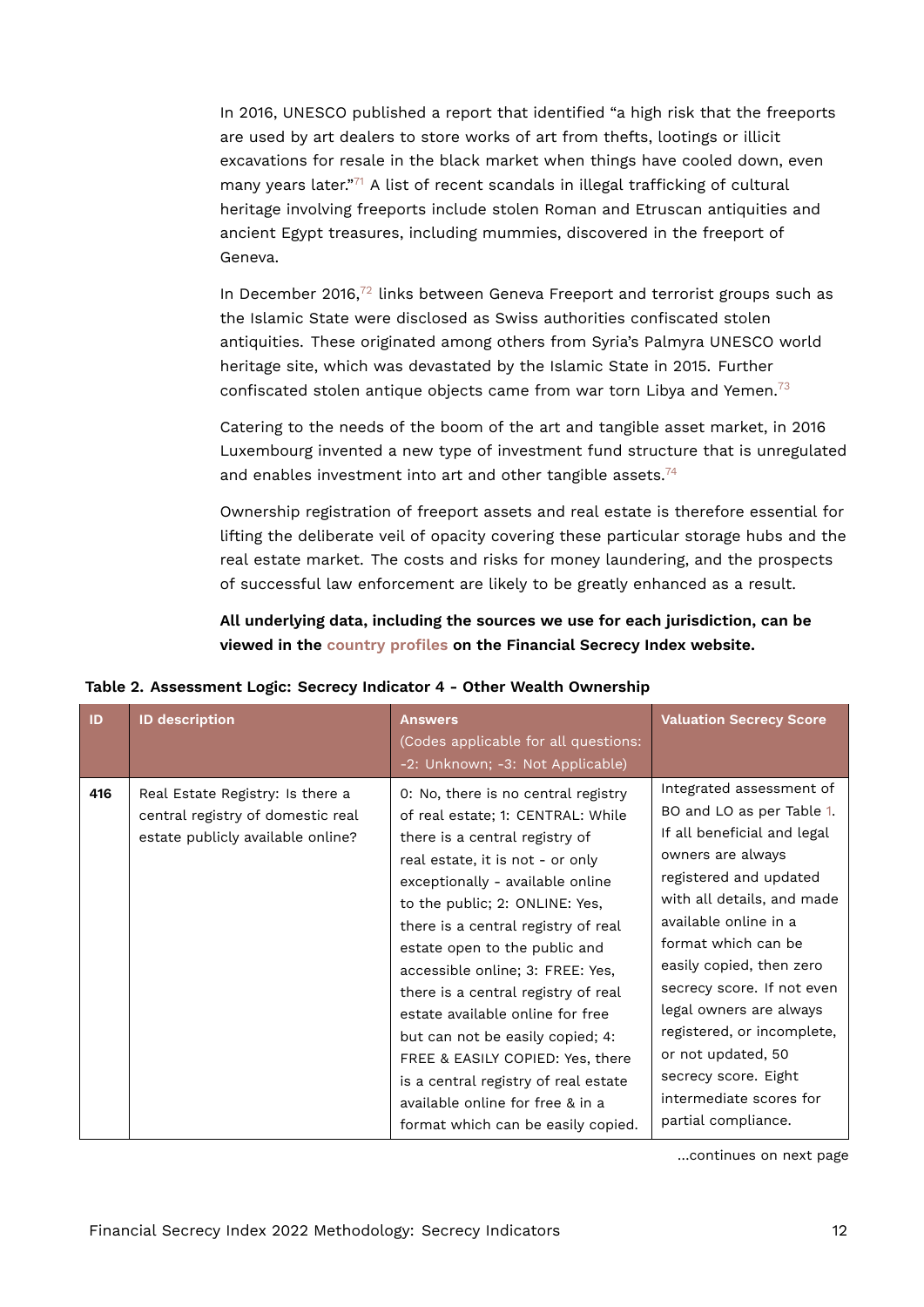### Continuing from previous page…

| ID  | <b>ID description</b>                                                                                                                                                                                                            | Answers<br>(Codes applicable for all questions:<br>-2: Unknown; -3: Not Applicable)                                                                                                                                                                                                                                                                                                                                                                                                                                                                                                                                                                                                                                                                     | <b>Valuation Secrecy Score</b>                                                        |
|-----|----------------------------------------------------------------------------------------------------------------------------------------------------------------------------------------------------------------------------------|---------------------------------------------------------------------------------------------------------------------------------------------------------------------------------------------------------------------------------------------------------------------------------------------------------------------------------------------------------------------------------------------------------------------------------------------------------------------------------------------------------------------------------------------------------------------------------------------------------------------------------------------------------------------------------------------------------------------------------------------------------|---------------------------------------------------------------------------------------|
| 437 | Is legal ownership information<br>of real estate available on public<br>online record (up to US\$10, €10 or<br>£10)?                                                                                                             | 0: No, information on legal owners<br>is not always available online (up<br>to US\$10, €10 or £10); 1: COST: Yes,<br>legal ownership is always available<br>but only at a cost of up to US\$10,<br>€10 or £10; 2: FREE: Yes, legal<br>ownership is always available for<br>free but can not be easily copied;<br>3: FREE & EASILY COPIED: Yes,<br>legal ownership is always available<br>for free & can be easily copied.                                                                                                                                                                                                                                                                                                                               |                                                                                       |
| 487 | Is beneficial ownership information<br>of real estate available on public<br>online record (up to US\$10, €10 or<br>£10)?                                                                                                        | 0: No, beneficial ownership not<br>always available online (up to<br>US\$10, €10 or £10); 1: COST: Yes,<br>beneficial ownership (with the<br>exception of real estate where<br>the beneficial owner actually<br>resides, if applicable) is always<br>available but only at a cost of up<br>to US\$10, €10 or £10; 2: FREE: Yes,<br>beneficial ownership (with the<br>exception of real estate where the<br>beneficial owner actually resides,<br>if applicable) is always available<br>for free but can not be easily<br>copied.; 3: FREE & EASILY COPIED:<br>Yes, beneficial ownership (with the<br>exception of real estate where the<br>beneficial owner actually resides,<br>if applicable) is always available<br>for free & can be easily copied. |                                                                                       |
| 418 | Are freeports/free trade<br>zones/foreign trade zones/bonded<br>warehouses promoted as places to<br>store valuable assets (e.g. gold<br>bullion, art, precious stones,<br>jewellery, cash, antiquities, wines,<br>cigars, cars)? | <b>YN</b>                                                                                                                                                                                                                                                                                                                                                                                                                                                                                                                                                                                                                                                                                                                                               | If answer is No or<br>unknown: zero secrecy<br>score; otherwise see<br>below (ID 439) |

…continues on next page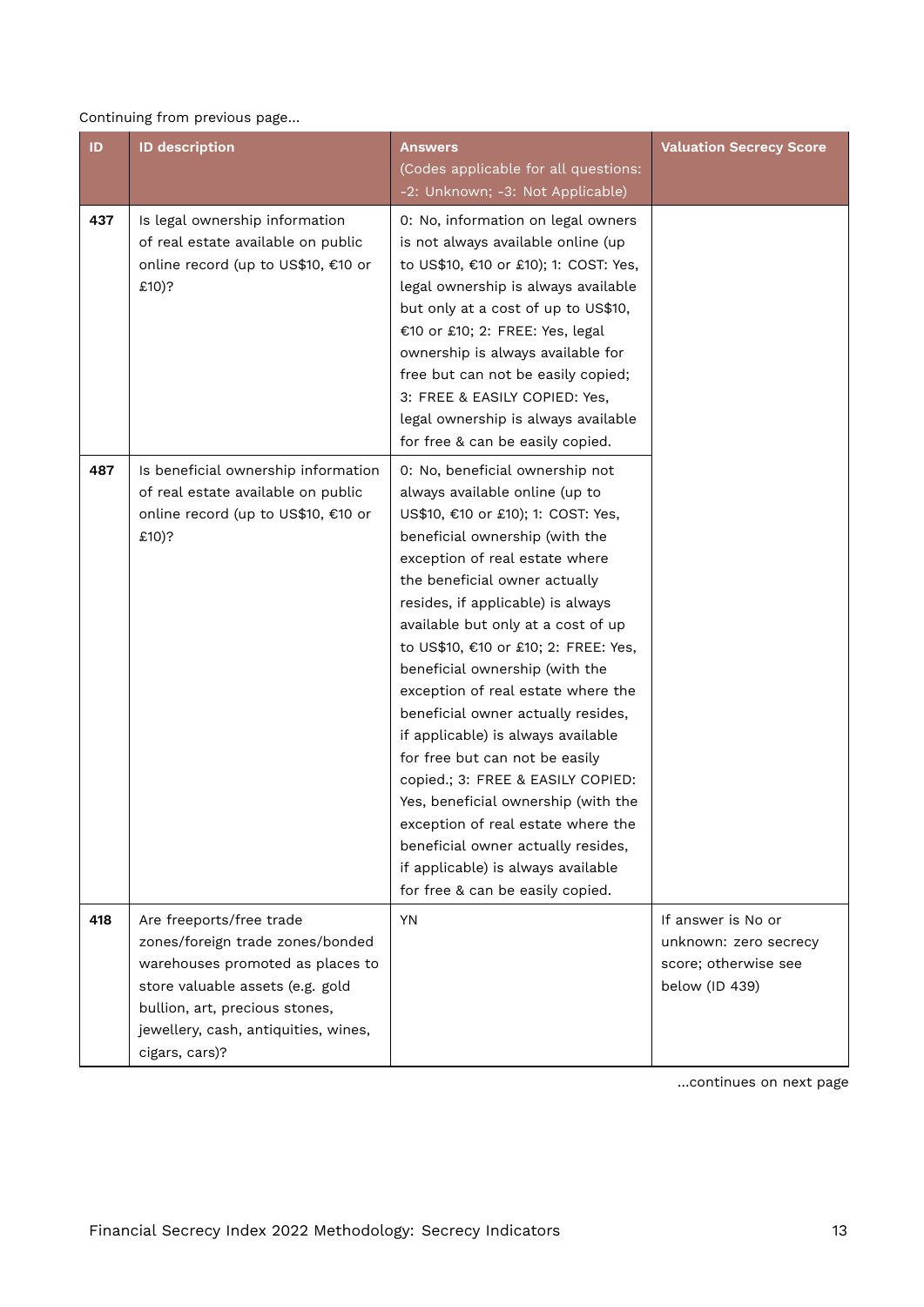#### Continuing from previous page…

| ID  | <b>ID description</b>                                                                                                                                                                                                                                                           | <b>Answers</b><br>(Codes applicable for all questions:<br>-2: Unknown; -3: Not Applicable)                                                                                                                                                                                                                                                                                                                                                                                                                                                                                                                                                                                                                                                                                             | <b>Valuation Secrecy Score</b> |
|-----|---------------------------------------------------------------------------------------------------------------------------------------------------------------------------------------------------------------------------------------------------------------------------------|----------------------------------------------------------------------------------------------------------------------------------------------------------------------------------------------------------------------------------------------------------------------------------------------------------------------------------------------------------------------------------------------------------------------------------------------------------------------------------------------------------------------------------------------------------------------------------------------------------------------------------------------------------------------------------------------------------------------------------------------------------------------------------------|--------------------------------|
| 439 | Freeport Owners: Is information<br>on legal and beneficial owners of<br>assets stored in freeports/free<br>trade zones/foreign trade<br>zones/bonded warehouses always<br>registered by a government agency,<br>and sent to respective countries of<br>residence of the owners? | 0: Neither legal nor beneficial<br>owners need to be reported in all<br>cases to a domestic government<br>agency (e.g. customs office,<br>a commercial registry, tax<br>administration, central bank or a<br>similar body); 1: Only legal owners<br>need to be reported in all cases<br>to a domestic government agency<br>(e.g. customs office, a commercial<br>registry, tax administration, central<br>bank or a similar body); 2: Legal<br>and beneficial owners need to be<br>reported in all cases to a domestic<br>government agency (e.g. customs<br>office, a commercial registry, tax<br>administration, central bank or a<br>similar body); 3: Information on<br>legal and beneficial ownership<br>is sent to the corresponding<br>countries of residence of the<br>owners. | 0: 50; 1: 37.5; 2: 25; 3: 0    |

# **Results Overview**



## **Figure 1. Other Wealth Ownership: Secrecy Score Overview**

| Moderately Secretive $\triangleleft$ |                  |                    | ► Extremely Secretive |
|--------------------------------------|------------------|--------------------|-----------------------|
| 0 to <25.                            | 25 to $<$ 50     | 50 to $<$ 75       | 75 to 100             |
| 0% (0 countries)                     | 6% (8 countries) | 45% (64 countries) | 49% (69 countries)    |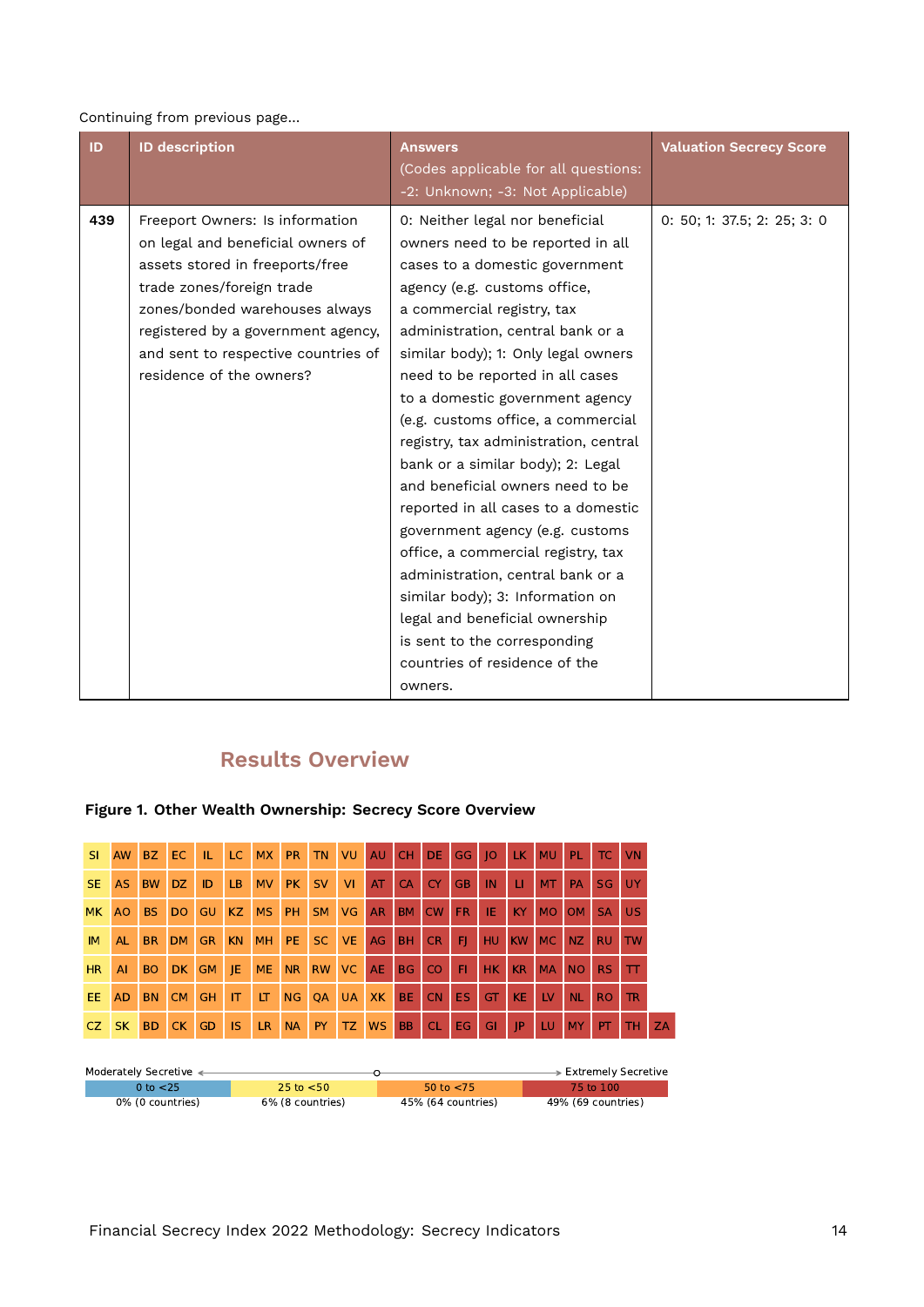| BE.       | DK.       | HK.       | <b>KW</b>   | <b>NL</b> | PT.       | <b>SG</b> | <b>UA</b>      | <b>AO</b> | <b>BW</b> | D <sub>O</sub> | GI  | KE <sup>1</sup> | LR.            | <b>MV</b> | <b>SA</b> | VG.       | <b>AU</b> | GB.       | <b>PK</b> |           |
|-----------|-----------|-----------|-------------|-----------|-----------|-----------|----------------|-----------|-----------|----------------|-----|-----------------|----------------|-----------|-----------|-----------|-----------|-----------|-----------|-----------|
| AT        | <b>CW</b> | <b>GT</b> | $ 0\rangle$ | <b>MO</b> | PR.       | SE.       | TW             | AI        | <b>BS</b> | <b>DM</b>      | GH. | P               | LC.            | <b>MU</b> | <b>RW</b> | VE.       | <b>AR</b> | DE.       | <b>NR</b> |           |
| <b>AL</b> | CR.       | <b>GD</b> | IS.         | ME.       | PL.       | SC.       | <b>TR</b>      | AG        | <b>BN</b> | CY.            | GG  | -JE             | LB             | <b>MT</b> | <b>OA</b> | VC.       | <b>AE</b> | CO.       | <b>NG</b> |           |
| <b>SK</b> | CL.       | <b>FR</b> | <b>IM</b>   | <b>LV</b> | <b>PH</b> | <b>RU</b> | TH <sub></sub> | ZA        | <b>BH</b> | <b>CN</b>      | F   | HU              | <b>KZ</b>      | <b>MS</b> | PE.       | TZ.       | AD.       | <b>CA</b> | <b>MX</b> |           |
| <b>MK</b> | <b>CH</b> | -FI.      | Щ.          | LU        | <b>PA</b> | RS.       | <b>SV</b>      | <b>XK</b> | <b>BD</b> | <b>CM</b>      | EG  | <b>GU</b>       | KY <sub></sub> | <b>MH</b> | <b>OM</b> | $\top$    | <b>WS</b> | BR.       | u         |           |
| <b>HR</b> | <b>BM</b> | ES.       | IE.         | LT.       | NZ        | RO.       | <b>SM</b>      | <b>VI</b> | <b>BB</b> | <b>CK</b>      | EC. | <b>GR</b>       | <b>KR</b>      | <b>MC</b> | <b>NA</b> | <b>TN</b> | VU        | <b>BO</b> | IT.       |           |
| CZ        | BG.       | EE.       | ID          | LK.       | NO        | PY        | -SI            | <b>UY</b> | <b>AS</b> | BZ             | DZ  | GM              | KN.            | <b>MA</b> | <b>MY</b> | TC.       | <b>VN</b> | <b>AW</b> | IN        | <b>US</b> |

**Figure 2. Online public availability of a central registry of domestic real estate**

3% (4 countries): 3: FREE: Yes, there is a central registry of real estate available online for free.

40% (56 countries): 2: ONLINE: Yes, there is a central registry of real estate open to the public and accessible online.

44% (62 countries): 1: CENTRAL: While there is a central registry of real estate, it is not - or only exceptionally - available online to the public.

13% (19 countries): 0: No, there is no central registry of real estate.

| <b>CW</b> | AG                                                                                                            | AU             | <b>BM</b> | <b>CA</b> | <b>CR</b> | EC.       | GD        | GU        | IS        | <b>KR</b>   | LK.       | <b>ME</b> | <b>MX</b> | <b>OM</b> | PT        | <b>SA</b> | <b>TR</b> | <b>VC</b>    | <b>XK</b> |    |
|-----------|---------------------------------------------------------------------------------------------------------------|----------------|-----------|-----------|-----------|-----------|-----------|-----------|-----------|-------------|-----------|-----------|-----------|-----------|-----------|-----------|-----------|--------------|-----------|----|
| <b>SK</b> | <b>AE</b>                                                                                                     | AT             | <b>BH</b> | <b>BZ</b> | CO        | <b>DZ</b> | <b>GB</b> | GT        | IN        | <b>KN</b>   | П         | <b>MC</b> | <b>MV</b> | <b>NZ</b> | <b>PR</b> | <b>RW</b> | <b>TN</b> | UY           | <b>WS</b> |    |
| <b>SI</b> | <b>AD</b>                                                                                                     | <b>AS</b>      | <b>BG</b> | <b>BW</b> | <b>CN</b> | <b>DO</b> | <b>FR</b> | <b>GR</b> | IL.       | <b>KE</b>   | LC        | <b>MA</b> | <b>MU</b> | <b>NR</b> | <b>PL</b> | <b>RU</b> | <b>TH</b> | <b>US</b>    | VU        |    |
| <b>SE</b> | <b>SG</b>                                                                                                     | <b>AR</b>      | <b>BE</b> | <b>BS</b> | <b>CM</b> | <b>DM</b> | F         | <b>GM</b> | IE        | IP          | LB        | LV.       | <b>MT</b> | <b>NO</b> | <b>PK</b> | RS.       | TC.       | <b>UA</b>    | <b>VN</b> |    |
| <b>MK</b> | <b>NL</b>                                                                                                     | A <sub>O</sub> | <b>BD</b> | <b>BR</b> | <b>CL</b> | <b>DK</b> | FI.       | GI        | ID        | $ O\rangle$ | <b>KZ</b> | LU        | <b>MS</b> | NG        | PH        | <b>RO</b> | <b>SV</b> | <b>TZ</b>    | VI        |    |
| <b>HR</b> | <b>IM</b>                                                                                                     | <b>AL</b>      | <b>BB</b> | <b>BO</b> | <b>CK</b> | DE.       | <b>ES</b> | GH        | HU        | IE          | KY        | LT        | <b>MO</b> | <b>NA</b> | <b>PE</b> | <b>OA</b> | <b>SM</b> | <b>TW</b>    | VG        |    |
| <b>CZ</b> | EE.                                                                                                           | $\overline{A}$ | <b>AW</b> | <b>BN</b> | <b>CH</b> | <b>CY</b> | EG        | GG        | <b>HK</b> | IT          | <b>KW</b> | <b>LR</b> | MH        | <b>MY</b> | PA        | PY        | <b>SC</b> | $\mathbf{T}$ | <b>VE</b> | ZA |
|           | 4% (6 countries): 2: FREE: Yes, legal ownership is always available for free but can not be easily<br>copied. |                |           |           |           |           |           |           |           |             |           |           |           |           |           |           |           |              |           |    |

#### **Figure 3. Real Estate Legal Ownership Overview**

4% (5 countries): 1: COST: Yes, legal ownership is always available but only at a cost of up to 10 EUR/GBP/USD.

92% (130 countries): 0: No, information on legal owners is not always available online (up to 10 EUR/GBP/USD). ۰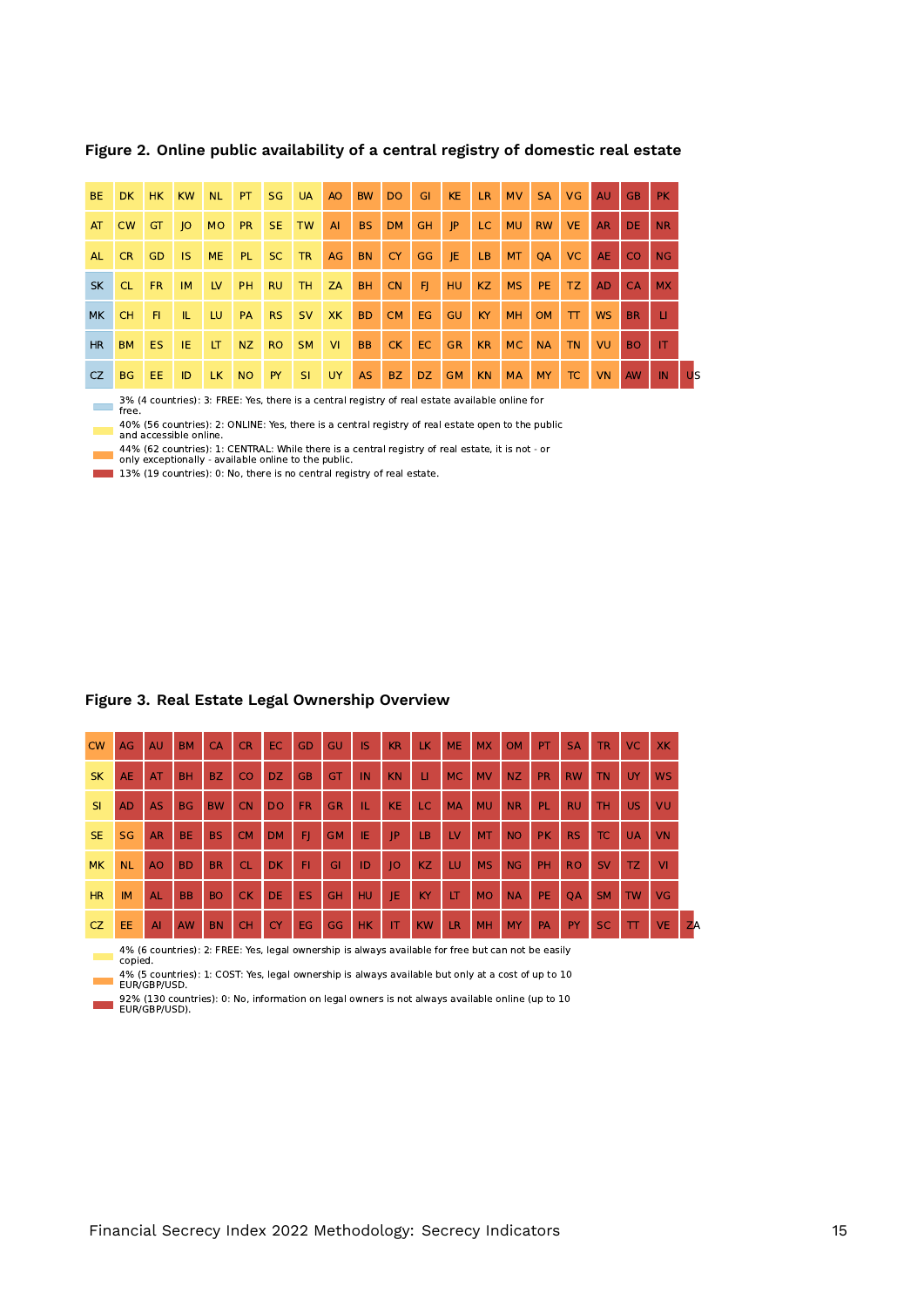### **Figure 4. Freeports Overview**

| <b>BD</b>      | <b>CK</b> | <b>EC</b>      | HR.       | <b>KN</b> | MH        | NR.       | <b>RW</b> | <b>TN</b> | VU        | AT        | CA        | <b>DE</b> | GG        | O         | <b>LK</b> | <b>MU</b> | PL.            | TC.       | <b>VN</b> |    |
|----------------|-----------|----------------|-----------|-----------|-----------|-----------|-----------|-----------|-----------|-----------|-----------|-----------|-----------|-----------|-----------|-----------|----------------|-----------|-----------|----|
| <b>AW</b>      | BZ        | DZ.            | GU        | JE        | <b>ME</b> | <b>NG</b> | QA        | <b>SV</b> | VI        | <b>AR</b> | <b>BM</b> | <b>CY</b> | <b>GB</b> | IN        | п         | <b>MT</b> | <b>PA</b>      | <b>SG</b> | <b>UY</b> |    |
| <b>AS</b>      | <b>BW</b> | D <sub>O</sub> | <b>GR</b> | IT        | LT        | <b>NA</b> | PY        | <b>SM</b> | <b>VG</b> | AG        | <b>BH</b> | CW        | <b>FR</b> | IE.       | KY.       | <b>MO</b> | <b>OM</b>      | <b>SA</b> | <b>US</b> |    |
| A <sub>O</sub> | BS.       | <b>DM</b>      | <b>GM</b> | IS.       | <b>LR</b> | <b>MX</b> | <b>PR</b> | <b>SK</b> | <b>VE</b> | <b>AE</b> | BG        | <b>CR</b> | F)        | <b>HU</b> | <b>KW</b> | <b>MC</b> | N <sub>Z</sub> | <b>RU</b> | <b>TW</b> |    |
| <b>AL</b>      | <b>BR</b> | <b>DK</b>      | <b>GH</b> | <b>IM</b> | LC.       | <b>MV</b> | <b>PK</b> | SI        | VC.       | <b>CH</b> | BE.       | <b>CO</b> | F1        | <b>HK</b> | KR        | <b>MA</b> | <b>NO</b>      | <b>RS</b> | $\top$    |    |
| AI             | <b>BO</b> | CZ.            | GD        | IL.       | LB.       | <b>MS</b> | <b>PH</b> | <b>SE</b> | <b>UA</b> | XK.       | <b>BB</b> | <b>CN</b> | <b>ES</b> | GT        | <b>KE</b> | <b>LV</b> | <b>NL</b>      | <b>RO</b> | <b>TR</b> |    |
| <b>AD</b>      | <b>BN</b> | <b>CM</b>      | EE        | ID        | KZ        | <b>MK</b> | PE.       | <b>SC</b> | TZ.       | <b>WS</b> | AU        | <b>CL</b> | EG        | GI        | IP        | <b>LU</b> | <b>MY</b>      | PT        | <b>TH</b> | ZA |

51% (72 countries) Complete registration and automatic notice to the owner's residence jurisdiction, or freeports are not promoted or do not exist

1% (1 countries) Legal but not Beneficial Ownership Registration - No automatic notice

48% (68 countries) Incomplete or No Ownership Registration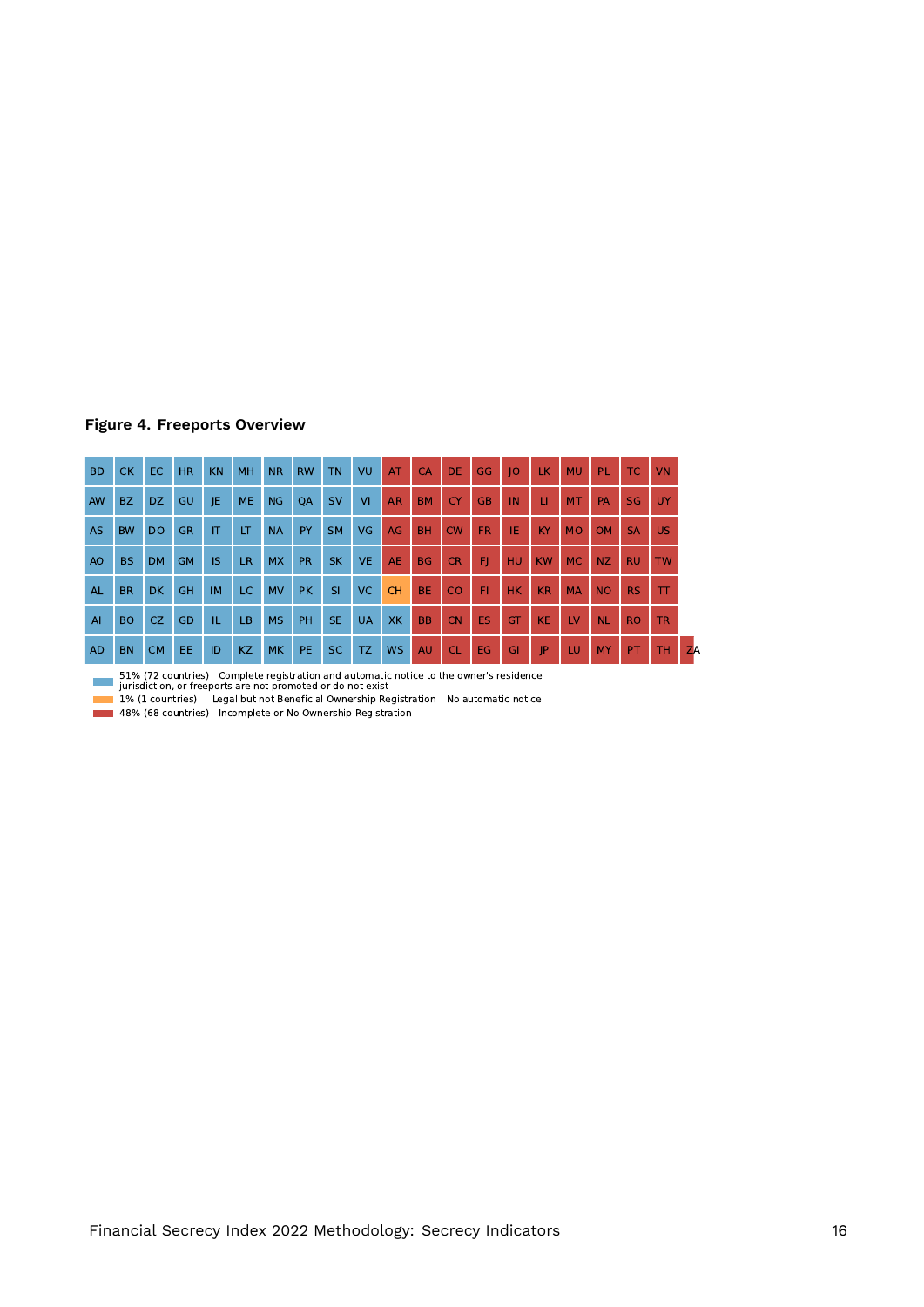|  |  |  | Figure 5. Other Wealth Ownership: Secrecy Scores |  |  |
|--|--|--|--------------------------------------------------|--|--|
|--|--|--|--------------------------------------------------|--|--|

| <b>Secrecy score</b>   |     | <b>ISO2: Country Name</b>   | <b>Secrecy score</b> | <b>ISO2: Country Name</b> |                                |  |  |
|------------------------|-----|-----------------------------|----------------------|---------------------------|--------------------------------|--|--|
| 50                     |     | AD: Andorra                 | 100                  | KW:                       | Kuwait                         |  |  |
| 100                    | AE: | <b>United Arab Emirates</b> | 100                  | KY:                       | Cayman Islands                 |  |  |
| 100                    | AG: | Antigua and Barbuda         | 50                   | KZ:                       | Kazakhstan                     |  |  |
| 50                     | Al: | Anguilla                    | 50                   | LB:                       | Lebanon                        |  |  |
| 50                     | AL: | Albania                     | 50                   | LC:                       | St. Lucia                      |  |  |
| 50                     | AO: | Angola                      | 100                  | LI:                       | Liechtenstein                  |  |  |
| 100                    | AR: | Argentina                   | 100                  | LK:                       | Sri Lanka                      |  |  |
| 50                     | AS: | American Samoa              | 50                   | LR:                       | Liberia                        |  |  |
| 100                    | AT: | Austria                     | 50                   | LT:                       | Lithuania                      |  |  |
| 100                    | AU: | Australia                   | 100                  | LU:                       | Luxembourg                     |  |  |
| 50                     |     | AW: Aruba                   | 100                  | LV:                       | Latvia                         |  |  |
| 100                    | BB: | <b>Barbados</b>             | 100                  | MA:                       | Morocco                        |  |  |
| 50                     | BD: | Bangladesh                  | 100                  | MC:                       | Monaco                         |  |  |
| 100                    | BE: | Belgium                     | 50                   | ME:                       | Montenegro                     |  |  |
| 100                    | BG: | Bulgaria                    | 50                   | MH:                       | Marshall Islands               |  |  |
| 100                    | BH: | Bahrain                     | 40                   | MK.                       | North Macedonia                |  |  |
| 100                    |     | BM: Bermuda                 | 100                  |                           | MO: Macao                      |  |  |
| 50                     | BN. | Brunei                      | 50                   | MS:                       | Montserrat                     |  |  |
| 50                     | BO: | Bolivia                     | 100                  | MT.                       | Malta                          |  |  |
| 50                     | BR: | Brazil                      | 100                  | MU:                       | Mauritius                      |  |  |
| 50                     | BS: | <b>Bahamas</b>              |                      |                           |                                |  |  |
| 50                     | BW: | Botswana                    | 50                   | MV.                       | Maldives                       |  |  |
| 50                     | BZ: | Belize                      | 50                   | MX:                       | Mexico                         |  |  |
| 100                    | CA: | Canada                      | 100                  | MY:                       | Malaysia                       |  |  |
| 88                     | CH: | Switzerland                 | 50                   | NA:                       | Namibia                        |  |  |
| 50                     | CK: | Cook Islands                | 50                   | NG:                       | Nigeria                        |  |  |
| 100                    | CL: | Chile                       | 95                   | NL:                       | Netherlands                    |  |  |
| 50                     |     | CM: Cameroon                | 100                  | NO:                       | Norway                         |  |  |
| 100                    | CN: | China                       | 50                   | NR:                       | Nauru                          |  |  |
|                        | CO: | Colombia                    | 100                  | NZ:                       | New Zealand                    |  |  |
| 100                    | CR: |                             | 100                  | OM:                       | Oman                           |  |  |
| 100                    |     | Costa Rica                  | 100                  | PA:                       | Panama                         |  |  |
| 95                     |     | CW: Curacao                 | 50                   | PE:                       | Peru                           |  |  |
| 100                    | CY: | Cyprus                      | 50                   | PH:                       | Philippines                    |  |  |
| 40                     | CZ: | Czechia                     | 50                   | PK:                       | Pakistan                       |  |  |
| 100                    | DE: | Germany                     | 100                  | PL:                       | Poland                         |  |  |
| 50                     | DK: | Denmark                     | 50                   | PR:                       | Puerto Rico                    |  |  |
| 50                     |     | DM: Dominica                | 100                  | PT:                       | Portugal                       |  |  |
| 50                     | DO: | Dominican Republic          | 50                   | PY:                       | Paraguay                       |  |  |
| 50                     | DZ: | Algeria                     | 50                   | QA:                       | Qatar                          |  |  |
| 50                     | EC: | Ecuador                     | 100                  | RO:                       | Romania                        |  |  |
| 45                     | EE: | Estonia                     | 100                  | RS:                       | Serbia                         |  |  |
| 100                    | EG: | Egypt                       | 100                  | RU:                       | Russia                         |  |  |
| 100                    | ES: | Spain                       | 50                   | RW:                       | Rwanda                         |  |  |
| 100                    | FI: | Finland                     | 100                  | SA:                       | Saudi Arabia                   |  |  |
| 100                    | FJ: | Fiji                        | 50                   | SC:                       | Seychelles                     |  |  |
| 100                    | FR: | France                      | 40                   | SE:                       | Sweden                         |  |  |
| 100                    | GB: | United Kingdom              | 95                   |                           |                                |  |  |
| 50                     |     | GD: Grenada                 |                      | SG:                       | Singapore                      |  |  |
| 100                    |     | GG: Guernsey                | 40                   | SI:                       | Slovenia                       |  |  |
| 50                     | GH. | Ghana                       | 40                   | SK:                       | Slovakia                       |  |  |
| 100                    | GI. | Gibraltar                   | 50                   | SM:                       | San Marino                     |  |  |
| 50                     |     | GM: Gambia                  | 50                   | SV:                       | El Salvador                    |  |  |
| 50                     | GR. | Greece                      | 100                  | TC:                       | Turks and Caicos Islands       |  |  |
| 100                    | GT: | Guatemala                   | 100                  | IH:                       | <b>Thailand</b>                |  |  |
| 50                     | GU: | Guam                        | 50                   | TN:                       | Tunisia                        |  |  |
| 100                    | HK: | Hong Kong                   | 100                  | TR:                       | Turkey                         |  |  |
| 40                     | HR: | Croatia                     | 100                  | TT:                       | Trinidad and Tobago            |  |  |
| 100                    | HU: | Hungary                     | 100                  | TW:                       | Taiwan                         |  |  |
| 50                     | ID: | Indonesia                   | 50                   | TZ:                       | Tanzania                       |  |  |
| 100                    | IE: | Ireland                     | 50                   | UA:                       | Ukraine                        |  |  |
| 50                     | IL: | Israel                      | 100                  | US:                       | <b>United States</b>           |  |  |
| 45                     | IM: | Isle of Man                 | 100                  | UY:                       | Uruguay                        |  |  |
| 100                    | IN: | India                       | 50                   | VC:                       | St. Vincent and the Grenadines |  |  |
| 50                     | IS: | Iceland                     | 50                   | VE:                       | Venezuela                      |  |  |
| 50                     | IT: | Italy                       | 50                   | VG:                       | British Virgin Islands         |  |  |
| 50                     | JE: | lersey                      | 50                   | VI:                       | <b>US Virgin Islands</b>       |  |  |
|                        |     |                             | 100                  | VN:                       | Vietnam                        |  |  |
| 100                    | IO: | Jordan                      | 50                   | VU:                       | Vanuatu                        |  |  |
| 100                    | JP: | Japan                       |                      |                           | WS: Samoa                      |  |  |
| 100                    | KE: | Kenya                       | 50                   |                           |                                |  |  |
| 50                     | KN: | St. Kitts and Nevis         | 50                   | XK:                       | Kosovo                         |  |  |
| 100                    | KR: | South Korea                 | 100                  | ZA:                       | South Africa                   |  |  |
|                        |     |                             | <b>Secrecy Score</b> |                           |                                |  |  |
| Moderately Secretive < |     |                             | ◡                    |                           | > Extremely Secretive          |  |  |
| $0$ to $<$ 25          |     | $25$ to $< 50$              | 50 to $<$ 75         |                           | 75 to 100                      |  |  |
|                        |     |                             |                      |                           |                                |  |  |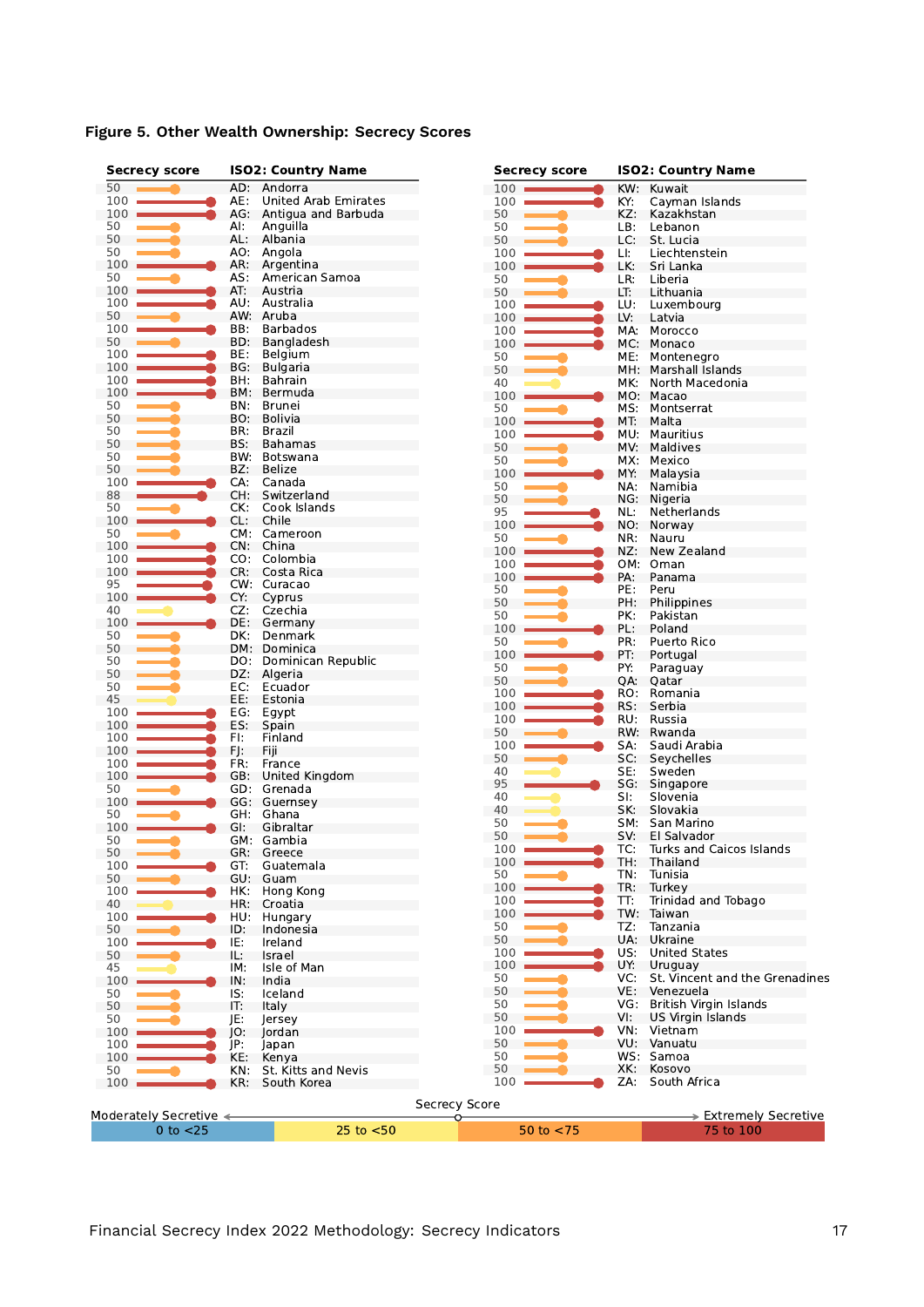<span id="page-17-15"></span>

- <span id="page-17-0"></span>[1.](#page-0-0) We believe this is a reasonable criterion given the role of modern technology in finance and international illicit flows and taking into account that the people affected by these cross border financial flows are likely to be in many jurisdictions.
- <span id="page-17-1"></span>[2.](#page-0-1) The availability of a freeport or a special economic zone is disregarded in the case of jurisdictions without income tax. In this case, the mere promotion of storage for high value assets is considered.
- <span id="page-17-14"></span><span id="page-17-13"></span><span id="page-17-10"></span><span id="page-17-2"></span>[3.](#page-0-2) FATF defines beneficial owners as the "natural person(s) who ultimately owns or controls a customer and/or the natural person on whose behalf a transaction is being conducted. It also includes those persons who exercise ultimate effective control over a legal person or arrangement." See<sup>[75](#page-23-2)</sup> and.<sup>[76](#page-23-3)</sup>
- <span id="page-17-12"></span><span id="page-17-3"></span>[4.](#page-1-0) Tax Justice Network. *Secrecy Indicator 3: Recorded Company Ownership*. Tax Justice Network, 2022. URL: <https://fsi.taxjustice.net/fsi2022/KFSI-3.pdf>.
- <span id="page-17-4"></span>[5.](#page-1-1) Both the recommendations of the Financial Action Task Force (FATF) and the 5th Anti-Money Laundering Directive of the European Union apply a minimum floor of control or ownership of 'more than 25 per cent' of the company in the definition of a beneficial owner of a company. Under these rules, a natural person who directly or indirectly owns or controls 25 per cent or less of a company's shares would not be identified as a beneficial owner. Four members of one family are enough to frustrate this beneficial ownership registration threshold if each holds 25 per cent of the shares.
- <span id="page-17-5"></span>[6.](#page-1-2) The reasons are that the costs for accessing as well as the risks and incentives for manipulation (such as omissions or backdating changes) of ownership information remain far higher than with publicly run registers. Furthermore, privately managed registers and firms usually are not covered by freedom of information legislation, exacerbating secrecy.
- <span id="page-17-6"></span>[7.](#page-1-3) If the online interface of the register only allows searches using some administrative identifiers of the property (but not with street addresses or map selection), we have considered that registry information to be available only if those administrative identifiers could otherwise be linked to street addresses through officially recognised and freely available websites.
- <span id="page-17-7"></span>[8.](#page-1-4) See note [2.](#page-17-10)
- <span id="page-17-8"></span>[9.](#page-2-0) We consider that for something to be truly "on public record", prohibitive cost constraints must not exist, be they financial or in terms of time lost or unnecessary inconvenience caused.
- <span id="page-17-11"></span><span id="page-17-9"></span>[10.](#page-2-1) Tax Justice Network. *TJN Survey*. 2021. URL: [http://fsi.taxjustice.net/fsi2022/TJN- Survey- 2021.pdf](http://fsi.taxjustice.net/fsi2022/TJN-Survey-2021.pdf) (visited on 11/05/2022).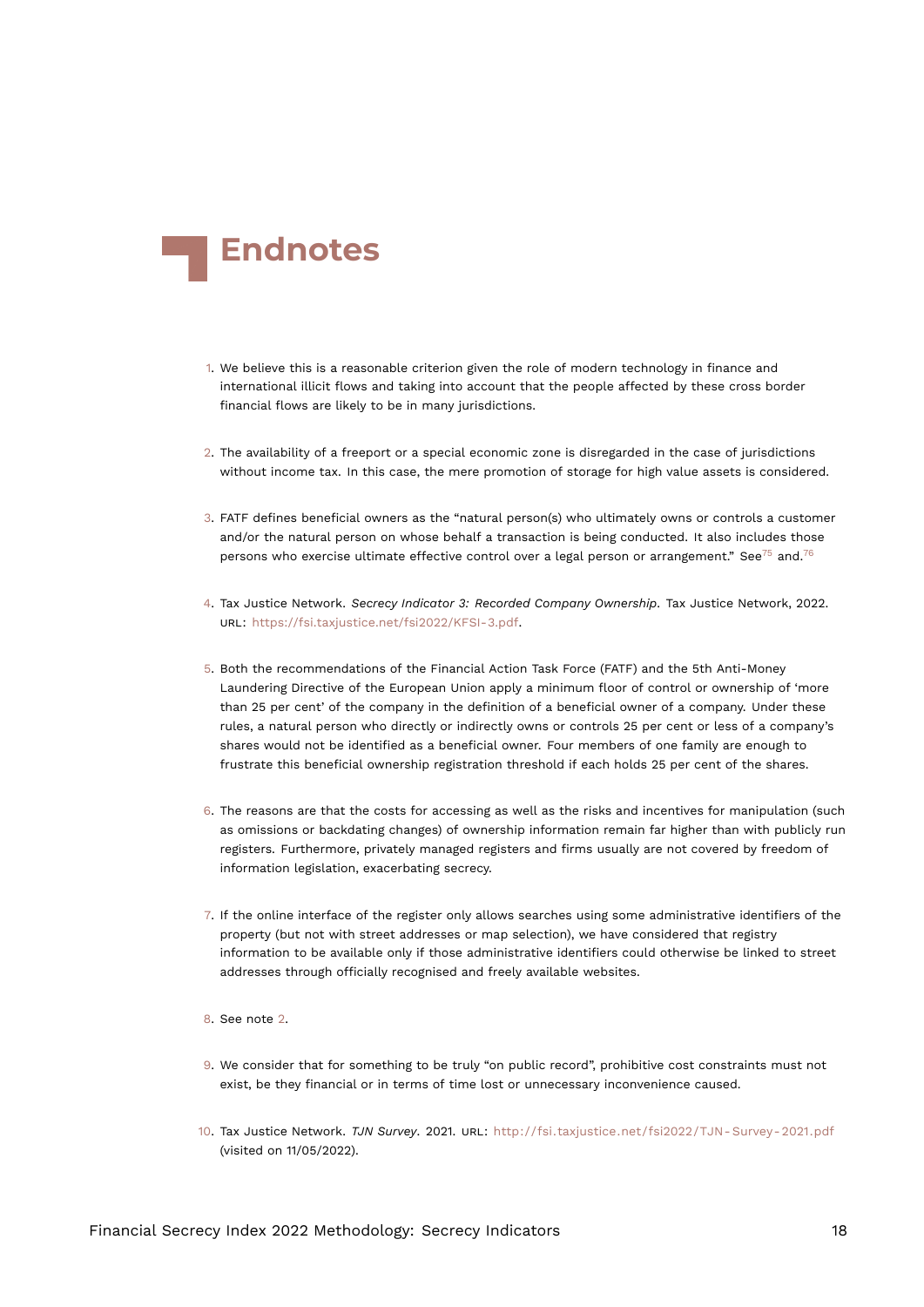- <span id="page-18-18"></span><span id="page-18-0"></span>[11.](#page-2-2) World Bank. *Land Governance Assessment Framework*. Text/HTML. URL: [https://www.worldbank.org/](https://www.worldbank.org/en/programs/land-governance-assessment-framework) [en/programs/land-governance-assessment-framework](https://www.worldbank.org/en/programs/land-governance-assessment-framework) (visited on 08/05/2022).
- <span id="page-18-1"></span>[12.](#page-2-3) European Union. *European E-Justice Portal - Land Registers at European Level*. URL: [https://e-justice.](https://e-justice.europa.eu/content_land_registers_at_european_level-108-en.do) [europa.eu/content\\_land\\_registers\\_at\\_european\\_level-108-en.do](https://e-justice.europa.eu/content_land_registers_at_european_level-108-en.do) (visited on 03/05/2022).
- <span id="page-18-2"></span>[13.](#page-2-4) Tax Justice Network, *[TJN Survey](#page-17-11)*.
- <span id="page-18-13"></span><span id="page-18-3"></span>[14.](#page-4-0) *Directive (EU) 2018/843 of the European Parliament and of the Council of 30 May 2018 Amending Directive (EU) 2015/849 on the Prevention of the Use of the Financial System for the Purposes of Money Laundering or Terrorist Financing, and Amending Directives 2009/138/EC and 2013/36/EU (Text with EEA Relevance)*. May 2018. URL: <http://data.europa.eu/eli/dir/2018/843/oj/eng> (visited on 05/04/2022).
- <span id="page-18-4"></span>[15.](#page-4-1) *[Directive \(EU\) 2018/843 of the European Parliament and of the Council of 30 May 2018 Amending](#page-18-13) [Directive \(EU\) 2015/849 on the Prevention of the Use of the Financial System for the Purposes of Money](#page-18-13) [Laundering or Terrorist Financing, and Amending Directives 2009/138/EC and 2013/36/EU \(Text with EEA](#page-18-13) [Relevance\)](#page-18-13)*.
- <span id="page-18-5"></span>[16.](#page-4-2) *[Directive \(EU\) 2018/843 of the European Parliament and of the Council of 30 May 2018 Amending](#page-18-13) [Directive \(EU\) 2015/849 on the Prevention of the Use of the Financial System for the Purposes of Money](#page-18-13) [Laundering or Terrorist Financing, and Amending Directives 2009/138/EC and 2013/36/EU \(Text with EEA](#page-18-13) [Relevance\)](#page-18-13)*.
- <span id="page-18-14"></span><span id="page-18-6"></span>[17.](#page-4-3) European Commission. *Proposal for a Regulation of the European Parliament and of the Council on the Prevention of the Use of the Financial System for the Purposes of Money Laundering or Terrorist Financing*. 2021. URL: <https://eur-lex.europa.eu/legal-content/EN/TXT/?uri=CELEX%3A52021PC0420> (visited on 20/04/2022).
- <span id="page-18-7"></span>[18.](#page-4-4) European Commission, *[Proposal for a Regulation of the European Parliament and of the Council on](#page-18-14) [the Prevention of the Use of the Financial System for the Purposes of Money Laundering or Terrorist](#page-18-14) [Financing](#page-18-14)*, Article 48.
- <span id="page-18-15"></span><span id="page-18-8"></span>[19.](#page-4-5) Ron Korver. *Money Laundering and Tax Evasion Risks in Free Ports*. Oct. 2018. URL: [http://www.europarl.europa.eu/cmsdata/155721/EPRS\\_STUD\\_627114\\_Money%20laundering-FINAL.pdf](http://www.europarl.europa.eu/cmsdata/155721/EPRS_STUD_627114_Money%20laundering-FINAL.pdf) (visited on 06/05/2022).
- <span id="page-18-9"></span>[20.](#page-5-0) European Council. *Council Directive (EU) 2016/2258 of 6 December 2016 Amending Directive 2011/16/EU as Regards Access to Anti-Money-Laundering Information by Tax Authorities*. Dec. 2016. URL: [http :](http://data.europa.eu/eli/dir/2016/2258/oj/eng) [//data.europa.eu/eli/dir/2016/2258/oj/eng](http://data.europa.eu/eli/dir/2016/2258/oj/eng) (visited on 12/05/2022).
- <span id="page-18-10"></span>[21.](#page-5-1) Ron Korver, *[Money Laundering and Tax Evasion Risks in Free Ports](#page-18-15)*.
- <span id="page-18-17"></span><span id="page-18-11"></span>[22.](#page-5-2) *Commission Delegated Regulation (EU) 2015/2446 of 28 July 2015 Supplementing Regulation (EU) No 952/2013 of the European Parliament and of the Council as Regards Detailed Rules Concerning Certain Provisions of the Union Customs Code*. July 2015. URL: [https://eur-lex.europa.eu/legal-content/EN/](https://eur-lex.europa.eu/legal-content/EN/TXT/?uri=CELEX%3A32015R2446) [TXT/?uri=CELEX%3A32015R2446](https://eur-lex.europa.eu/legal-content/EN/TXT/?uri=CELEX%3A32015R2446) (visited on 12/05/2022).
- <span id="page-18-16"></span><span id="page-18-12"></span>[23.](#page-5-3) Pursuant to EU Commission regulation 2015/2446, $\frac{7}{7}$  the buyer (name and address) only needs to be declared in summary declarations for sea, inland waterways, and road/rail (pursuant to Art 127(6) and 5(9) of the UCC). The buyer does not need to be declared in the Customs good manifest, nor for entry summary declarations (air cargo), nor in the declaration for customs warehousing of Union Goods, nor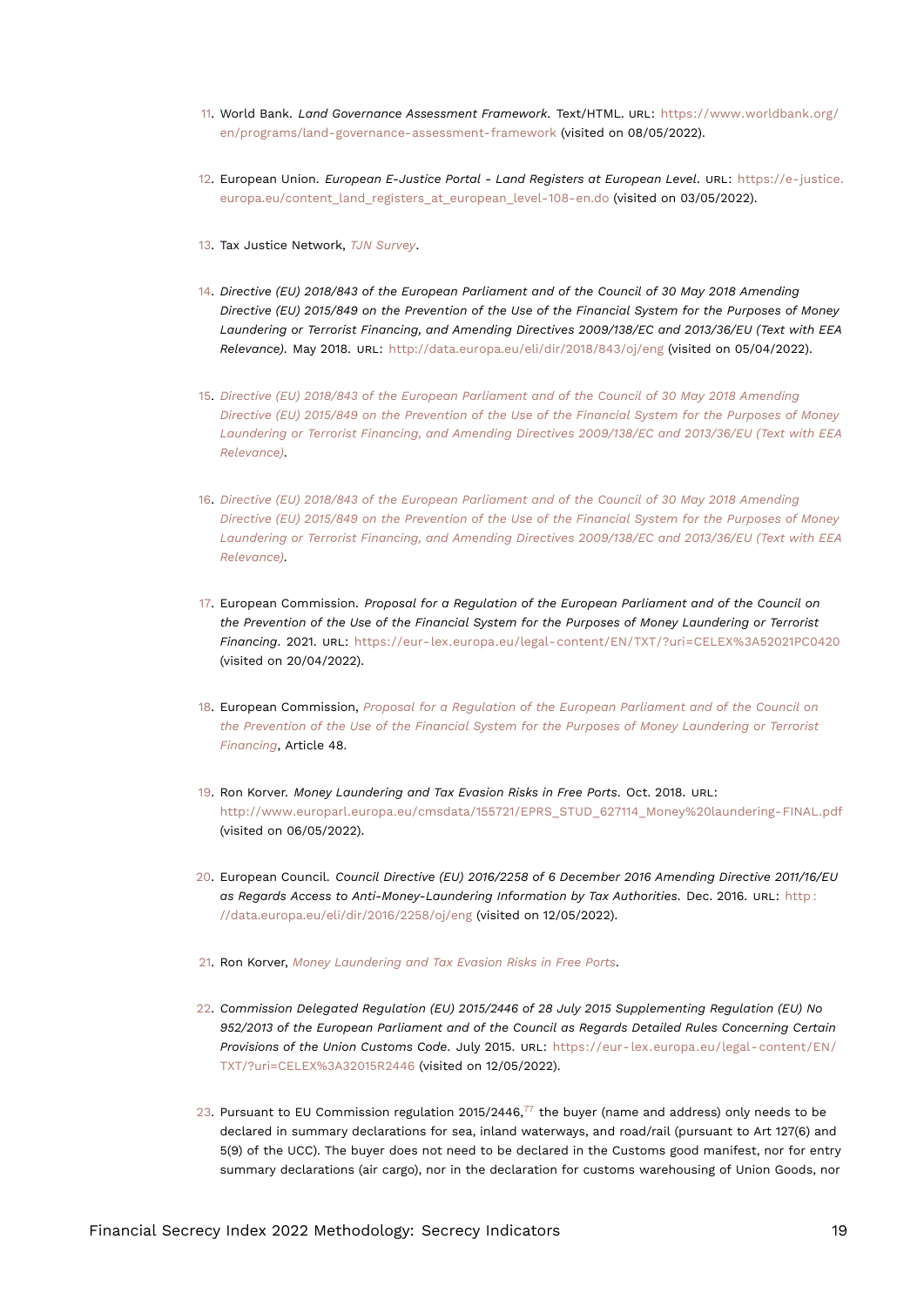<span id="page-19-13"></span>in the declaration for dispatch of goods in the context of trade with special fiscal territories (Annex A, Chapter 2 (ref. 3/26)). Further, the "owner of the goods" is only required to be declared for the use of temporary admission procedure (Annex A, Chapter 1 (ref. 3/18)). The particulars of the owner (name, address) are not required, for example, for the use of end-use procedure or use of inward processing procedure. In any case, EU regulations do not require the legal owner of the goods, to be declared to public authorities in case of free zone storage of an asset. Regulation 2015/2446 is enacted by the European Commission under the authority provided by Regulation (EU) No 952/2013 of the European Parliament and of the Council of 9 October 2013 laying down the Union Customs Code [UCC]. The UCC avoids the question of ownership with the following definition: "'holder of the goods' means the person who is the owner of the goods or who has a similar right of disposal over them or who has physical control of them" (Article 5(34) of the UCC).

- <span id="page-19-0"></span>[24.](#page-5-4) As of February 2022, we were not able to receive clarifications from the Directorate General of Taxation and Customs Union (DG TAXUD) on this matter (email communications were made on Nov. 2021, Dec. 2021, and Feb. 2022).
- <span id="page-19-1"></span>[25.](#page-5-5) Australian Government - AUSTRAC. *Money Laundering through Real Estate*. 2015. URL: [http://web.](http://web.archive.org/web/20190520221234/http://www.austrac.gov.au/sites/default/files/sa-brief-real-estate.pdf) [archive.org/web/20190520221234/http://www.austrac.gov.au/sites/default/files/sa- brief- real](http://web.archive.org/web/20190520221234/http://www.austrac.gov.au/sites/default/files/sa-brief-real-estate.pdf)[estate.pdf](http://web.archive.org/web/20190520221234/http://www.austrac.gov.au/sites/default/files/sa-brief-real-estate.pdf) (visited on 02/05/2022).
- <span id="page-19-11"></span><span id="page-19-2"></span>[26.](#page-6-0) Financial Action Task Force. *Money Laundering & Terrorist Financing through the Real Estate Sector*. June 2007. URL: [https://www.fatf- gafi.org/media/fatf/documents/reports/ML%20and%20TF%](https://www.fatf-gafi.org/media/fatf/documents/reports/ML%20and%20TF%20through%20the%20Real%20Estate%20Sector.pdf) [20through%20the%20Real%20Estate%20Sector.pdf](https://www.fatf-gafi.org/media/fatf/documents/reports/ML%20and%20TF%20through%20the%20Real%20Estate%20Sector.pdf) (visited on 03/05/2022).
- <span id="page-19-3"></span>[27.](#page-6-1) Financial Action Task Force, *[Money Laundering & Terrorist Financing through the Real Estate Sector](#page-19-11)*, pp.11-17.
- <span id="page-19-12"></span><span id="page-19-4"></span>[28.](#page-6-2) Transparency International. *Doors Wide Open - Corruption and Real Estate in Four Key Markets*. 2017. URL: [https : / / images . transparencycdn . org / images / 2017 \\_ DoorsWideOpen \\_ EN . pdf](https://images.transparencycdn.org/images/2017_DoorsWideOpen_EN.pdf) (visited on 08/05/2022).
- <span id="page-19-5"></span>[29.](#page-6-3) US Department of Justice. *Attorneys for Plaintiff United States of America, United States District Court for the Central District of California. CV 16-16-5362, 20 July 2016*. July 2016. URL: [https://www.leagle.](https://www.leagle.com/decision/infdco20180309b25) [com/decision/infdco20180309b25](https://www.leagle.com/decision/infdco20180309b25) (visited on 08/05/2022).
- <span id="page-19-6"></span>[30.](#page-7-0) Transparency International, *[Doors Wide Open - Corruption and Real Estate in Four Key Markets](#page-19-12)*, p.10.
- <span id="page-19-7"></span>[31.](#page-7-1) Simon Bradley. 'Concerns over Geneva's New Luxury Villa Owners'. *swissinfo.ch* (Oct. 2010). URL: [https:](https://www.swissinfo.ch/eng/concerns-over-geneva-s-new-luxury-villa-owners/28615652) [//www.swissinfo.ch/eng/concerns- over- geneva- s- new- luxury- villa- owners/28615652](https://www.swissinfo.ch/eng/concerns-over-geneva-s-new-luxury-villa-owners/28615652) (visited on 02/05/2022).
- <span id="page-19-8"></span>[32.](#page-7-2) Simon Bradley. *Real Estate Moves to Lower Dirty Money Risks*. Sept. 2011. URL: [https://www.swissinfo.](https://www.swissinfo.ch/eng/business/real-estate-moves-to-lower-dirty-money-risks/31137176) [ch/eng/business/real-estate-moves-to-lower-dirty-money-risks/31137176](https://www.swissinfo.ch/eng/business/real-estate-moves-to-lower-dirty-money-risks/31137176) (visited on 02/05/2022).
- <span id="page-19-9"></span>[33.](#page-7-3) Matthew Allen. *Squeezing Laundered Money out of Swiss Property*. May 2017. URL: [https://www.swissinfo.ch/eng/business/bricks-mortar-dirty-cash\\_squeezing-laundered-money-out](https://www.swissinfo.ch/eng/business/bricks-mortar-dirty-cash_squeezing-laundered-money-out-of-swiss-property/43200192)[of-swiss-property/43200192](https://www.swissinfo.ch/eng/business/bricks-mortar-dirty-cash_squeezing-laundered-money-out-of-swiss-property/43200192) (visited on 27/04/2022).
- <span id="page-19-10"></span>[34.](#page-7-4) Global Witness. *Mystery on Baker Street. Brutal Kazakh Official Linked to £147m London Property Empire*. July 2015. URL: [https://www.globalwitness.org/documents/18036/Mystery\\_on\\_baker\\_street\\_for\\_digital\\_use\\_FINAL.pdf](https://www.globalwitness.org/documents/18036/Mystery_on_baker_street_for_digital_use_FINAL.pdf) (visited on 08/05/2022), p.1.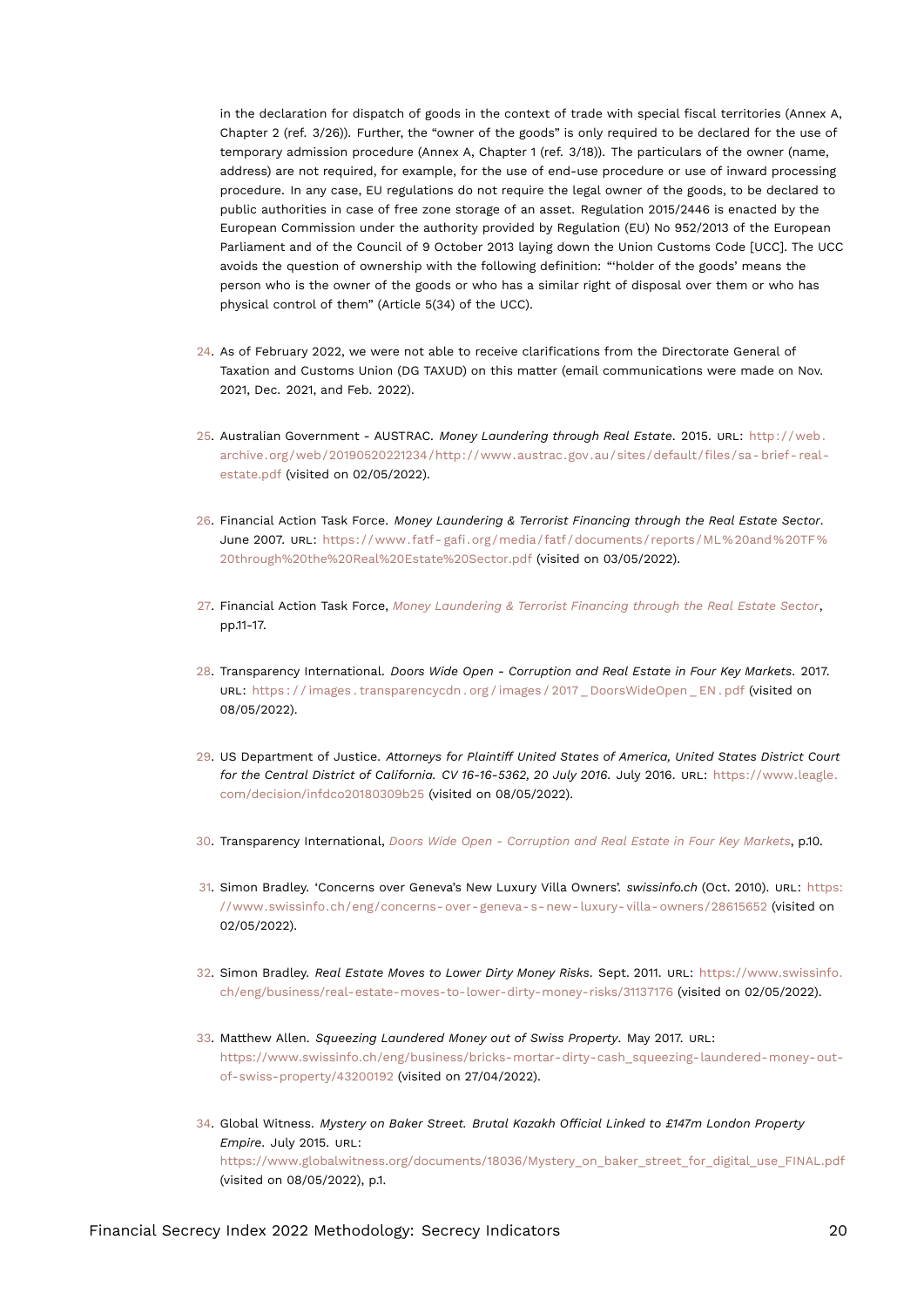- <span id="page-20-14"></span><span id="page-20-0"></span>[35.](#page-7-5) Randeep Ramesh. 'London Estate Agents Caught on Camera Dealing with 'corupt' Russian Buyer'. *The Guardian* (July 2015). URL: [https://www.theguardian.com/uk-news/2015/jul/07/london-estate-agents](https://www.theguardian.com/uk-news/2015/jul/07/london-estate-agents-caught-on-camera-russian-buyer)[caught-on-camera-russian-buyer](https://www.theguardian.com/uk-news/2015/jul/07/london-estate-agents-caught-on-camera-russian-buyer) (visited on 08/04/2022).
- <span id="page-20-13"></span><span id="page-20-1"></span>[36.](#page-7-6) See David Cameron's speech, 3 weeks after the broadcasting of the documentary:.<sup>[78](#page-23-5)</sup>
- <span id="page-20-2"></span>[37.](#page-7-7) Markus Meinzer. *Steueroase Deutschland: Warum Bei Uns Viele Reiche Keine Steuern Zahlen*. Munich: C.H.Beck, 2015, Ch.3.
- <span id="page-20-3"></span>[38.](#page-7-8) Bundeskriminalamt. *Managementfassung Zur Fachstudie - Geldwäsche Im Immobiliensektor in Deutschland*. Oct. 2012. URL: [https://www.bka.de/SharedDocs/Downloads/DE/UnsereAufgaben/](https://www.bka.de/SharedDocs/Downloads/DE/UnsereAufgaben/Deliktsbereiche/GeldwaescheFIU/fiuFachstudieGeldwaescheImmobiliensektor.html) [Deliktsbereiche / GeldwaescheFIU / fiuFachstudieGeldwaescheImmobiliensektor . html](https://www.bka.de/SharedDocs/Downloads/DE/UnsereAufgaben/Deliktsbereiche/GeldwaescheFIU/fiuFachstudieGeldwaescheImmobiliensektor.html) (visited on 03/05/2022); Kai Bussmann. *Der Umfang Der Geldwäsche in Deutschland Und Weltweit Einige Fakten Und Eine Kritische Auseinandersetzung Mit Der Dunkelfeldstudie von Kai Bussmann*. Sept. 2016. URL: [https://shop.freiheit.org/download/P2@618/74195/Geldwaesche\\_Web.pdf](https://shop.freiheit.org/download/P2@618/74195/Geldwaesche_Web.pdf) (visited on 03/05/2022).
- <span id="page-20-4"></span>[39.](#page-7-9) Andrew Rice. 'Why New York Real Estate Is the New Swiss Bank Account'. *New York Magazine* (June 2014). URL: <http://nymag.com/news/features/foreigners-hiding-money-new-york-real-estate-2014-6/> (visited on 06/05/2022).
- <span id="page-20-5"></span>[40.](#page-8-0) Valero, Marina. 'Ley Hipotecaria: Las Inmatriculaciones Llegan a Bruselas y Ponen a La Iglesia Entre La Espada y La Pared'. *El Confidencial* (July 2015). URL: [https://www.elconfidencial.com/economia/2015-07-19/la-amnistia-inmobiliaria-de-la-iglesia-llega-a](https://www.elconfidencial.com/economia/2015-07-19/la-amnistia-inmobiliaria-de-la-iglesia-llega-a-bruselas-y-abre-el-debate-sobre-la-seguridad-juridica_928274/)[bruselas- y- abre- el- debate- sobre- la- seguridad- juridica\\_928274/](https://www.elconfidencial.com/economia/2015-07-19/la-amnistia-inmobiliaria-de-la-iglesia-llega-a-bruselas-y-abre-el-debate-sobre-la-seguridad-juridica_928274/) (visited on 08/05/2022); Gomez, Luis. 'La Iglesia Inscribió 4.500 Propiedades Sin Publicidad y Sin Pagar Impuestos'. *El Pais* (May 2013). URL: [https : / / elpais . com / politica / 2013 / 05 / 05 / actualidad / 1367768798 \\_ 397124 . html](https://elpais.com/politica/2013/05/05/actualidad/1367768798_397124.html) (visited on 03/05/2022).
- <span id="page-20-6"></span>[41.](#page-8-1) Jordi Évole. ''Salvados' Destapa Los Negocios Inmobiliarios de La Iglesia En Navarra'. *Público* (Apr. 2012). URL: <https://www.publico.es/espana/salvados-destapa-negocios-inmobiliarios-iglesia.html> (visited on 03/05/2022).
- <span id="page-20-7"></span>[42.](#page-8-2) Juana Viúdez. 'Los Rusos Se Apasionan Con Marbella' (Mar. 2012). URL: [https://elpais.com/ccaa/2012/](https://elpais.com/ccaa/2012/03/31/andalucia/1333216873_694353.html) [03/31/andalucia/1333216873\\_694353.html](https://elpais.com/ccaa/2012/03/31/andalucia/1333216873_694353.html) (visited on 08/05/2022); EFE. *Detenidos un capo de la mafia rusa y el presidente del Marbella por blanqueo*. Sept. 2017. URL: [https://www.efe.com/efe/espana/](https://www.efe.com/efe/espana/sociedad/detenidos-un-capo-de-la-mafia-rusa-y-el-presidente-del-marbella-por-blanqueo/10004-3390574) [sociedad/detenidos-un-capo-de-la-mafia-rusa-y-el-presidente-del-marbella-por-blanqueo/10004-](https://www.efe.com/efe/espana/sociedad/detenidos-un-capo-de-la-mafia-rusa-y-el-presidente-del-marbella-por-blanqueo/10004-3390574) [3390574](https://www.efe.com/efe/espana/sociedad/detenidos-un-capo-de-la-mafia-rusa-y-el-presidente-del-marbella-por-blanqueo/10004-3390574) (visited on 03/05/2022).
- <span id="page-20-8"></span>[43.](#page-8-3) Paniagua, Mayka. *Casas, armas y hasta un autobús: Marbella hace caja con el lujoso imperio de Roca*. Mar. 2017. URL: [https://www.vanitatis.elconfidencial.com/noticias/2017-03-14/malaya-juan-antonio](https://www.vanitatis.elconfidencial.com/noticias/2017-03-14/malaya-juan-antonio-roca-subasta_1347366/)[roca-subasta\\_1347366/](https://www.vanitatis.elconfidencial.com/noticias/2017-03-14/malaya-juan-antonio-roca-subasta_1347366/) (visited on 06/05/2022); Fernando J. Pérez. 'Con Malaya empezó todo'. *El País* (Mar. 2016). URL: [https://elpais.com/politica/2016/03/30/actualidad/1459325623\\_034369.html](https://elpais.com/politica/2016/03/30/actualidad/1459325623_034369.html) (visited on 06/05/2022).
- <span id="page-20-12"></span><span id="page-20-9"></span>[44.](#page-8-4) ICIJ. *Secret Real Estate Purchases Are a Driving Force behind the Offshore Economy*. Nov. 2021. URL: [https://www.icij.org/investigations/pandora-papers/secret-real-estate-purchases-are-a-driving](https://www.icij.org/investigations/pandora-papers/secret-real-estate-purchases-are-a-driving-force-behind-the-offshore-economy/)[force-behind-the-offshore-economy/](https://www.icij.org/investigations/pandora-papers/secret-real-estate-purchases-are-a-driving-force-behind-the-offshore-economy/) (visited on 14/04/2022).
- <span id="page-20-10"></span>[45.](#page-8-5) ICIJ, *[Secret Real Estate Purchases Are a Driving Force behind the Offshore Economy](#page-20-12)*.
- <span id="page-20-11"></span>[46.](#page-8-6) Maximilian Burkhart und Wolfgang Kerler Claudia Gürkov. 'Die Akte GBW - ein bayerischer Wirtschaftskrimi: Die Spur führt nach Luxemburg' (Oct. 2016). URL: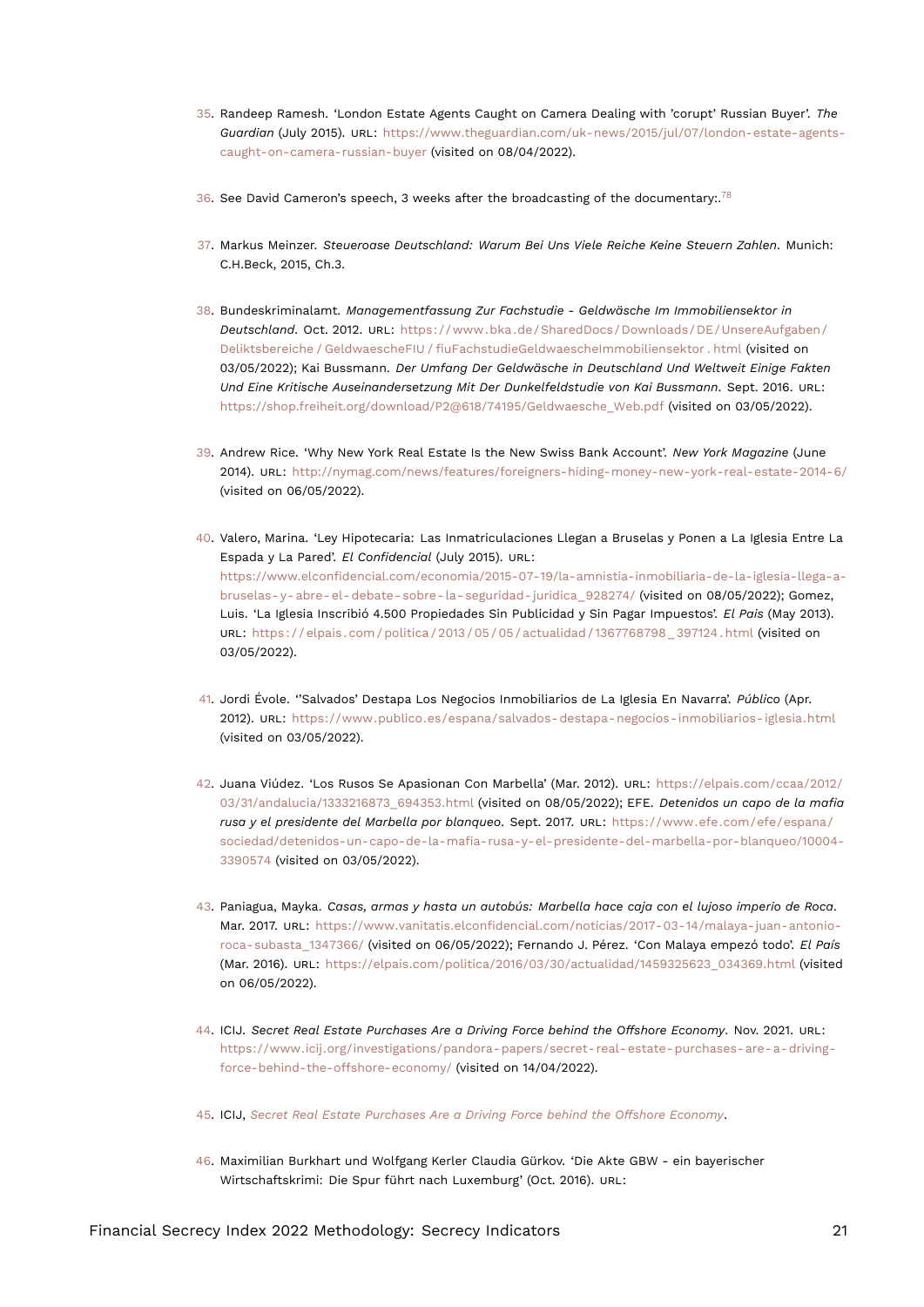<span id="page-21-17"></span>[https://www.br.de/nachricht/inhalt/akte- gbw- konstrukt- 100.html](https://www.br.de/nachricht/inhalt/akte-gbw-konstrukt-100.html) (visited on 07/05/2022); Der Tagesspiegel. *Blendle – Düstere Deals*. URL: <https://blendle.com/i/der-tagesspiegel/dustere-deals/bnl-tagesspiegel-20161008-0011977481> (visited on 28/01/2020).

- <span id="page-21-0"></span>[47.](#page-8-7) Tax Justice Network, *[Secrecy Indicator 3: Recorded Company Ownership](#page-17-12)*.
- <span id="page-21-1"></span>[48.](#page-8-8) Graham Bowley. 'Art Collectors Find Safe Harbor in Delaware's Tax Laws'. *The New York Times* (Oct. 2015). URL: [https://www.nytimes.com/2015/10/26/arts/design/art-collectors-find-safe-harbor-in](https://www.nytimes.com/2015/10/26/arts/design/art-collectors-find-safe-harbor-in-delawares-tax-laws.html)[delawares-tax-laws.html](https://www.nytimes.com/2015/10/26/arts/design/art-collectors-find-safe-harbor-in-delawares-tax-laws.html) (visited on 02/05/2022).
- <span id="page-21-2"></span>[49.](#page-8-9) Margie Fishman and Goss Scott. 'Delaware Provides Tax Shelter for Multimillion-Dollar Masterpieces'. *The News Journal* (Sept. 2017). URL: [https : / / www . delawareonline . com / story / insider / 2017 / 09 /](https://www.delawareonline.com/story/insider/2017/09/27/delaware-provides-tax-shelter-multi-million-dollar-masterpieces/678385001/) [27 / delaware - provides - tax - shelter - multi - million - dollar - masterpieces / 678385001/](https://www.delawareonline.com/story/insider/2017/09/27/delaware-provides-tax-shelter-multi-million-dollar-masterpieces/678385001/) (visited on 03/05/2022).
- <span id="page-21-15"></span><span id="page-21-3"></span>[50.](#page-8-10) Artnet News. *Amid Yves Bouvier Scandal, Shanghai's Le Freeport West Bund Is Slated to Open in 2017*. Mar. 2015. URL: [https://news.artnet.com/art- world/le- freeport- west- bund- 282939](https://news.artnet.com/art-world/le-freeport-west-bund-282939) (visited on 08/04/2022).
- <span id="page-21-4"></span>[51.](#page-8-11) *Luxembourg High Security Hub*. URL: <https://lux-hsh.com/luxembourg/> (visited on 06/05/2022).
- <span id="page-21-5"></span>[52.](#page-8-12) Deng Zhangyu. *Beijing Culture Free Port Poised for Art Market*. Sept. 2014. URL: [https://www.chinadaily.](https://www.chinadaily.com.cn/culture/art/2014-09/23/content_18643138.htm) [com.cn/culture/art/2014-09/23/content\\_18643138.htm](https://www.chinadaily.com.cn/culture/art/2014-09/23/content_18643138.htm) (visited on 08/05/2022).
- <span id="page-21-6"></span>[53.](#page-8-13) *SEGEM- Monaco Freeport*. URL: <http://en.monaco-freeport.mc/bienvenue> (visited on 08/05/2022).
- <span id="page-21-13"></span><span id="page-21-7"></span>[54.](#page-8-14) *InSYNC - Singapore Customs e-Newsletter*. 2010. URL: [https : / / www . customs . gov . sg / news - and](https://www.customs.gov.sg/news-and-media/publications/corporate-newsletter)  [media/publications/corporate- newsletter](https://www.customs.gov.sg/news-and-media/publications/corporate-newsletter) (visited on 12/05/2022); The Economist. *Freeports - Überwarehouses for the Ultra-Rich*. Nov. 2013. URL: [https://www.economist.com/briefing/2013/11/23/uber](https://www.economist.com/briefing/2013/11/23/uber-warehouses-for-the-ultra-rich)[warehouses-for-the-ultra-rich](https://www.economist.com/briefing/2013/11/23/uber-warehouses-for-the-ultra-rich) (visited on 08/04/2022).
- <span id="page-21-8"></span>[55.](#page-9-0) David Segal. *Swiss Freeports Are Home for a Growing Treasury of Art*. July 2012. URL: [https://www.](https://www.nytimes.com/2012/07/22/business/swiss-freeports-are-home-for-a-growing-treasury-of-art.html) [nytimes.com/2012/07/22/business/swiss-freeports-are-home-for-a-growing-treasury-of-art.html](https://www.nytimes.com/2012/07/22/business/swiss-freeports-are-home-for-a-growing-treasury-of-art.html) (visited on 08/05/2022).
- <span id="page-21-9"></span>[56.](#page-9-1) *Ports Francs & Entrepôts de Genève SA*. URL: <http://geneva-freeports.ch/fr/> (visited on 06/05/2022).
- <span id="page-21-16"></span><span id="page-21-12"></span><span id="page-21-10"></span>[57.](#page-9-2) Deloitte and ArtTactic. *Art & Finance Report 2014*. Luxembourg, 2014. URL: [https : / / www2 . deloitte .](https://www2.deloitte.com/content/dam/Deloitte/es/Documents/acerca-de-deloitte/Deloitte-ES-Opera_Europa_Deloitte_Art_Finance_Report2014.pdf) [com / content / dam / Deloitte / es / Documents / acerca - de - deloitte / Deloitte - ES - Opera \\_ Europa \\_](https://www2.deloitte.com/content/dam/Deloitte/es/Documents/acerca-de-deloitte/Deloitte-ES-Opera_Europa_Deloitte_Art_Finance_Report2014.pdf) [Deloitte\\_Art\\_Finance\\_Report2014.pdf](https://www2.deloitte.com/content/dam/Deloitte/es/Documents/acerca-de-deloitte/Deloitte-ES-Opera_Europa_Deloitte_Art_Finance_Report2014.pdf) (visited on 03/05/2022); Deloitte and ArtTactic. *Art & Finance Report 2016*. 2016. URL: [https://www2.deloitte.com/content/dam/Deloitte/lu/Documents/financial](https://www2.deloitte.com/content/dam/Deloitte/lu/Documents/financial-services/artandfinance/lu-en-artandfinancereport-21042016.pdf)[services/artandfinance/lu-en-artandfinancereport-21042016.pdf](https://www2.deloitte.com/content/dam/Deloitte/lu/Documents/financial-services/artandfinance/lu-en-artandfinancereport-21042016.pdf) (visited on 03/05/2022).
- <span id="page-21-14"></span><span id="page-21-11"></span>[58.](#page-9-3) Pauly, Christoph. 'Rich Move Assets from Banks to Warehouses'. *Der Spiegel* (July 2013). URL: [https:](https://www.spiegel.de/international/business/art-as-alternative-investment-creates-storage-business-tax-haven-a-912798.html) [//www.spiegel.de/international/business/art-as-alternative-investment-creates-storage-business](https://www.spiegel.de/international/business/art-as-alternative-investment-creates-storage-business-tax-haven-a-912798.html)[tax-haven-a-912798.html](https://www.spiegel.de/international/business/art-as-alternative-investment-creates-storage-business-tax-haven-a-912798.html) (visited on 06/05/2022); Chanjaroen Chanyaporn. 'Deutsche Bank Eröffnet Goldtresor Mit Kapazität von 200 Tonnen'. *Welt* (June 2013). URL: [https://www.welt.de/newsticker/](https://www.welt.de/newsticker/bloomberg/article116978314/Deutsche-Bank-eroeffnet-Goldtresor-mit-Kapazitaet-von-200-Tonnen.html) [bloomberg / article116978314 / Deutsche - Bank - eroeffnet - Goldtresor - mit - Kapazitaet - von - 200 -](https://www.welt.de/newsticker/bloomberg/article116978314/Deutsche-Bank-eroeffnet-Goldtresor-mit-Kapazitaet-von-200-Tonnen.html) [Tonnen.html](https://www.welt.de/newsticker/bloomberg/article116978314/Deutsche-Bank-eroeffnet-Goldtresor-mit-Kapazitaet-von-200-Tonnen.html) (visited on 03/05/2022).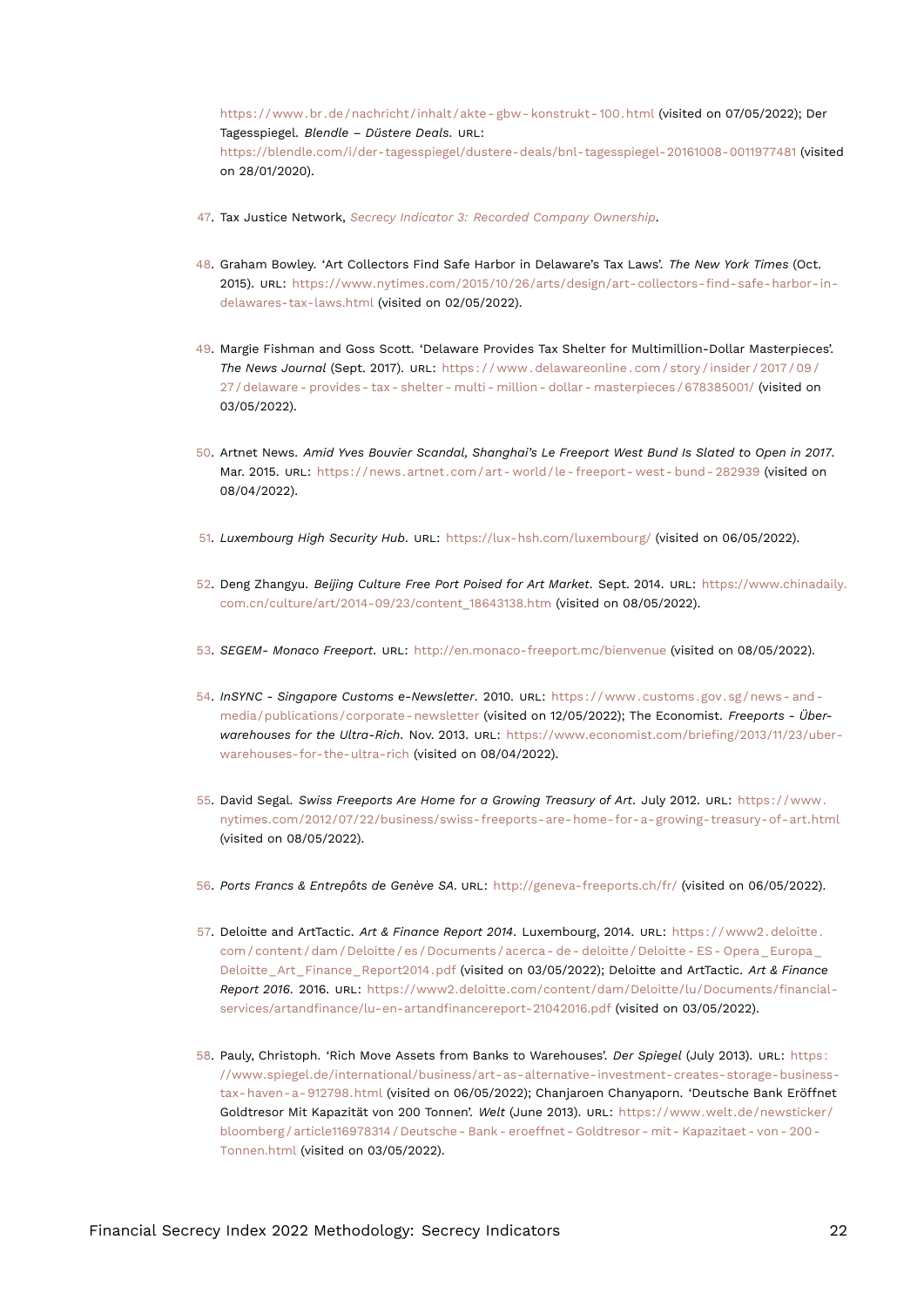- <span id="page-22-17"></span><span id="page-22-0"></span>[59.](#page-9-4) Artnet News. *Inside Escaped Mexican Drug Lord El Chapo's Mansion—Is He an Art Collector?* July 2015. URL: <https://news.artnet.com/market/inside-el-chapos-mansion-art-collector-316398> (visited on 02/05/2022).
- <span id="page-22-1"></span>[60.](#page-9-5) Eileen Kinsella. *We Profile 3 Famous Billionaire Drug Kingpins and the Art They Adored*. July 2015. URL: <https://news.artnet.com/art-world/3-drug-kingpins-art-adored-316531> (visited on 03/05/2022).
- <span id="page-22-2"></span>[61.](#page-9-6) Deloitte and ArtTactic, *[Art & Finance Report 2014](#page-21-12)*, p.29.
- <span id="page-22-3"></span>[62.](#page-9-7) The Economist, *[Freeports - Über-warehouses for the Ultra-Rich](#page-21-13)*; Kessler, Manuela. *Hintergrund: Schweizer Supersafe in Singapur*. Jan. 2014. URL: <https://www.tagesanzeiger.ch/leben/gesellschaft/Schweizer-Supersafe-in-Singapur/story/17946480> (visited on 03/05/2022).
- <span id="page-22-4"></span>[63.](#page-9-8) Pauly, Christoph, ['Rich Move Assets from Banks to Warehouses'.](#page-21-14)
- <span id="page-22-15"></span><span id="page-22-5"></span>[64.](#page-9-9) UNESCO - Intergovernmental committee for promoting the return of cultural property to its countries of origin or its restitution in case of illicit appropriation. *Free Ports and Risks of Illicit Trafficking of Cultural Property*. Sept. 2016. URL: [http://www.unesco.org/new/fileadmin/MULTIMEDIA/HQ/CLT/pdf/2\\_](http://www.unesco.org/new/fileadmin/MULTIMEDIA/HQ/CLT/pdf/2_FC_free_port_working_document_Final_EN_revclean.pdf) FC free port working document Final EN revclean.pdf (visited on 08/05/2022), p.3.
- <span id="page-22-14"></span><span id="page-22-6"></span>[65.](#page-9-10) Financial Action Task Force. *Money Laundering Vulnerabilities of Free Trade Zones*. Mar. 2010. URL: http :  $/$  / www . fatf [gafi.org/media/fatf/documents/reports/ML%20vulnerabilities%20of%20Free%20Trade%20Zones.pdf](http://www.fatf-gafi.org/media/fatf/documents/reports/ML%20vulnerabilities%20of%20Free%20Trade%20Zones.pdf) (visited on 03/05/2022).
- <span id="page-22-7"></span>[66.](#page-10-0) Financial Action Task Force, *[Money Laundering Vulnerabilities of Free Trade Zones](#page-22-14)*, p.16.
- <span id="page-22-8"></span>[67.](#page-10-1) La., J. 'Mégafraude Diamantaire'. *La Libre* (Mar. 2011). URL: [https://www.lalibre.be/belgique/megafraude- diamantaire- 51b8d007e4b0de6db9c081b0](https://www.lalibre.be/belgique/megafraude-diamantaire-51b8d007e4b0de6db9c081b0) (visited on 06/05/2022).
- <span id="page-22-9"></span>[68.](#page-10-2) Agathe Duparc. *Ports francs : les derniers paradis fiscaux suisses*. Aug. 2014. URL: [https :](https://www.mediapart.fr/journal/international/080614/ports-francs-les-derniers-paradis-fiscaux-suisses) [//www.mediapart.fr/journal/international/080614/ports-francs-les-derniers-paradis-fiscaux-suisses](https://www.mediapart.fr/journal/international/080614/ports-francs-les-derniers-paradis-fiscaux-suisses) (visited on 02/05/2022).
- <span id="page-22-10"></span>[69.](#page-10-3) Artnet News, *[Amid Yves Bouvier Scandal, Shanghai's Le Freeport West Bund Is Slated to Open in 2017](#page-21-15)*.
- <span id="page-22-11"></span>[70.](#page-10-4) Milliard, Coline. 'Politician Rémy Pagani Wants to Freeze Yves Bouvier's Swiss Assets'. *ArtNet* (Mar. 2015). URL: https://news.artnet.com/art-world/remy-pagany-yves-bouvier-279767 (visited on 06/05/2022); Artnet News, *[Amid Yves Bouvier Scandal, Shanghai's Le Freeport West Bund Is Slated to](#page-21-15) [Open in 2017](#page-21-15)*.
- <span id="page-22-12"></span>[71.](#page-11-1) UNESCO - Intergovernmental committee for promoting the return of cultural property to its countries of origin or its restitution in case of illicit appropriation, *[Free Ports and Risks of Illicit Trafficking of](#page-22-15) [Cultural Property](#page-22-15)*, p.2.
- <span id="page-22-16"></span><span id="page-22-13"></span>[72.](#page-11-2) AFP. 'Looted Palmyra Relics Seized by Swiss Authorities at Geneva Ports'. *The Guardian* (Mar. 2016). URL: [https://www.theguardian.com/world/2016/dec/03/looted- palmyra- relics- seized- by- swiss](https://www.theguardian.com/world/2016/dec/03/looted-palmyra-relics-seized-by-swiss-authorities-at-geneva-ports)[authorities-at-geneva-ports](https://www.theguardian.com/world/2016/dec/03/looted-palmyra-relics-seized-by-swiss-authorities-at-geneva-ports) (visited on 08/04/2022).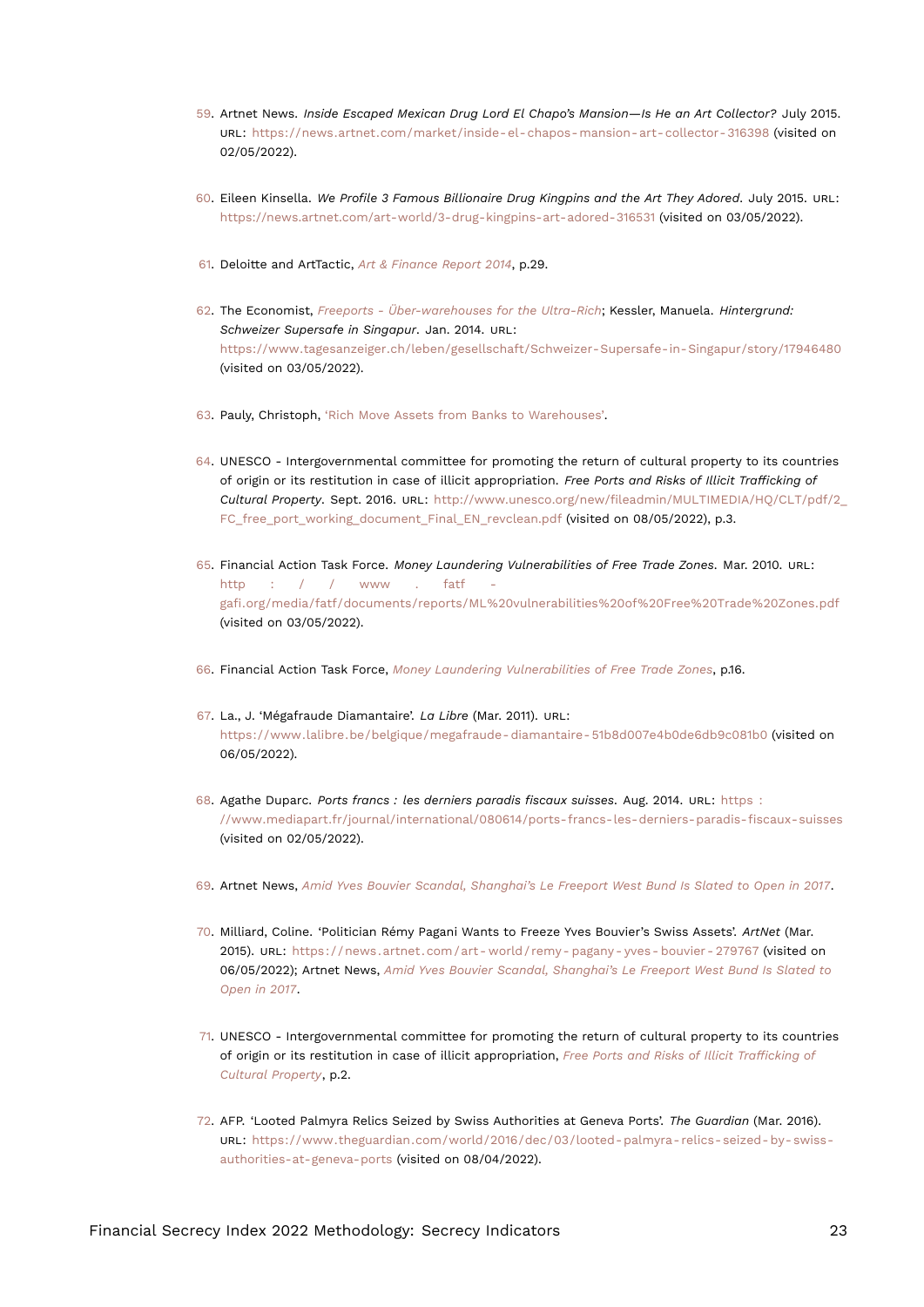- <span id="page-23-6"></span><span id="page-23-0"></span>[73.](#page-11-3) AFP, ['Looted Palmyra Relics Seized by Swiss Authorities at Geneva Ports';](#page-22-16) Dunn-Davies, Huw. *The Usage of Freeports in the Art Industry*. June 2017. URL: <https://www.borro.com/uk/insights/blog/usage-freeports-art-industry/> (visited on 02/05/2022).
- <span id="page-23-1"></span>[74.](#page-11-4) Deloitte and ArtTactic, *[Art & Finance Report 2016](#page-21-16)*, p.104.
- <span id="page-23-2"></span>[75.](#page-17-13) Financial Action Task Force. *International Standards on Combating Money Laundering and the Financing of Terrorism & Proliferation. The FATF Recommendations (2012 - Updated 2022)*. Paris, Mar. 2022. URL: [https : / / www . fatf](https://www.fatf-gafi.org/media/fatf/documents/recommendations/pdfs/FATF%20Recommendations%202012.pdf)  [gafi.org/media/fatf/documents/recommendations/pdfs/FATF%20Recommendations%202012.pdf](https://www.fatf-gafi.org/media/fatf/documents/recommendations/pdfs/FATF%20Recommendations%202012.pdf) (visited on 15/04/2022), p.118.
- <span id="page-23-3"></span>[76.](#page-17-14) Markus Meinzer. *Policy Paper on Automatic Tax Information Exchange between Northern and Southern Countries*. Sept. 2010. URL: [http://www.taxjustice.net/cms/upload/pdf/AIE\\_100926\\_TJN-Briefing-2.pdf](http://www.taxjustice.net/cms/upload/pdf/AIE_100926_TJN-Briefing-2.pdf) (visited on 06/05/2022).
- <span id="page-23-4"></span>[77.](#page-18-16) *[Commission Delegated Regulation \(EU\) 2015/2446 of 28 July 2015 Supplementing Regulation \(EU\) No](#page-18-17) [952/2013 of the European Parliament and of the Council as Regards Detailed Rules Concerning Certain](#page-18-17) [Provisions of the Union Customs Code](#page-18-17)*.
- <span id="page-23-5"></span>[78.](#page-20-13) Patrick Wintour. 'David Cameron Vows to Fight against "Dirty Money" in UK Property Market'. *The Guardian* (July 2015). URL: [https://www.theguardian.com/politics/2015/jul/28/david-cameron-fight](https://www.theguardian.com/politics/2015/jul/28/david-cameron-fight-dirty-money-uk-property-market-corruption)[dirty-money-uk-property-market-corruption](https://www.theguardian.com/politics/2015/jul/28/david-cameron-fight-dirty-money-uk-property-market-corruption) (visited on 08/04/2022).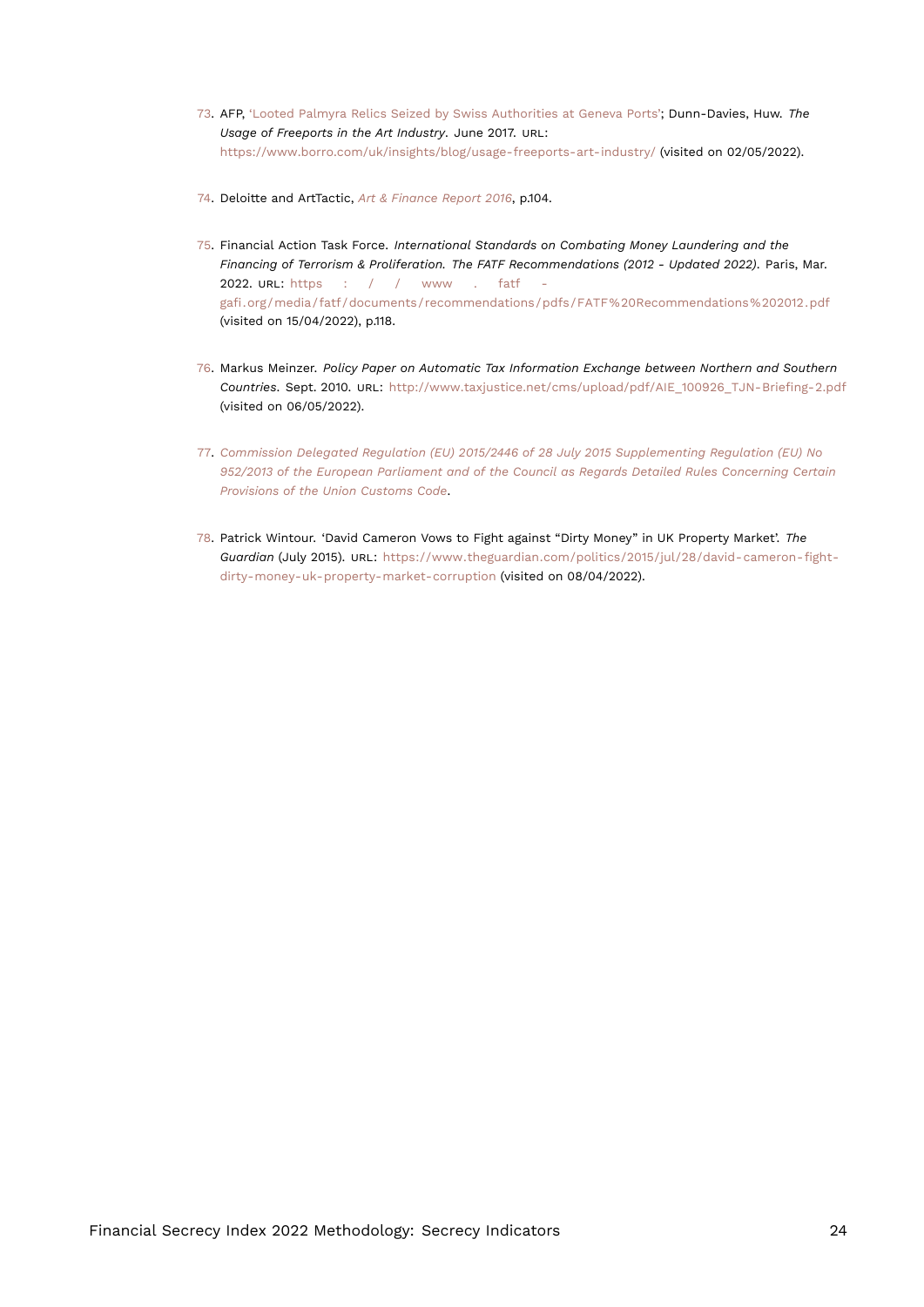# **Bibliography**

AFP. 'Looted Palmyra Relics Seized by Swiss Authorities at Geneva Ports'. *The Guardian* (Mar. 2016). URL:

[https://www.theguardian.com/world/2016/dec/03/looted-palmyra-relics](https://www.theguardian.com/world/2016/dec/03/looted-palmyra-relics-seized-by-swiss-authorities-at-geneva-ports)[seized-by-swiss-authorities-at-geneva-ports](https://www.theguardian.com/world/2016/dec/03/looted-palmyra-relics-seized-by-swiss-authorities-at-geneva-ports) (visited on 08/04/2022) (cit. on pp. [23,](#page-22-17) [24](#page-23-6)).

- Allen, Matthew. *Squeezing Laundered Money out of Swiss Property*. May 2017. URL: [https://www.swissinfo.ch/eng/business/bricks-mortar-dirty-cash\\_squeezing](https://www.swissinfo.ch/eng/business/bricks-mortar-dirty-cash_squeezing-laundered-money-out-of-swiss-property/43200192)[laundered-money-out-of-swiss-property/43200192](https://www.swissinfo.ch/eng/business/bricks-mortar-dirty-cash_squeezing-laundered-money-out-of-swiss-property/43200192) (visited on 27/04/2022) (cit. on p. [20\)](#page-19-13).
- Artnet News. *Amid Yves Bouvier Scandal, Shanghai's Le Freeport West Bund Is Slated to Open in 2017*. Mar. 2015. URL: <https://news.artnet.com/art-world/le-freeport-west-bund-282939> (visited on 08/04/2022) (cit. on pp. [22](#page-21-17), [23\)](#page-22-17).
- *Inside Escaped Mexican Drug Lord El Chapo's Mansion—Is He an Art Collector?* July 2015. URL: [https://news.artnet.com/market/inside-el-chapos-mansion-art](https://news.artnet.com/market/inside-el-chapos-mansion-art-collector-316398)[collector-316398](https://news.artnet.com/market/inside-el-chapos-mansion-art-collector-316398) (visited on 02/05/2022) (cit. on p. [23](#page-22-17)).
- Australian Government AUSTRAC. *Money Laundering through Real Estate*. 2015. URL: [http://web.archive.org/web/20190520221234/http:](http://web.archive.org/web/20190520221234/http://www.austrac.gov.au/sites/default/files/sa-brief-real-estate.pdf) [//www.austrac.gov.au/sites/default/files/sa-brief-real-estate.pdf](http://web.archive.org/web/20190520221234/http://www.austrac.gov.au/sites/default/files/sa-brief-real-estate.pdf) (visited on 02/05/2022) (cit. on p. [20\)](#page-19-13).
- Bowley, Graham. 'Art Collectors Find Safe Harbor in Delaware's Tax Laws'. *The New York Times* (Oct. 2015). URL:

[https://www.nytimes.com/2015/10/26/arts/design/art-collectors-find-safe](https://www.nytimes.com/2015/10/26/arts/design/art-collectors-find-safe-harbor-in-delawares-tax-laws.html)[harbor-in-delawares-tax-laws.html](https://www.nytimes.com/2015/10/26/arts/design/art-collectors-find-safe-harbor-in-delawares-tax-laws.html) (visited on 02/05/2022) (cit. on p. [22\)](#page-21-17).

- Bradley, Simon. 'Concerns over Geneva's New Luxury Villa Owners'. *swissinfo.ch* (Oct. 2010). URL: [https://www.swissinfo.ch/eng/concerns-over-geneva-s-new](https://www.swissinfo.ch/eng/concerns-over-geneva-s-new-luxury-villa-owners/28615652)[luxury-villa-owners/28615652](https://www.swissinfo.ch/eng/concerns-over-geneva-s-new-luxury-villa-owners/28615652) (visited on 02/05/2022) (cit. on p. [20\)](#page-19-13).
- *Real Estate Moves to Lower Dirty Money Risks*. Sept. 2011. URL: [https://www.swissinfo.ch/eng/business/real-estate-moves-to-lower-dirty](https://www.swissinfo.ch/eng/business/real-estate-moves-to-lower-dirty-money-risks/31137176)[money-risks/31137176](https://www.swissinfo.ch/eng/business/real-estate-moves-to-lower-dirty-money-risks/31137176) (visited on 02/05/2022) (cit. on p. [20\)](#page-19-13).
- Bundeskriminalamt. *Managementfassung Zur Fachstudie Geldwäsche Im Immobiliensektor in Deutschland*. Oct. 2012. URL: [https:](https://www.bka.de/SharedDocs/Downloads/DE/UnsereAufgaben/Deliktsbereiche/GeldwaescheFIU/fiuFachstudieGeldwaescheImmobiliensektor.html)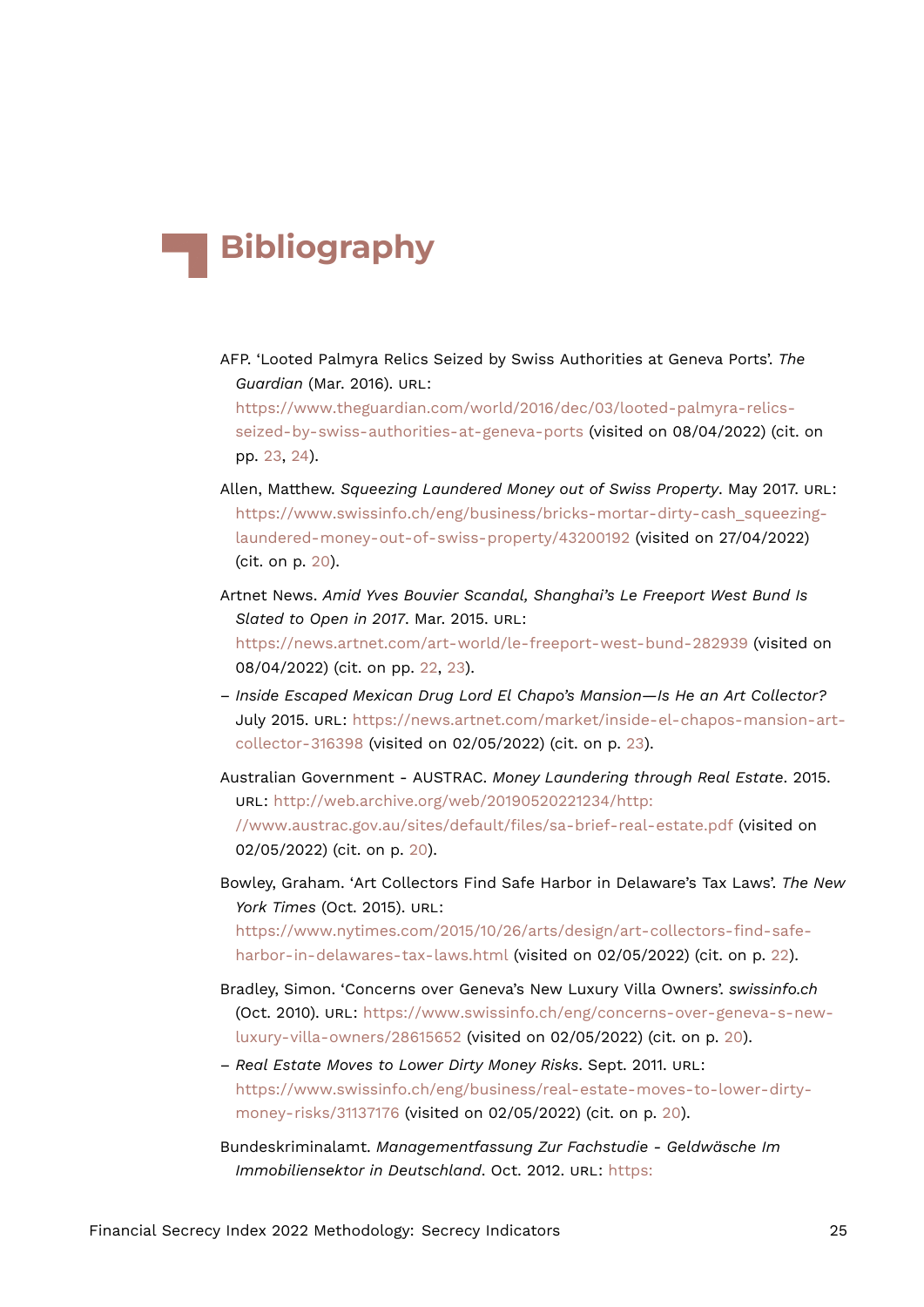[//www.bka.de/SharedDocs/Downloads/DE/UnsereAufgaben/Deliktsbereiche/](https://www.bka.de/SharedDocs/Downloads/DE/UnsereAufgaben/Deliktsbereiche/GeldwaescheFIU/fiuFachstudieGeldwaescheImmobiliensektor.html) [GeldwaescheFIU/fiuFachstudieGeldwaescheImmobiliensektor.html](https://www.bka.de/SharedDocs/Downloads/DE/UnsereAufgaben/Deliktsbereiche/GeldwaescheFIU/fiuFachstudieGeldwaescheImmobiliensektor.html) (visited on 03/05/2022) (cit. on p. [21](#page-20-14)).

Bussmann, Kai. *Der Umfang Der Geldwäsche in Deutschland Und Weltweit Einige Fakten Und Eine Kritische Auseinandersetzung Mit Der Dunkelfeldstudie von Kai Bussmann*. Sept. 2016. URL: [https://shop.freiheit.org/download/P2@618/74195/Geldwaesche\\_Web.pdf](https://shop.freiheit.org/download/P2@618/74195/Geldwaesche_Web.pdf)

(visited on 03/05/2022) (cit. on p. [21](#page-20-14)).

- Chanyaporn, Chanjaroen. 'Deutsche Bank Eröffnet Goldtresor Mit Kapazität von 200 Tonnen'. *Welt* (June 2013). URL: [https://www.welt.de/newsticker/bloomberg/article116978314/Deutsche-Bank](https://www.welt.de/newsticker/bloomberg/article116978314/Deutsche-Bank-eroeffnet-Goldtresor-mit-Kapazitaet-von-200-Tonnen.html)[eroeffnet-Goldtresor-mit-Kapazitaet-von-200-Tonnen.html](https://www.welt.de/newsticker/bloomberg/article116978314/Deutsche-Bank-eroeffnet-Goldtresor-mit-Kapazitaet-von-200-Tonnen.html) (visited on 03/05/2022) (cit. on p. [22](#page-21-17)).
- Claudia Gürkov, Maximilian Burkhart und Wolfgang Kerler. 'Die Akte GBW ein bayerischer Wirtschaftskrimi: Die Spur führt nach Luxemburg' (Oct. 2016). URL: <https://www.br.de/nachricht/inhalt/akte-gbw-konstrukt-100.html> (visited on 07/05/2022) (cit. on p. [21](#page-20-14)).
- *Commission Delegated Regulation (EU) 2015/2446 of 28 July 2015 Supplementing Regulation (EU) No 952/2013 of the European Parliament and of the Council as Regards Detailed Rules Concerning Certain Provisions of the Union Customs Code*. July 2015. URL:

<https://eur-lex.europa.eu/legal-content/EN/TXT/?uri=CELEX%3A32015R2446> (visited on 12/05/2022) (cit. on pp. [19,](#page-18-18) [24](#page-23-6)).

- Deloitte and ArtTactic. *Art & Finance Report 2014*. Luxembourg, 2014. URL: [https://www2.deloitte.com/content/dam/Deloitte/es/Documents/acerca-de](https://www2.deloitte.com/content/dam/Deloitte/es/Documents/acerca-de-deloitte/Deloitte-ES-Opera_Europa_Deloitte_Art_Finance_Report2014.pdf)[deloitte/Deloitte-ES-Opera\\_Europa\\_Deloitte\\_Art\\_Finance\\_Report2014.pdf](https://www2.deloitte.com/content/dam/Deloitte/es/Documents/acerca-de-deloitte/Deloitte-ES-Opera_Europa_Deloitte_Art_Finance_Report2014.pdf) (visited on 03/05/2022) (cit. on pp. [22](#page-21-17), [23\)](#page-22-17).
- *Art & Finance Report 2016*. 2016. URL: [https://www2.deloitte.com/content/dam/Deloitte/lu/Documents/financial](https://www2.deloitte.com/content/dam/Deloitte/lu/Documents/financial-services/artandfinance/lu-en-artandfinancereport-21042016.pdf)[services/artandfinance/lu-en-artandfinancereport-21042016.pdf](https://www2.deloitte.com/content/dam/Deloitte/lu/Documents/financial-services/artandfinance/lu-en-artandfinancereport-21042016.pdf) (visited on 03/05/2022) (cit. on pp. [22](#page-21-17), [24\)](#page-23-6).
- Der Tagesspiegel. *Blendle Düstere Deals*. URL: [https://blendle.com/i/der](https://blendle.com/i/der-tagesspiegel/dustere-deals/bnl-tagesspiegel-20161008-0011977481)[tagesspiegel/dustere-deals/bnl-tagesspiegel-20161008-0011977481](https://blendle.com/i/der-tagesspiegel/dustere-deals/bnl-tagesspiegel-20161008-0011977481) (visited on 28/01/2020) (cit. on p. [22\)](#page-21-17).
- *Directive (EU) 2018/843 of the European Parliament and of the Council of 30 May 2018 Amending Directive (EU) 2015/849 on the Prevention of the Use of the Financial System for the Purposes of Money Laundering or Terrorist Financing, and Amending Directives 2009/138/EC and 2013/36/EU (Text with EEA Relevance)*. May 2018. URL: <http://data.europa.eu/eli/dir/2018/843/oj/eng> (visited on 05/04/2022) (cit. on p. [19\)](#page-18-18).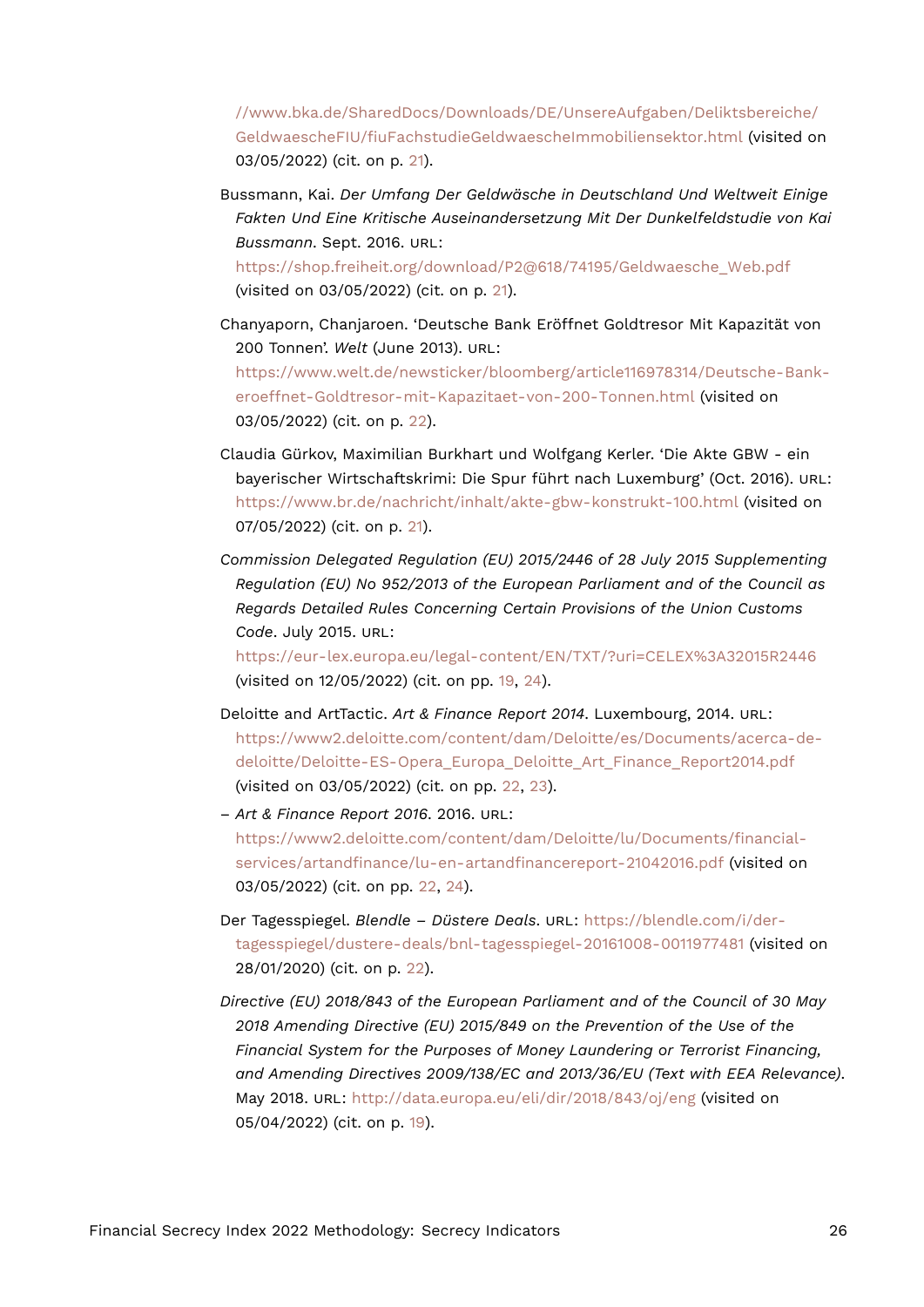- Dunn-Davies, Huw. *The Usage of Freeports in the Art Industry*. June 2017. URL: <https://www.borro.com/uk/insights/blog/usage-freeports-art-industry/> (visited on 02/05/2022) (cit. on p. [24\)](#page-23-6).
- Duparc, Agathe. *Ports francs : les derniers paradis fiscaux suisses*. Aug. 2014. URL: [https://www.mediapart.fr/journal/international/080614/ports-francs-les](https://www.mediapart.fr/journal/international/080614/ports-francs-les-derniers-paradis-fiscaux-suisses)[derniers-paradis-fiscaux-suisses](https://www.mediapart.fr/journal/international/080614/ports-francs-les-derniers-paradis-fiscaux-suisses) (visited on 02/05/2022) (cit. on p. [23](#page-22-17)).
- EFE. *Detenidos un capo de la mafia rusa y el presidente del Marbella por blanqueo*. Sept. 2017. URL:

[https://www.efe.com/efe/espana/sociedad/detenidos-un-capo-de-la-mafia](https://www.efe.com/efe/espana/sociedad/detenidos-un-capo-de-la-mafia-rusa-y-el-presidente-del-marbella-por-blanqueo/10004-3390574)[rusa-y-el-presidente-del-marbella-por-blanqueo/10004-3390574](https://www.efe.com/efe/espana/sociedad/detenidos-un-capo-de-la-mafia-rusa-y-el-presidente-del-marbella-por-blanqueo/10004-3390574) (visited on 03/05/2022) (cit. on p. [21](#page-20-14)).

- European Commission. *Proposal for a Regulation of the European Parliament and of the Council on the Prevention of the Use of the Financial System for the Purposes of Money Laundering or Terrorist Financing*. 2021. URL: <https://eur-lex.europa.eu/legal-content/EN/TXT/?uri=CELEX%3A52021PC0420> (visited on 20/04/2022) (cit. on p. [19\)](#page-18-18).
- European Council. *Council Directive (EU) 2016/2258 of 6 December 2016 Amending Directive 2011/16/EU as Regards Access to Anti-Money-Laundering Information by Tax Authorities*. Dec. 2016. URL: <http://data.europa.eu/eli/dir/2016/2258/oj/eng> (visited on 12/05/2022) (cit. on p. [19](#page-18-18)).
- European Union. *European E-Justice Portal Land Registers at European Level*. URL: [https://e-justice.europa.eu/content\\_land\\_registers\\_at\\_european\\_level-](https://e-justice.europa.eu/content_land_registers_at_european_level-108-en.do)[108-en.do](https://e-justice.europa.eu/content_land_registers_at_european_level-108-en.do) (visited on 03/05/2022) (cit. on p. [19](#page-18-18)).
- Évole, Jordi. ''Salvados' Destapa Los Negocios Inmobiliarios de La Iglesia En Navarra'. *Público* (Apr. 2012). URL: [https://www.publico.es/espana/salvados](https://www.publico.es/espana/salvados-destapa-negocios-inmobiliarios-iglesia.html)[destapa-negocios-inmobiliarios-iglesia.html](https://www.publico.es/espana/salvados-destapa-negocios-inmobiliarios-iglesia.html) (visited on 03/05/2022) (cit. on p. [21](#page-20-14)).

Financial Action Task Force. *Money Laundering & Terrorist Financing through the Real Estate Sector*. June 2007. URL: [https://www.fatf-gafi.org/media/fatf/documents/reports/ML%20and%20TF%](https://www.fatf-gafi.org/media/fatf/documents/reports/ML%20and%20TF%20through%20the%20Real%20Estate%20Sector.pdf) [20through%20the%20Real%20Estate%20Sector.pdf](https://www.fatf-gafi.org/media/fatf/documents/reports/ML%20and%20TF%20through%20the%20Real%20Estate%20Sector.pdf) (visited on 03/05/2022) (cit. on p. [20\)](#page-19-13).

- *Money Laundering Vulnerabilities of Free Trade Zones*. Mar. 2010. URL: [http://www.fatf-gafi.org/media/fatf/documents/reports/ML%20vulnerabilities%](http://www.fatf-gafi.org/media/fatf/documents/reports/ML%20vulnerabilities%20of%20Free%20Trade%20Zones.pdf) [20of%20Free%20Trade%20Zones.pdf](http://www.fatf-gafi.org/media/fatf/documents/reports/ML%20vulnerabilities%20of%20Free%20Trade%20Zones.pdf) (visited on 03/05/2022) (cit. on p. [23\)](#page-22-17).
- *International Standards on Combating Money Laundering and the Financing of Terrorism & Proliferation. The FATF Recommendations (2012 - Updated 2022)*. Paris, Mar. 2022. URL: [https://www.fatf-gafi.org/media/fatf/documents/](https://www.fatf-gafi.org/media/fatf/documents/recommendations/pdfs/FATF%20Recommendations%202012.pdf) [recommendations/pdfs/FATF%20Recommendations%202012.pdf](https://www.fatf-gafi.org/media/fatf/documents/recommendations/pdfs/FATF%20Recommendations%202012.pdf) (visited on 15/04/2022) (cit. on p. [24](#page-23-6)).
- Fishman, Margie and Scott, Goss. 'Delaware Provides Tax Shelter for Multimillion-Dollar Masterpieces'. *The News Journal* (Sept. 2017). URL: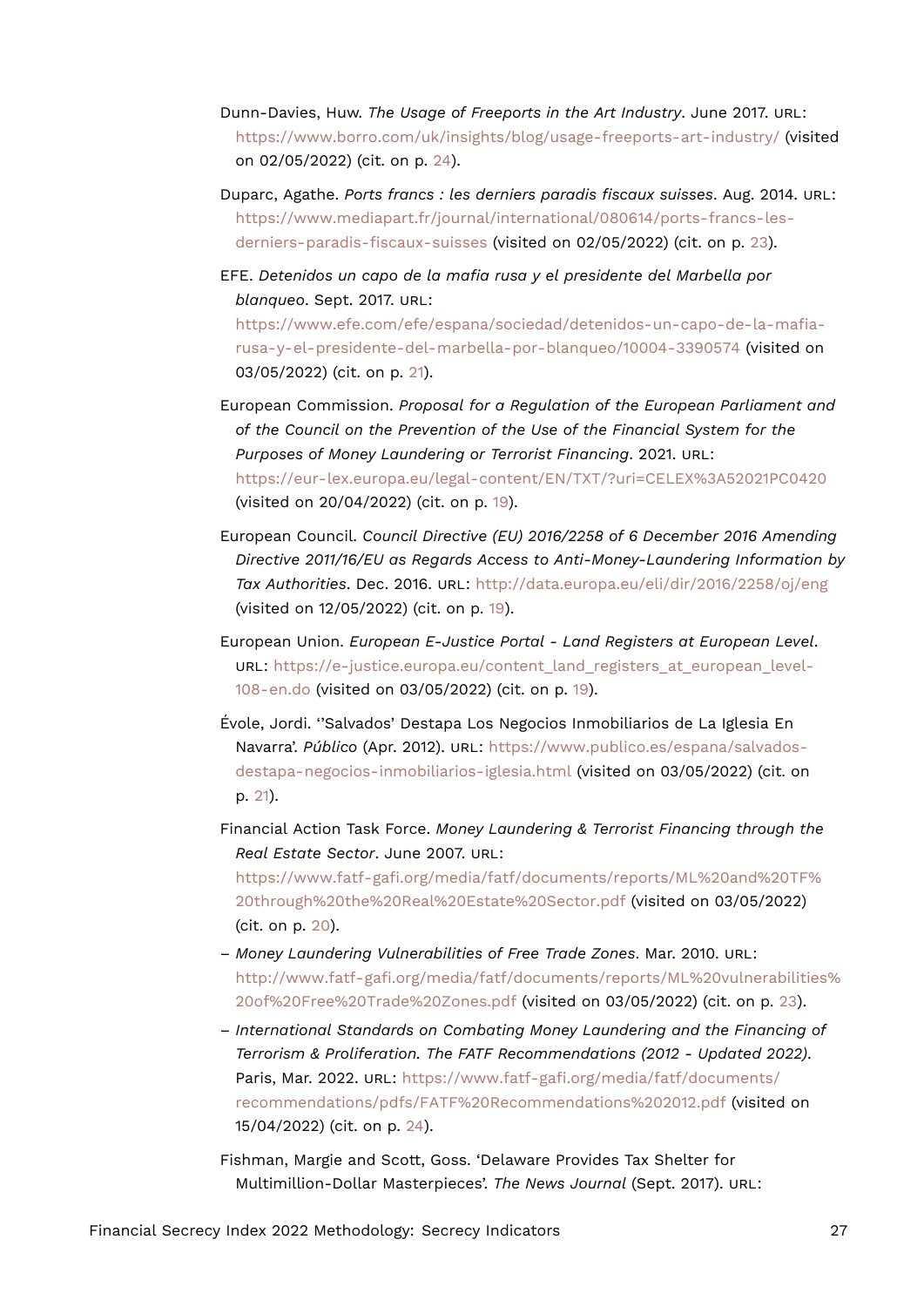[https://www.delawareonline.com/story/insider/2017/09/27/delaware-provides](https://www.delawareonline.com/story/insider/2017/09/27/delaware-provides-tax-shelter-multi-million-dollar-masterpieces/678385001/)[tax-shelter-multi-million-dollar-masterpieces/678385001/](https://www.delawareonline.com/story/insider/2017/09/27/delaware-provides-tax-shelter-multi-million-dollar-masterpieces/678385001/) (visited on 03/05/2022) (cit. on p. [22](#page-21-17)).

- Global Witness. *Mystery on Baker Street. Brutal Kazakh Official Linked to £147m London Property Empire*. July 2015. URL: [https://www.globalwitness.org/](https://www.globalwitness.org/documents/18036/Mystery_on_baker_street_for_digital_use_FINAL.pdf) [documents/18036/Mystery\\_on\\_baker\\_street\\_for\\_digital\\_use\\_FINAL.pdf](https://www.globalwitness.org/documents/18036/Mystery_on_baker_street_for_digital_use_FINAL.pdf) (visited on 08/05/2022) (cit. on p. [20\)](#page-19-13).
- Gomez, Luis. 'La Iglesia Inscribió 4.500 Propiedades Sin Publicidad y Sin Pagar Impuestos'. *El Pais* (May 2013). URL: [https://elpais.com/politica/2013/05/05/actualidad/1367768798\\_397124.html](https://elpais.com/politica/2013/05/05/actualidad/1367768798_397124.html) (visited on 03/05/2022) (cit. on p. [21](#page-20-14)).
- ICIJ. *Secret Real Estate Purchases Are a Driving Force behind the Offshore Economy*. Nov. 2021. URL: [https://www.icij.org/investigations/pandora-papers/secret-real-estate](https://www.icij.org/investigations/pandora-papers/secret-real-estate-purchases-are-a-driving-force-behind-the-offshore-economy/)[purchases-are-a-driving-force-behind-the-offshore-economy/](https://www.icij.org/investigations/pandora-papers/secret-real-estate-purchases-are-a-driving-force-behind-the-offshore-economy/) (visited on

14/04/2022) (cit. on p. [21\)](#page-20-14).

- *InSYNC Singapore Customs e-Newsletter*. 2010. URL: [https:](https://www.customs.gov.sg/news-and-media/publications/corporate-newsletter) [//www.customs.gov.sg/news-and-media/publications/corporate-newsletter](https://www.customs.gov.sg/news-and-media/publications/corporate-newsletter) (visited on 12/05/2022) (cit. on p. [22\)](#page-21-17).
- Kessler, Manuela. *Hintergrund: Schweizer Supersafe in Singapur*. Jan. 2014. URL: [https://www.tagesanzeiger.ch/leben/gesellschaft/Schweizer-Supersafe-in-](https://www.tagesanzeiger.ch/leben/gesellschaft/Schweizer-Supersafe-in-Singapur/story/17946480)[Singapur/story/17946480](https://www.tagesanzeiger.ch/leben/gesellschaft/Schweizer-Supersafe-in-Singapur/story/17946480) (visited on 03/05/2022) (cit. on p. [23](#page-22-17)).
- Kinsella, Eileen. *We Profile 3 Famous Billionaire Drug Kingpins and the Art They Adored*. July 2015. URL:

<https://news.artnet.com/art-world/3-drug-kingpins-art-adored-316531> (visited on 03/05/2022) (cit. on p. [23\)](#page-22-17).

- La., J. 'Mégafraude Diamantaire'. *La Libre* (Mar. 2011). URL: [https://www.lalibre.be/belgique/megafraude-diamantaire-](https://www.lalibre.be/belgique/megafraude-diamantaire-51b8d007e4b0de6db9c081b0)[51b8d007e4b0de6db9c081b0](https://www.lalibre.be/belgique/megafraude-diamantaire-51b8d007e4b0de6db9c081b0) (visited on 06/05/2022) (cit. on p. [23](#page-22-17)).
- *Luxembourg High Security Hub*. URL: <https://lux-hsh.com/luxembourg/> (visited on 06/05/2022) (cit. on p. [22\)](#page-21-17).
- Meinzer, Markus. *Policy Paper on Automatic Tax Information Exchange between Northern and Southern Countries*. Sept. 2010. URL: [http://www.taxjustice.net/cms/upload/pdf/AIE\\_100926\\_TJN-Briefing-2.pdf](http://www.taxjustice.net/cms/upload/pdf/AIE_100926_TJN-Briefing-2.pdf) (visited on 06/05/2022) (cit. on p. [24](#page-23-6)).
- *Steueroase Deutschland: Warum Bei Uns Viele Reiche Keine Steuern Zahlen*. Munich: C.H.Beck, 2015 (cit. on p. [21\)](#page-20-14).
- Milliard, Coline. 'Politician Rémy Pagani Wants to Freeze Yves Bouvier's Swiss Assets'. *ArtNet* (Mar. 2015). URL: <https://news.artnet.com/art-world/remy-pagany-yves-bouvier-279767> (visited

on 06/05/2022) (cit. on p. [23](#page-22-17)).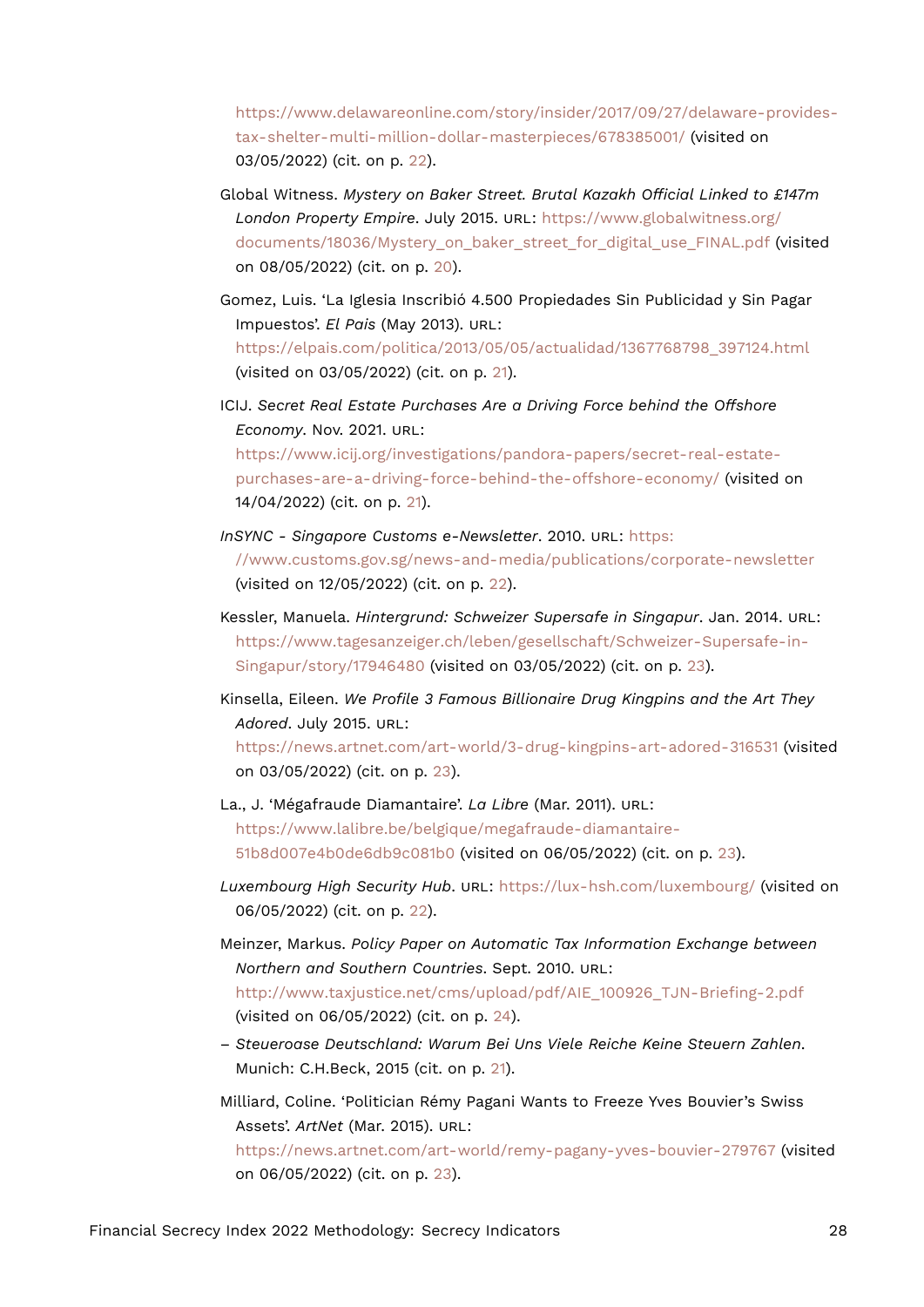- Paniagua, Mayka. *Casas, armas y hasta un autobús: Marbella hace caja con el lujoso imperio de Roca*. Mar. 2017. URL: [https://www.vanitatis.elconfidencial.com/noticias/2017-03-14/malaya-juan](https://www.vanitatis.elconfidencial.com/noticias/2017-03-14/malaya-juan-antonio-roca-subasta_1347366/)[antonio-roca-subasta\\_1347366/](https://www.vanitatis.elconfidencial.com/noticias/2017-03-14/malaya-juan-antonio-roca-subasta_1347366/) (visited on 06/05/2022) (cit. on p. [21](#page-20-14)).
- Pauly, Christoph. 'Rich Move Assets from Banks to Warehouses'. *Der Spiegel* (July 2013). URL: [https://www.spiegel.de/international/business/art-as-alternative](https://www.spiegel.de/international/business/art-as-alternative-investment-creates-storage-business-tax-haven-a-912798.html)[investment-creates-storage-business-tax-haven-a-912798.html](https://www.spiegel.de/international/business/art-as-alternative-investment-creates-storage-business-tax-haven-a-912798.html) (visited on 06/05/2022) (cit. on pp. [22,](#page-21-17) [23](#page-22-17)).
- Pérez, Fernando J. 'Con Malaya empezó todo'. *El País* (Mar. 2016). URL: [https://elpais.com/politica/2016/03/30/actualidad/1459325623\\_034369.html](https://elpais.com/politica/2016/03/30/actualidad/1459325623_034369.html) (visited on 06/05/2022) (cit. on p. [21\)](#page-20-14).
- *Ports Francs & Entrepôts de Genève SA*. URL: <http://geneva-freeports.ch/fr/> (visited on 06/05/2022) (cit. on p. [22](#page-21-17)).
- Ramesh, Randeep. 'London Estate Agents Caught on Camera Dealing with 'corupt' Russian Buyer'. *The Guardian* (July 2015). URL: [https://www.theguardian.com/uk](https://www.theguardian.com/uk-news/2015/jul/07/london-estate-agents-caught-on-camera-russian-buyer)[news/2015/jul/07/london-estate-agents-caught-on-camera-russian-buyer](https://www.theguardian.com/uk-news/2015/jul/07/london-estate-agents-caught-on-camera-russian-buyer) (visited on 08/04/2022) (cit. on p. [21\)](#page-20-14).
- Rice, Andrew. 'Why New York Real Estate Is the New Swiss Bank Account'. *New York Magazine* (June 2014). URL: [http://nymag.com/news/features/foreigners](http://nymag.com/news/features/foreigners-hiding-money-new-york-real-estate-2014-6/)[hiding-money-new-york-real-estate-2014-6/](http://nymag.com/news/features/foreigners-hiding-money-new-york-real-estate-2014-6/) (visited on 06/05/2022) (cit. on p. [21](#page-20-14)).
- Ron Korver. *Money Laundering and Tax Evasion Risks in Free Ports*. Oct. 2018. URL: [http://www.europarl.europa.eu/cmsdata/155721/EPRS\\_STUD\\_627114\\_Money%](http://www.europarl.europa.eu/cmsdata/155721/EPRS_STUD_627114_Money%20laundering-FINAL.pdf) [20laundering-FINAL.pdf](http://www.europarl.europa.eu/cmsdata/155721/EPRS_STUD_627114_Money%20laundering-FINAL.pdf) (visited on 06/05/2022) (cit. on p. [19\)](#page-18-18).
- Segal, David. *Swiss Freeports Are Home for a Growing Treasury of Art*. July 2012. URL: [https://www.nytimes.com/2012/07/22/business/swiss-freeports-are](https://www.nytimes.com/2012/07/22/business/swiss-freeports-are-home-for-a-growing-treasury-of-art.html)[home-for-a-growing-treasury-of-art.html](https://www.nytimes.com/2012/07/22/business/swiss-freeports-are-home-for-a-growing-treasury-of-art.html) (visited on 08/05/2022) (cit. on p. [22](#page-21-17)).
- *SEGEM- Monaco Freeport*. URL: <http://en.monaco-freeport.mc/bienvenue> (visited on 08/05/2022) (cit. on p. [22](#page-21-17)).
- Tax Justice Network. *TJN Survey*. 2021. URL: <http://fsi.taxjustice.net/fsi2022/TJN-Survey-2021.pdf> (visited on 11/05/2022) (cit. on pp. [18](#page-17-15), [19](#page-18-18)).
- *Secrecy Indicator 3: Recorded Company Ownership*. Tax Justice Network, 2022. URL: <https://fsi.taxjustice.net/fsi2022/KFSI-3.pdf> (cit. on pp. [18,](#page-17-15) [22](#page-21-17)).
- The Economist. *Freeports Über-warehouses for the Ultra-Rich*. Nov. 2013. URL: [https://www.economist.com/briefing/2013/11/23/uber-warehouses-for-the](https://www.economist.com/briefing/2013/11/23/uber-warehouses-for-the-ultra-rich)[ultra-rich](https://www.economist.com/briefing/2013/11/23/uber-warehouses-for-the-ultra-rich) (visited on 08/04/2022) (cit. on pp. [22,](#page-21-17) [23](#page-22-17)).
- Transparency International. *Doors Wide Open Corruption and Real Estate in Four Key Markets*. 2017. URL: